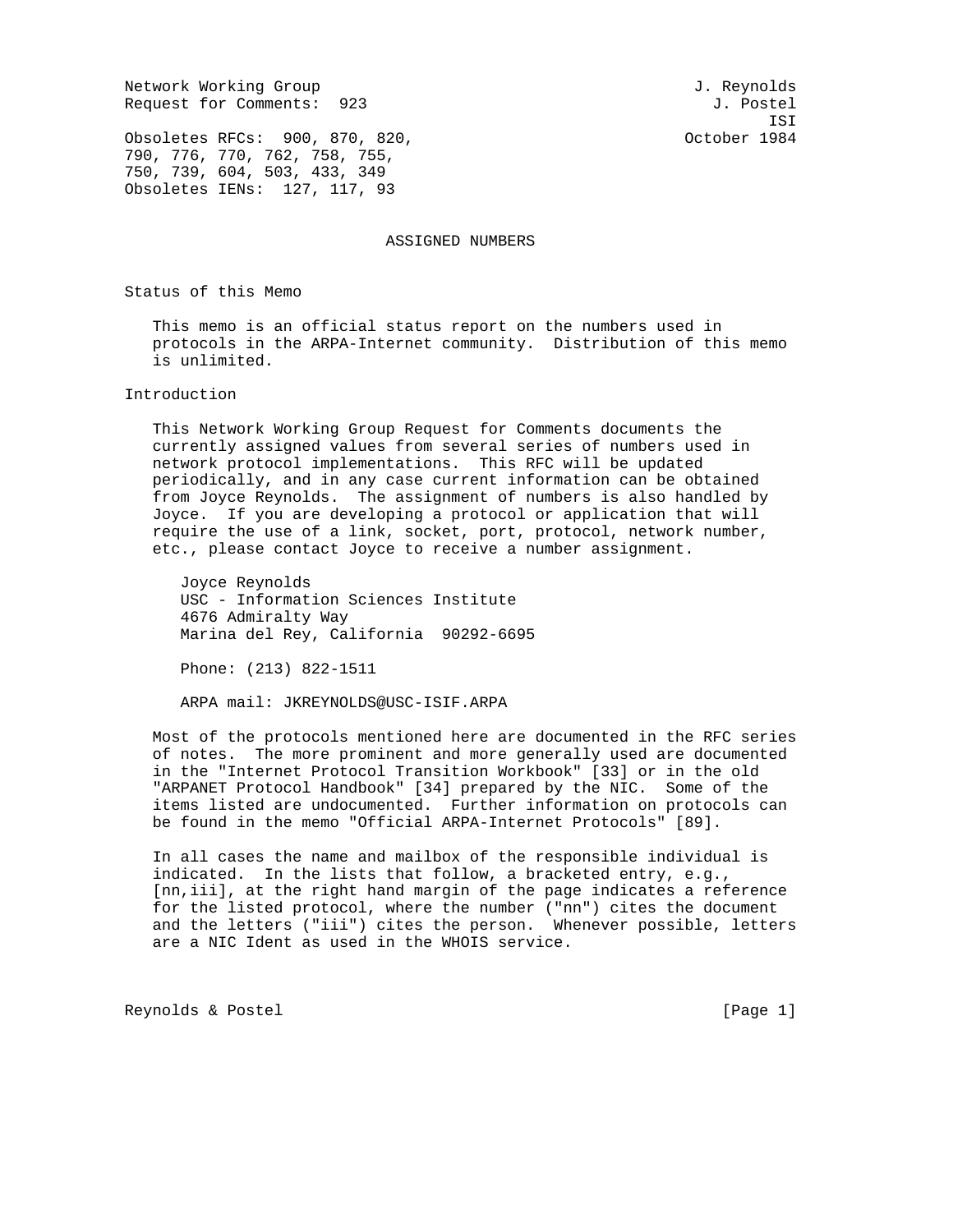#### ASSIGNED NETWORK NUMBERS

 The network numbers listed here are used as internet addresses by the Internet Protocol (IP) [33,77]. The IP uses a 32-bit address field and divides that address into a network part and a "rest" or local address part. The division takes 3 forms or classes.

 The first type of address, or class A, has a 7-bit network number and a 24-bit local address. The highest-order bit is set to 0. This allows 128 class A networks.

| 0 1 2 3 4 5 6 7 8 9 0 1 2 3 4 5 6 7 8 9 0 1 2 3 4 5 6 7 8 9 0 1 |         |  |  |  |  |  |  |  |  |               |  |  |  |  |  |  |
|-----------------------------------------------------------------|---------|--|--|--|--|--|--|--|--|---------------|--|--|--|--|--|--|
|                                                                 |         |  |  |  |  |  |  |  |  |               |  |  |  |  |  |  |
| l 0 l                                                           | NETWORK |  |  |  |  |  |  |  |  | Local Address |  |  |  |  |  |  |
|                                                                 |         |  |  |  |  |  |  |  |  |               |  |  |  |  |  |  |

#### Class A Address

 The second type of address, class B, has a 14-bit network number and a 16-bit local address. The two highest-order bits are set to 1-0. This allows 16,384 class B networks.

| 0 1 2 3 4 5 6 7 8 9 0 1 2 3 4 5 6 7 8 9 0 1 2 3 4 5 6 7 8 9 0 1 |  |  |  |  |  |  |  |               |  |  |  |  |  |  |  |  |  |  |
|-----------------------------------------------------------------|--|--|--|--|--|--|--|---------------|--|--|--|--|--|--|--|--|--|--|
|                                                                 |  |  |  |  |  |  |  |               |  |  |  |  |  |  |  |  |  |  |
| I1 OI<br>NETWORK                                                |  |  |  |  |  |  |  | Local Address |  |  |  |  |  |  |  |  |  |  |
|                                                                 |  |  |  |  |  |  |  |               |  |  |  |  |  |  |  |  |  |  |

#### Class B Address

 The third type of address, class C, has a 21-bit network number and a 8-bit local address. The three highest-order bits are set to 1-1-0. This allows 2,097,152 class C networks.

| 0 1 2 3 4 5 6 7 8 9 0 1 2 3 4 5 6 7 8 9 0 1 2 3 4 5 6 7 8 9 0 1 |  |  |  |  |  |  |         |  |  |  |  |  |  |  |  |               |
|-----------------------------------------------------------------|--|--|--|--|--|--|---------|--|--|--|--|--|--|--|--|---------------|
|                                                                 |  |  |  |  |  |  |         |  |  |  |  |  |  |  |  |               |
| 1 1 0                                                           |  |  |  |  |  |  | NETWORK |  |  |  |  |  |  |  |  | Local Address |
|                                                                 |  |  |  |  |  |  |         |  |  |  |  |  |  |  |  |               |

#### Class C Address

 Note: No addresses are allowed with the three highest-order bits set to 1-1-1. These addresses (sometimes called "class D") are reserved.

Reynolds & Postel **Example 2** 2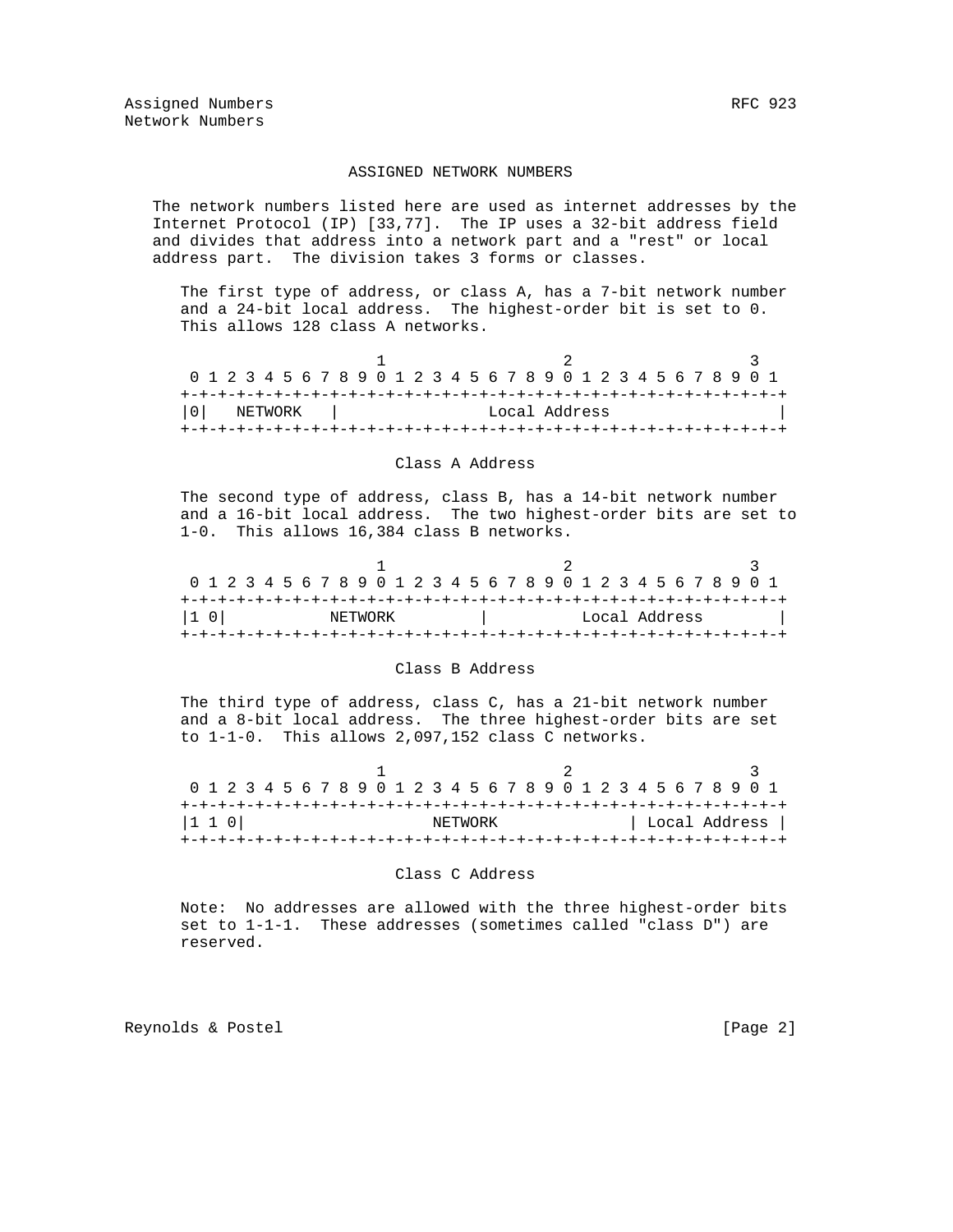One commonly used notation for internet host addresses divides the 32-bit address into four 8-bit fields and specifies the value of each field as a decimal number with the fields separated by periods. This is called the "dotted decimal" notation. For example, the internet address of USC-ISIF.ARPA in dotted decimal is 010.002.000.052, or 10.2.0.52.

 The dotted decimal notation will be used in the listing of assigned network numbers. The class A networks will have nnn.rrr.rrr.rrr, the class B networks will have nnn.nnn.rrr.rrr, and the class C networks will have nnn.nnn.nnn.rrr, where nnn represents part or all of a network number and rrr represents part or all of a local address.

 There are four catagories of users of Internet Addresses: Research, Defense, Government (Non-Defense), and Commercial. To reflect the allocation of network identifiers among the categories, a one-character code is placed to the left of the network number: R for Research, D for Defense, G for Government, and C for Commercial (see Appendix A for further details on this division of the network identification).

 Network numbers are assigned for networks that are connected to the ARPA-Internet and DDN-Internet, and for independent networks that use the IP family protocols (these are usually commercial). These independent networks are marked with an asterisk preceding the number.

 The administrators of independent networks must apply separately for permission to interconnect their network with either the ARPA-Internet of the DDN-Internet. Independent networks need not be listed in the working tables of either the ARPA-Internet or DDN-Internet hosts or gateways.

 For various reasons, the assigned numbers of networks are sometimes changed. To ease the transition the old number will be listed for a transition period as well. These "old number" entries will be marked with a "T" following the number and preceding the name, and the network name will be suffixed "-TEMP".

Special Addresses:

 In certain contexts, it is useful to have fixed addresses with functional significance rather than as identifiers of specific hosts. When such usage is called for, the address zero is to be interpreted as meaning "this", as in "this network". The address of all ones are to be interpreted as meaning "all", as in "all hosts". For example, the address 128.9.255.255 could be

Reynolds & Postel [Page 3]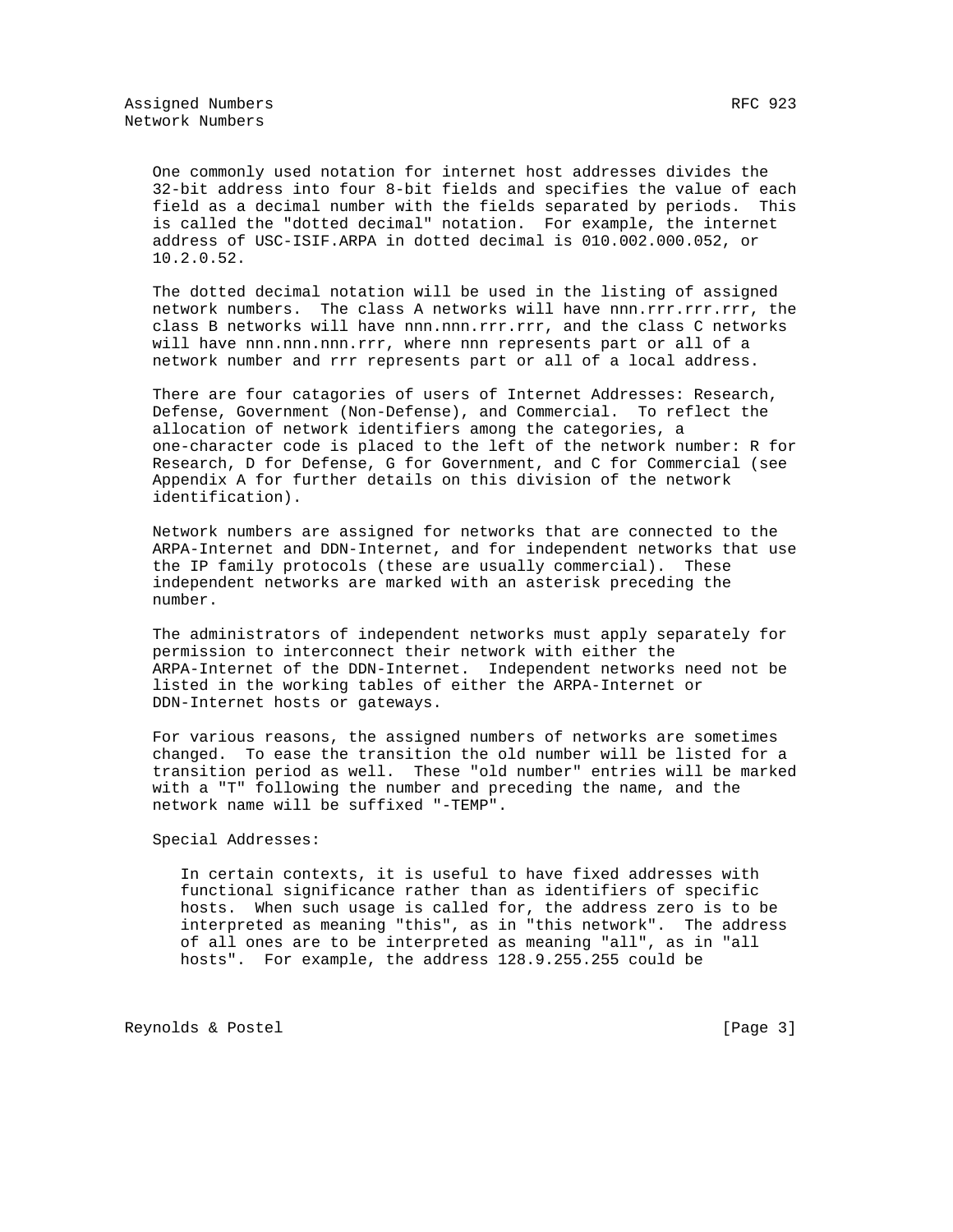interpreted as meaning all hosts on the network 128.9. Or, the address 0.0.0.37 could be interpreted as meaning host 37 on this network.

Assigned Network Numbers

Class A Networks

|  | Internet Address                              | Name           | Network                           | References      |
|--|-----------------------------------------------|----------------|-----------------------------------|-----------------|
|  | 000.rrr.rrr.rrr                               |                | Reserved                          | [JBP]           |
|  | R 004.rrr.rrr.rrr                             | SATNET         | Atlantic Satellite Network [DM11] |                 |
|  | D 006.rrr.rrr.rrr T YPG-NET-TEMP              |                | Yuma Proving Grounds              | [7, BXA]        |
|  | D 007.rrr.rrr.rrr T EDN-TEMP                  |                | DCEC EDN                          | [EC5]           |
|  | R 008.rrr.rrr.rrr T BBN-NET-TEMP              |                | <b>BBN Network</b>                | [JSG5]          |
|  | R 010.rrr.rrr.rrr                             | ARPANET        | ARPANET                           | [7, 34, REK2]   |
|  | D 011.rrr.rrr.rrr                             | DODIIS         | DOD INTEL INFO SYS                | [AY7]           |
|  | C 012.rrr.rrr.rrr                             | ATT            | ATT, Bell Labs                    | [MH13]          |
|  | C 014.rrr.rrr.rrr                             | PDN            | Public Data Network               | [REK4]          |
|  | R 018.rrr.rrr.rrr T MIT-TEMP                  |                | MIT Network                       | [15, 88, DDC2]  |
|  | D 022.rrr.rrr.rrr                             | <b>DISNET</b>  | <b>DISNET</b>                     | $[$ FLM $2$ $]$ |
|  | D 023.rrr.rrr.rrr                             | DDN-TC-NET     | DDN-TestCell-Network              | [DH17]          |
|  | D 024.rrr.rrr.rrr                             | MINET          | MINET                             | [7, DHH]        |
|  | D 026.rrr.rrr.rrr                             | MILNET         | MILNET                            | $[$ FLM $2$ ]   |
|  | R 027.rrr.rrr.rrr T NOSC-LCCN-TEMPNOSC / LCCN |                |                                   | [RH6]           |
|  | R 028.rrr.rrr.rrr                             | WIDEBAND       | Wide Band Satellite Net           | [CIW2]          |
|  | R 032.rrr.rrr.rrr                             | UCL-TAC        | UCL TAC                           | [PK]            |
|  | R 036.rrr.rrr.rrr T SU-NET-TEMP               |                | Stanford University Network[JCM]  |                 |
|  | R 039.rrr.rrr.rrr T SRINET-TEMP               |                | SRI Local Network                 | [GEOF]          |
|  | R 041.rrr.rrr.rrr                             | BBN-TEST-A     | BBN-GATE-TEST-A                   | [RH6]           |
|  | R 044.rrr.rrr.rrr                             | <b>AMPRNET</b> | Amateur Radio Experiment Net[HM]  |                 |
|  | 001.rrr.rrr.rrr-003.rrr.rrr.rrr Unassigned    |                |                                   | [JBP]           |
|  | 005.rrr.rrr.rrr                               |                | Unassigned                        | [JBP]           |
|  | 009.rrr.rrr.rrr                               |                | Unassigned                        | [JBP]           |
|  | 013.rrr.rrr.rrr                               |                | Unassigned                        | [JBP]           |
|  | 015.rrr.rrr.rrr-017.rrr.rrr.rrr Unassigned    |                |                                   | [JBP]           |
|  | 019.rrr.rrr.rrr-021.rrr.rrr.rrr Unassigned    |                |                                   | [JBP]           |
|  | 025.rrr.rrr.rrr                               |                | Unassigned                        | [JBP]           |
|  | 029.rrr.rrr.rrr-031.rrr.rrr.rrr Unassigned    |                |                                   | [JBP]           |
|  | 033.rrr.rrr.rrr-035.rrr.rrr.rrr Unassigned    |                |                                   | [JBP]           |
|  | 037.rrr.rrr.rrr-038.rrr.rrr.rrr Unassigned    |                |                                   | [JBP]           |
|  | 040.rrr.rrr.rrr                               |                | Unassigned                        | [JBP]           |
|  | 042.rrr.rrr.rrr-043.rrr.rrr.rrr Unassigned    |                |                                   | [JBP]           |
|  | 045.rrr.rrr.rrr-126.rrr.rrr.rrr Unassigned    |                |                                   | [JBP]           |
|  | 127.rrr.rrr.rrr                               |                | Reserved                          | [JBP]           |

Reynolds & Postel [Page 4]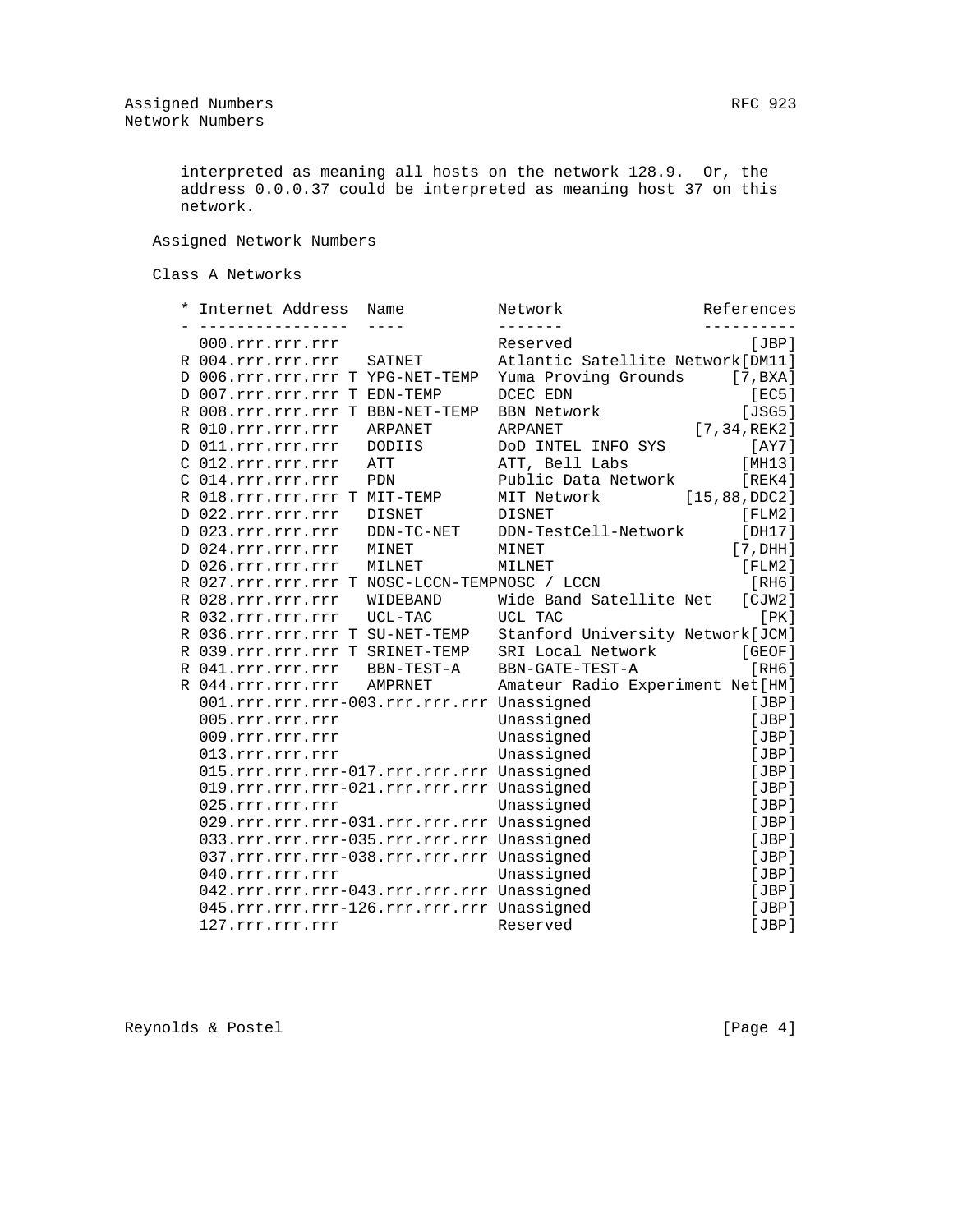Class B Networks

| $^\star$ | Internet Address<br>------------- | Name            | Network<br>-------                | References    |
|----------|-----------------------------------|-----------------|-----------------------------------|---------------|
|          | 128.000.rrr.rrr                   |                 | Reserved                          | [JBP]         |
|          | R 128.001.rrr.rrr                 | BBN-TEST-B      | BBN-GATE-TEST-B                   | [RH6]         |
|          | R 128.002.rrr.rrr                 | CMU-NET         | CMU-Ethernet                      | [HDW2]        |
|          | R 128.003.rrr.rrr                 | LBL-CSAM        | LBL-CSAM-RESEARCH                 | [JSS8]        |
|          | R 128.004.rrr.rrr                 | <b>DCNET</b>    | LINKABIT DCNET                    | [59, DLM1]    |
|          | R 128.005.rrr.rrr                 | FORDNET         | FORD DCNET                        | [59, DLM1]    |
|          | R 128.006.rrr.rrr                 | RUTGERS         | RUTGERS                           | [CLH3]        |
|          | R 128.007.rrr.rrr                 | <b>DFVLR</b>    | DFVLR DCNET Network               | [HDC1]        |
|          | R 128.008.rrr.rrr                 | <b>UMDNET</b>   | Univ of Maryland DCNET [59, DLM1] |               |
|          | R 128.009.rrr.rrr                 | ISI-NET         | USC-ISI Local Network             | [CMR]         |
|          | R 128.010.rrr.rrr                 | PURDUE-CS       | Purdue Computer Science           | [CAK]         |
|          | R 128.011.rrr.rrr                 | BBN-CRONUS      | BBN DOS Project                   | [55, WIM]     |
|          | R 128.012.rrr.rrr                 | SU-NET          | Stanford University Net           | [JCM]         |
|          | D 128.013.rrr.rrr                 | MATNET          | Mobile Access Terminal Net [DM11] |               |
|          | R 128.014.rrr.rrr                 | BBN-SAT-TEST    | BBN SATNET Test Net               | [DM11]        |
|          | R 128.015.rrr.rrr                 | <b>S1NET</b>    | LLL-S1-NET                        | [EAK1]        |
|          | R 128.016.rrr.rrr                 | <b>UCLNET</b>   | University College London         | [PK]          |
|          | D 128.017.rrr.rrr                 | MATNET-ALT      | Mobile Access Terminal Alt[DM11]  |               |
|          | R 128.018.rrr.rrr                 | SRINET          | SRI Local Network                 | [GEOF]        |
|          | D 128.019.rrr.rrr                 | <b>EDN</b>      | DCEC EDN                          | [EC5]         |
|          | D 128.020.rrr.rrr                 | <b>BRLNET</b>   | <b>BRLNET</b>                     | [7, MJM2]     |
|          | R 128.021.rrr.rrr                 | $SF-PR-1$       | SF-1 Packet Radio Network         | [JEM]         |
|          | R 128.022.rrr.rrr                 | $SF-PR-2$       | SF-2 Packet Radio Network         | [JEM]         |
|          | R 128.023.rrr.rrr                 | BBN-PR          | BBN Packet Radio Network          | JAW31         |
|          | R 128.024.rrr.rrr                 | ROCKWELL-PR     | Rockwell Packet Radio Net         | $[$ EHP $]$   |
|          | D 128.025.rrr.rrr                 | <b>BRAGG-PR</b> | Ft. Bragg Packet Radio Net [JEM]  |               |
|          | D 128.026.rrr.rrr                 | SAC-PR          | SAC Packet Radio Network          | [BG5]         |
|          | D 128.027.rrr.rrr                 | DEMO-PR-1       | Demo-1 Packet Radio Network [LCS] |               |
|          | D 128.028.rrr.rrr                 | $C3-PR$         | Testbed Development PR NET [BG5]  |               |
|          | R 128.029.rrr.rrr                 | MITRE           | MITRE Cablenet                    | [94, APS]     |
|          | R 128.030.rrr.rrr                 | MIT-NET         | MIT Local Network                 | [DDC2]        |
|          | R 128.031.rrr.rrr                 | MIT-RES         | MIT Research Network              | [DDC2]        |
|          | R 128.032.rrr.rrr                 | UCB-ETHER       | UC Berkeley Ethernet              | [DAM1]        |
|          | R 128.033.rrr.rrr                 | BBN-NET         | <b>BBN Network</b>                | [JSG5]        |
|          | R 128.034.rrr.rrr                 | NOSC-LCCN       | NOSC / LCCN                       | [RH6]         |
|          | R 128.035.rrr.rrr                 | CISLTESTNET1    | Honeywell                         | [46, 47, RK1] |
|          | R 128.036.rrr.rrr                 | YALE-NET        | YALE NET                          | [108, J05]    |
|          | D 128.037.rrr.rrr                 | YPG-NET         | Yuma Proving Grounds              | [7, BXA]      |
|          | D 128.038.rrr.rrr                 | NSWC-NET        | NSWC Local Host Net               | [RLH2]        |
|          | R 128.039.rrr.rrr                 | NTANET          | NDRE-TIU                          | [PS3]         |
|          | R 128.040.rrr.rrr                 | UCL-NET-A       | UCL                               | [RC7]         |
|          | R 128.041.rrr.rrr                 | $UCL-NET-B$     | <b>UCL</b>                        | [RC7]         |
|          | R 128.042.rrr.rrr                 | RICE-NET        | Rice University                   | [59,108, PGM] |
|          |                                   |                 |                                   |               |
|          | R 128.043.rrr.rrr                 | <b>CRANET</b>   | Canada REF ARPANET                | [7, JR17]     |

Reynolds & Postel (Page 5)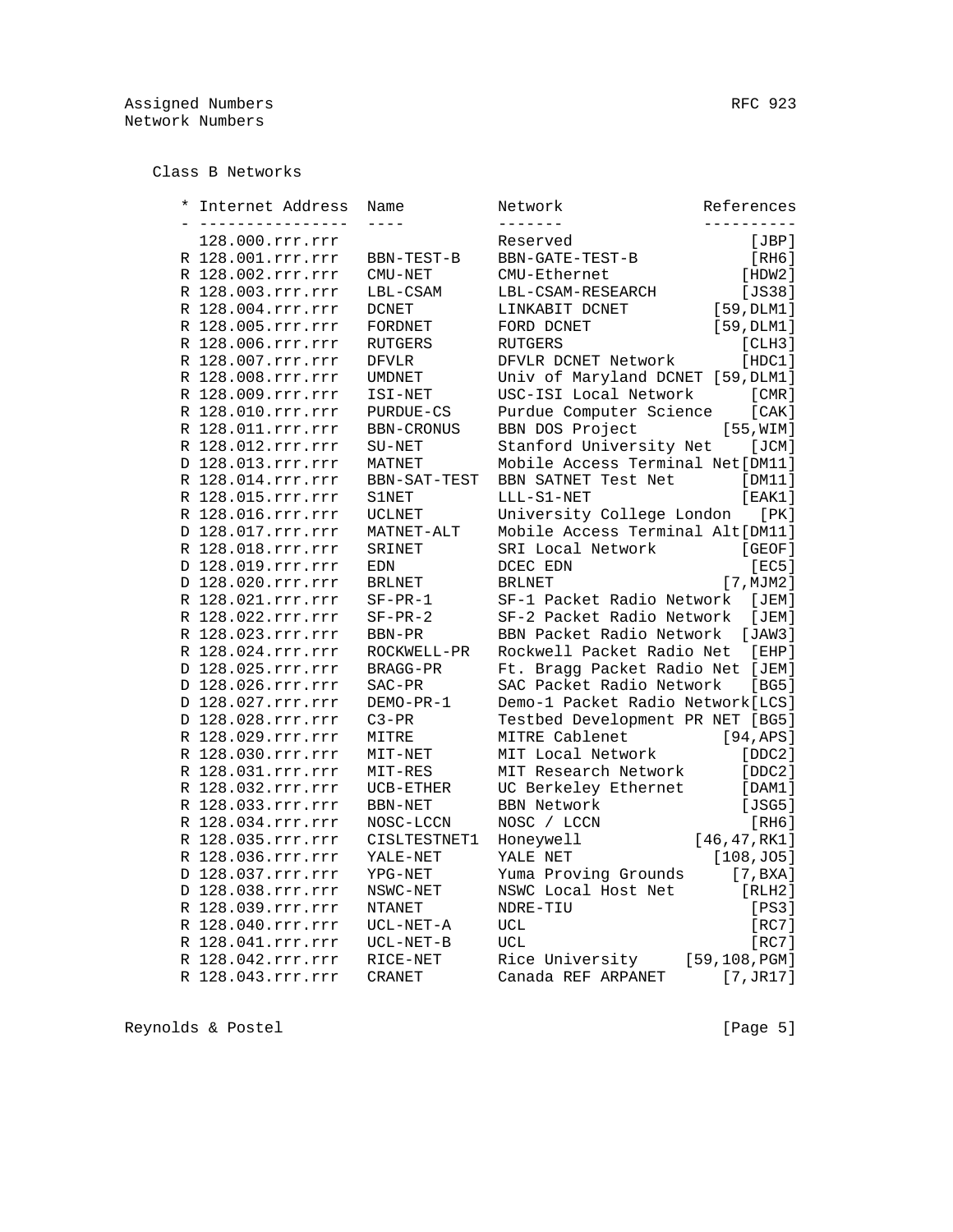|  | D 128.044.rrr.rrr                                  | WSMR-NET    | White Sands Network                   | [TBS]         |
|--|----------------------------------------------------|-------------|---------------------------------------|---------------|
|  | C 128.045.rrr.rrr                                  | DEC-WRL-NET | DEC WRL Network                       | [108, RKJ2]   |
|  | 128.046.rrr.rrr                                    | Unassigned  | Unassigned                            | [JBP]         |
|  | D 128.047.rrr.rrr                                  | TACTNET     | Tactical Packet Net                   | [6, KTP]      |
|  | $C*128.048.rrr.rrr$                                | UCDLA-NET   | UCDLA MELVYL Network                  | [7, CXL]      |
|  | R 128.049.rrr.rrr                                  | NOSC-ETHER  | NOSC Ethernet                         | [108, RLB3]   |
|  | G 128.050.rrr.rrr                                  |             | COINS Network COINS On-Line Intel Net | [RLS6]        |
|  | G 128.051.rrr.rrr                                  | COINSTNET   | COINS TEST NETWORK                    | [RLS6]        |
|  | R 128.052.rrr.rrr                                  | MIT-AI-NET  | MIT AI NET                            | [108, MDC]    |
|  | R 128.053.rrr.rrr                                  | SAC-PR-2    | SAC PRNET Number 2                    | [BG5]         |
|  | R 128.054.rrr.rrr                                  | UCSD        | UC San Diego Network                  | [108, G H 29] |
|  | 128.055.rrr.rrr-128.063.rrr.rrr Unassigned         |             |                                       | [JBP]         |
|  | R 128.064.rrr.rrr-128.079.rrr.rrr Net Dynamics Exp |             |                                       | [ZSU]         |
|  | 128.080.rrr.rrr-191.254.rrr.rrr Unassigned         |             |                                       | [JBP]         |
|  | 191.255.rrr.rrr                                    |             | Reserved                              | [JBP]         |
|  |                                                    |             |                                       |               |

Class C Networks

|  | * Internet Address Name                        |                | Network                                              | References |
|--|------------------------------------------------|----------------|------------------------------------------------------|------------|
|  | 192.000.000.rrr                                |                | Reserved                                             | [JBP]      |
|  | R 192.000.001.rrr BBN-TEST-C                   |                | BBN-GATE-TEST-C                                      | [RH6]      |
|  | 192.000.002.rrr-192.000.255.rrr Unassigned     |                |                                                      | [JBP]      |
|  |                                                |                | R 192.001.000.rrr-192.003.255.rrr BBN local networks | [SGC]      |
|  | R*192.004.000.rrr-192.004.255.rrr Bellcore-Net |                |                                                      | [108, PXX] |
|  | R 192.005.001.rrr                              | CISLHYPERNET   | Honeywell                                            | [RK1]      |
|  | R 192.005.002.rrr                              | WISC           | Univ of Wisconsin Madison [RS23]                     |            |
|  |                                                |                | C 192.005.003.rrr HP-DESIGN-AIDS HP Design Aids      | [NXK]      |
|  | $C$ 192.005.004.rrr HP-TCG-UNIX                |                | Hewlett Packard TCG Unix                             | [NXK]      |
|  | R 192.005.005.rrr                              | DEC-MRNET      | DEC Marlboro Ethernet                                | [101,KWP]  |
|  | R 192.005.006.rrr                              | DEC-MRRAD      | DEC Marlboro Developmt [101, KWP]                    |            |
|  | R 192.005.007.rrr                              | CIT-CS-NET     | Caltech-CS-Net                                       | [107,DSW]  |
|  | R 192.005.008.rrr                              | WASHINGTON     | University of Washington [JAR4]                      |            |
|  | R 192.005.009.rrr                              | <b>AERONET</b> | Aerospace Labnet [2, LCN]                            |            |
|  | R 192.005.010.rrr                              | ECLNET         | USC-ECL-CAMPUS-NET                                   | [MAB4]     |
|  | R 192.005.011.rrr                              | CSS-RING       | SEISMIC-RESEARCH-NET                                 | IRR21      |
|  | R 192.005.012.rrr                              | UTAH-NET       | UTAH-COMPUTER-SCIENCE-NET [RF1]                      |            |
|  | R 192.005.013.rrr                              | <b>GSWDNET</b> | Compion Network                                      | [108, FAS] |
|  | R 192.005.014.rrr                              | RAND-NET       | RAND Network                                         | [108,JDG]  |
|  | R 192.005.015.rrr                              | NYU-NET        | NYU Network                                          | [EF5]      |
|  | R 192.005.016.rrr                              | LANL-LAND      | Los Alamos Dev LAN [108, JC11]                       |            |
|  | R 192.005.017.rrr                              | NRL-NET        | Naval Research Lab                                   | [AP]       |
|  | R 192.005.018.rrr                              | IPTO-NET       | ARPA-IPTO Office Net [REK2]                          |            |
|  | R 192.005.019.rrr                              | UCIICS         | UCI-ICS Res Net                                      | [MTR]      |
|  | R 192.005.020.rrr                              | CISLTTYNET     | Honeywell                                            | [RK1]      |
|  | D 192.005.021.rrr                              | BRLNET1        | BRLNET1                                              | [7, MJM2]  |
|  | D 192.005.022.rrr                              | BRLNET2        | BRLNET2                                              | [7, MJM2]  |
|  | D 192.005.023.rrr                              | BRLNET3        | BRLNET3                                              | [7, MJM2]  |

Reynolds & Postel (Page 6)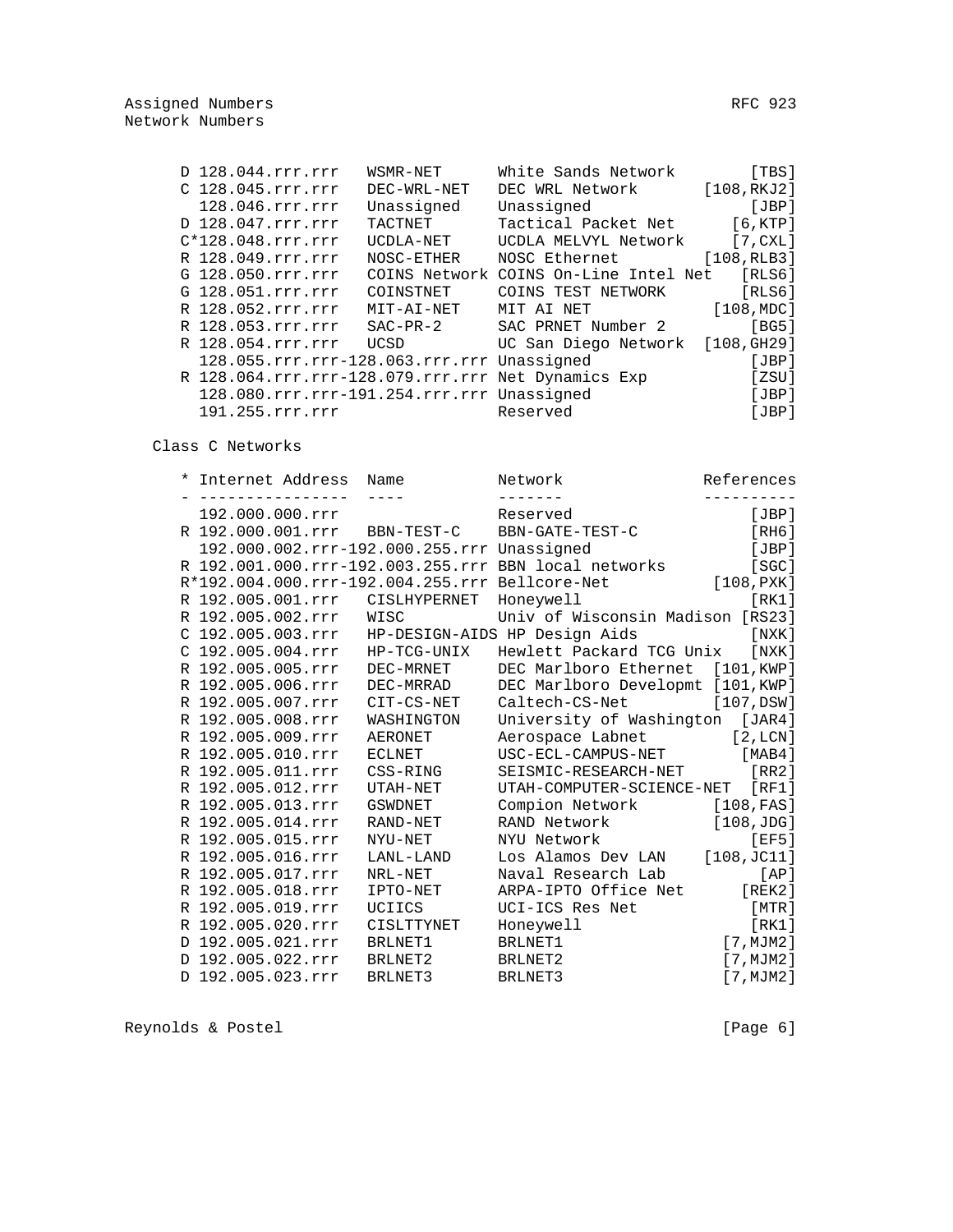| D 192.005.024.rrr | BRLNET4                                     | BRLNET4                                                   | [7, MJM2]     |
|-------------------|---------------------------------------------|-----------------------------------------------------------|---------------|
| D 192.005.025.rrr | BRLNET5                                     | BRLNET5                                                   | [7, MJM2]     |
| D 192.005.026.rrr | NSRDCOA-NET                                 | NSRDC Office Auto Net                                     | [TC4]         |
| D 192.005.027.rrr | DTNSRDC-NET                                 | DTNSRDC-NET                                               | [TC4]         |
| R 192.005.028.rrr | RSRE-NULL                                   | RSRE-NULL                                                 | [NM]          |
| R 192.005.029.rrr | RSRE-ACC                                    | RSRE-ACC                                                  | [NM]          |
| R 192.005.030.rrr | RSRE-PR                                     | RSRE-PR                                                   | [NM]          |
| R*192.005.031.rrr | SIEMENS-NET                                 | Siemens Research Network                                  | $[$ PXN $]$   |
| R 192.005.032.rrr | CISLTESTNET2                                | Honeywell                                                 | [46, 47, RK1] |
| R 192.005.033.rrr | CISLTESTNET3                                | Honeywell                                                 | [27, 28, RK1] |
| R 192.005.034.rrr | CISLTESTNET4                                | Honeywell                                                 | [27, 28, RK1] |
| R 192.005.035.rrr | RIACS                                       | USRA                                                      | [108, RLB1]   |
| R 192.005.036.rrr | CORNELL-CS                                  | CORNELL CS Research                                       | [108, DK2]    |
| R 192.005.037.rrr | $UR-CS-NET$                                 | U of R CS 3Mb Net                                         | [58, LB1]     |
| R 192.005.038.rrr | SRI-C3ETHER                                 | SRI-AITAD C3ETHERNET                                      | [108, BG5]    |
| R 192.005.039.rrr | UDEL-EECIS                                  | Udel EECIS LAN                                            | [102, CC2]    |
| R 192.005.040.rrr | PUCC-NET-A                                  | PURDUE Comp Cntr Net                                      | [JRS8]        |
| D 192.005.041.rrr | WISLAN                                      | WIS Research LAN                                          | [94, JRM1]    |
| D 192.005.042.rrr | AFDSC-HYPER                                 | AFDSC Hypernet                                            | [MCSJ]        |
| R 192.005.043.rrr | <b>CUCSNET</b>                              | Columbia CS Net                                           | [108, LH2]    |
| R 192.005.044.rrr |                                             | Farber-PC-Net Farber PC Network                           | $[$ $DJF]$    |
| R 192.005.045.rrr | AIDS-NET                                    | AI&DS Network                                             | [108, HA]     |
| R 192.005.046.rrr | NTA-RING                                    | NDRE-RING                                                 | [PS3]         |
| R 192.005.047.rrr |                                             | <b>NSRDC</b>                                              | $[$ PXM $]$   |
| R 192.005.048.rrr | NSRDC<br>PURDUE-CS-IL                       |                                                           | [108, CAK]    |
| R 192.005.049.rrr | <b>UCSF</b>                                 | Purdue CS IL Ethernet<br>Univ of Calif, San Fran[102,TF6] |               |
|                   |                                             |                                                           |               |
| R 192.005.050.rrr | CTH-CS-NET                                  | Chalmers CSN Net                                          | [102,UXB]     |
| R 192.005.051.rrr | Theorynet                                   | Cornell Theory Center [108, AB13]                         |               |
| R 192.005.052.rrr | NLM-ETHER                                   | NLM-LHNCBC-ETHERNET                                       | [77, JA1]     |
| R 192.005.053.rrr | UR-CS-ETHER                                 | U of R CS 10Mb Net                                        | [58, LB1]     |
| R 192.005.054.rrr | AERO-A6                                     | Aerospace                                                 | [2,LCN]       |
| R*192.005.055.rrr | UCLA-CECS                                   | UCLA-CECS Network                                         | [108, RBW]    |
| C 192.005.056.rrr | TARTAN-NET                                  | Tartan Labs                                               | [SXB]         |
| R 192.005.057.rrr | $UDEL-CC$                                   | UDEL Comp Center                                          | [102, RR18]   |
| R 192.005.058.rrr | CSNET-PDN                                   | CSNET X.25 Network                                        | [52, RDR4]    |
| R*192.005.059.rrr | Inria SM90                                  | Inria GIP SM-90                                           | [MXS]         |
| R*192.005.060.rrr | SM90 X1                                     | Inria SM-90 exp. 1                                        | [MXS]         |
| R*192.005.061.rrr | SM90 X2                                     | Inria SM-90 exp. 2                                        | [MXS]         |
| R*192.005.062.rrr | LITP SM90                                   | LITP SM-90                                                | [MXS]         |
| R 192.005.064.rrr | AMES-NAS-NET                                | NASA ARC NAS LAN                                          | [101, MF31]   |
| R 192.005.065.rrr | NPRDC-Ether                                 | NPRDC TRCF Ethernet                                       | [LRB]         |
| R 192.005.066.rrr | HARV-NET                                    | Harvard Comp Sci Net                                      | $[$ SXB $1]$  |
| R 192.005.067.rrr | CECOM-ETHER                                 | CECOM ADDCOMPE ETHER                                      | [102, GIH]    |
| R 192.005.068.rrr | AERO-130                                    | AEROSPACE-130                                             | [LCN]         |
| R 192.005.069.rrr | UIUC-NET                                    | Univ of IL at Urbana                                      | [108,AXC]     |
| G 192.005.070.rrr | CELAN                                       | COINS Exper. LAN                                          | $[$ MXM $]$   |
| R 192.005.071.rrr | SAC-ETHER                                   | SAC C3 Ethernet                                           | [108, BG5]    |
|                   | R*192.005.072.rrr-192.005.087.rrr U Chicago |                                                           | $[$ TXN $]$   |

Reynolds & Postel **Example 20** (Page 7)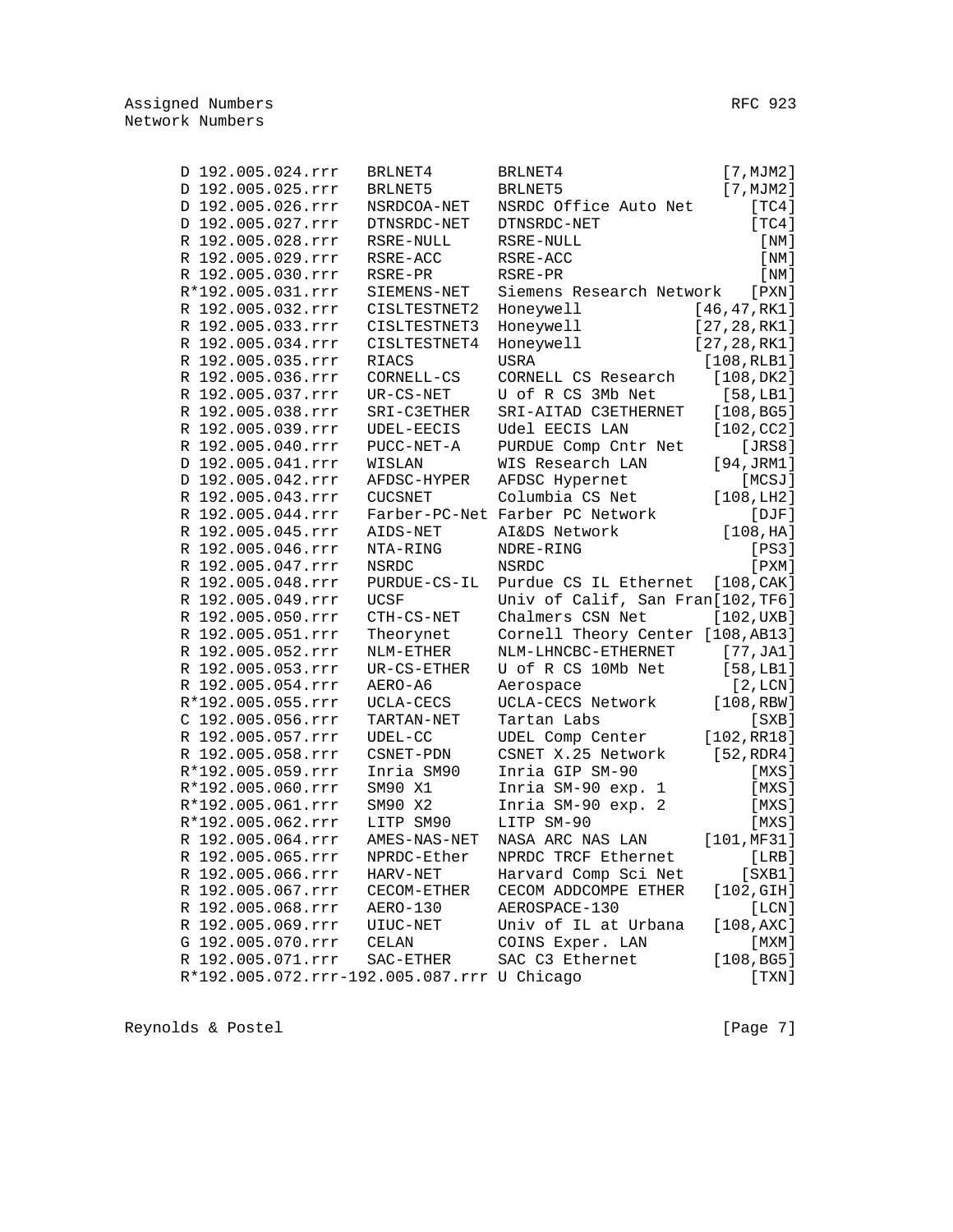| R 192.005.088.rrr   | YALE-EE-NET                                | YALE-EE-NET                                                 | [108,AG22]                |
|---------------------|--------------------------------------------|-------------------------------------------------------------|---------------------------|
| R 192.005.089.rrr   | UTEXAS-NET                                 | U. Texas Austin Net                                         | [108, JSQ1]               |
| R 192.005.090.rrr   | HARV-ETHER                                 | Harvard CS Ethernet                                         | $[$ SXB $1]$              |
| R 192.005.091.rrr   | PURDUE-ECN1                                | Purdue ECN                                                  | [30, 49, GG11]            |
| R 192.005.092.rrr   | <b>BRAGG-ETHER</b>                         | SRI Bragg Ether                                             | [103, GIH]                |
| R 192.005.093.rrr   | SRI-DEMO                                   | SRI Ether Demo                                              | [103, GIH]                |
| R*192.005.094.rrr   | SDCRDCF-10MB                               | SDC R&D primary net                                         | [108,DJV1]                |
| R*192.005.095.rrr   | SDCRDCF-3MB                                | SDC R&D old net                                             | $[58,$ DJV1]              |
| R*192.005.096.rrr   | UBC-CS-NET                                 | UBC Comp Sci Net                                            | [108, PXB]                |
| R*192.005.097.rrr   | UCLA-CS-LNI                                | UCLA CS LNI Network                                         | $[$ RBW $]$               |
| R*192.005.098.rrr   | UCLA-PIC                                   | UCLA PIC Network                                            | [108, RBW]                |
| R 192.005.099.rrr   | SPACENET                                   | S-1 Workstation Network[108, TXW]                           |                           |
| R 192.005.100.rrr   | PURDUE-ECN2                                | Purdue ECN                                                  | [30, 49, GG11]            |
| R 192.005.101.rrr   | PUCC-GW-NET                                | Purdue Gateway Network                                      | [JRS8]                    |
| R 192.005.102.rrr   | PUCC-RHF-NET                               | PUCC RHF Based Net                                          | [JRS8]                    |
| C*192.005.103.rrr   | TYM-NTD-NET                                | Tymnet NTD Ethernet                                         | $[$ SMF $]$               |
| R 192.005.104.rrr   | TMC-INET                                   | Thinking Machines                                           | [108, BJM1]               |
| R 192.005.105.rrr   | CCA-POND                                   | CCA Ethernet1 (POND) [108, AL6]                             |                           |
| C*192.005.106.rrr   | BITSTREAM                                  | Bitstream Type Foundry [108, PXA]                           |                           |
| R*192.005.107.rrr   | $\texttt{PASC-ETHER}$                      | IBM PASC Ethernet                                           | [108, GXL]                |
| R*192.005.108.rrr   | PASC-BB                                    | IBM PASC Broadband                                          | [50, GXL]                 |
|                     | 192.005.109.rrr-192.005.255.rrr Unassigned |                                                             | [JBP]                     |
|                     |                                            | C*192.006.000.rrr-192.006.255.rrr Hewlett Packard           |                           |
|                     |                                            |                                                             | [AXG]                     |
|                     |                                            | C*192.007.000.rrr-192.007.255.rrr Computer Consoles, Inc.   | [RA11]                    |
|                     |                                            | C*192.008.000.rrr-192.008.255.rrr Spartacus Computers, Inc. | [SXM]                     |
|                     |                                            | C*192.009.000.rrr-192.009.255.rrr SUN Microsystem, Inc.     | [ WNJ ]                   |
|                     |                                            | C*192.010.000.rrr-192.010.040.rrr Symbolics, Inc.           | [CH2]                     |
| R 192.010.041.rrr   | SCRC-ETHERNET SCRC ETHERNET                |                                                             | [108, CH2]                |
|                     |                                            | C*192.010.042.rrr-192.010.255.rrr Symbolics, Inc.           | [CH2]                     |
|                     |                                            | C*192.011.000.rrr-192.011.255.rrr ATT, Bell Labs            | [MH12]                    |
| $C*192.012.000.rrr$ | CADMUS-ETHERNET CADMUS-NET                 |                                                             | [MS9]                     |
| C*192.012.001.rrr   | CADMUS-EXP-1                               | CADMUS-NET-EXP-1                                            | [MS9]                     |
| C*192.012.002.rrr   | CADMUS-EXP-2                               | CADMUS-NET-EXP-2                                            | [MS9]                     |
| C*192.012.003.rrr   | FLAIR                                      | Fairchild AI Lab Net                                        | [108, AMS1]               |
| C*192.012.004.rrr   | SCG-NET                                    | Hughes SCG Net                                              | [108, MXP]                |
| R 192.012.005.rrr   | AIC-LISPMS                                 | SRI-AIC-LispMachNet                                         | [108, PM4]                |
| R 192.012.006.rrr   | $NPS-C2$                                   | $NPS-C2$                                                    | [108, AW9]                |
| R 192.012.007.rrr   | NYU-CS-ETHER                               | NYU CompSci Ethernet                                        | $[108, \texttt{LOU}]$     |
| D 192.012.008.rrr   | PICANET1                                   | Picatinny Arsenal LAN1[108, RFD1]                           |                           |
| R 192.012.009.rrr   | CADRE-NET                                  | Decision Systems Lab                                        | [SM6]                     |
| R 192.012.010.rrr   | CORNELL-ENG                                | Cornell-Engineering                                         | [108, B <sub>N</sub> 9]   |
| R 192.012.011.rrr   | $MIT-36$                                   | MIT Building 36                                             | [108, RH60]               |
| R 192.012.012.rrr   | WISC-ETHER                                 | Wisconsin Ether Net                                         | [108, CBP]                |
| R 192.012.013.rrr   | JHU-NET1                                   | JHU-NET1                                                    | [108, MO14]               |
| R 192.012.014.rrr   | JHU-NET2                                   | JHU-NET2                                                    | [108, MO14]               |
| R 192.012.015.rrr   | <b>BROOKNET</b>                            | BNL Brooknet III                                            | [108, GC]                 |
| R 192.012.016.rrr   | PRMNET                                     | SRI-SURAN-EN                                                | [108, BPI7]               |
| G 192.012.017.rrr   | LLL-TIS-NET                                | LLL-TIS-NET                                                 | $[101, 105, \text{GPI0}]$ |
|                     |                                            |                                                             |                           |

Reynolds & Postel **Example 20** (Page 8)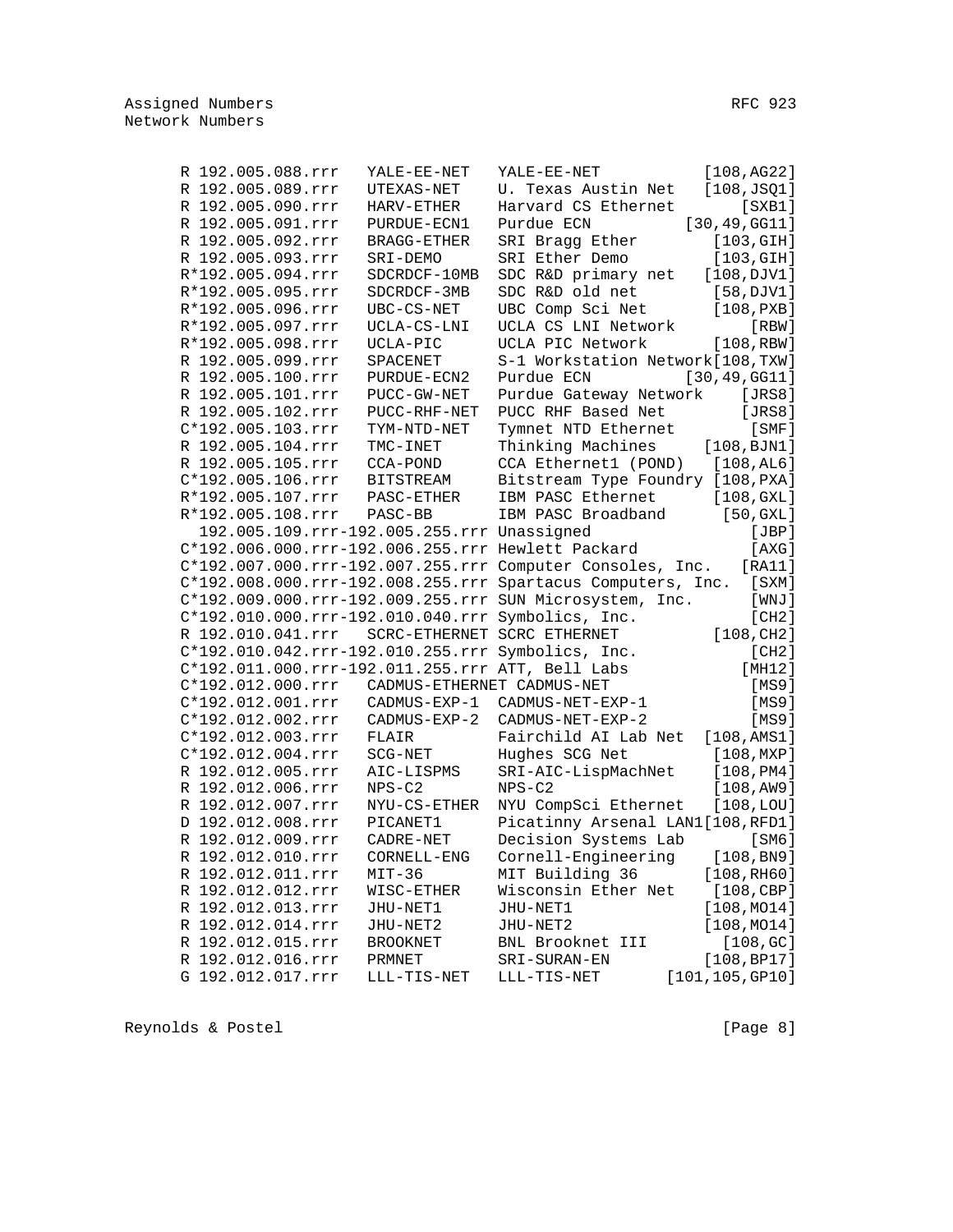|  | R 192.012.018.rrr                          | CIT-CS-10NET | Caltech 10Meg EtherNet[107, AD22]                    |             |
|--|--------------------------------------------|--------------|------------------------------------------------------|-------------|
|  | R 192.012.019.rrr                          | CIT-NET      | Caltech Campus Net                                   | [107, AD22] |
|  | R 192.012.020.rrr                          | CIT-SUN-NET  | Caltech Sun Net                                      | [107, AD22] |
|  | R 192.012.021.rrr                          | CIT-PHYSCOMP | Caltech Phys Comp Net [107, AD22]                    |             |
|  | R 192.012.022.rrr                          | UTCSRES      | UTCS Net Research                                    | [108, JS01] |
|  | R 192.012.023.rrr                          | UTCSTTY      | UTCS TTY Kludgenet                                   | [108, JSQ1] |
|  | R 192.012.024.rrr                          | MICANET      | MITRE (Experimental)                                 | [JN2]       |
|  | R 192.012.025.rrr                          | CSS-GRAMINAE | CSS Workstation Net                                  | [53,RR2]    |
|  | R 192.012.026.rrr                          | BBN-NETR     | Net-R Testbed at BBN                                 | [91, CP10]  |
|  | R 192.012.027.rrr                          | UR-LASER     | UR Laser Energetics                                  | [108, WXL]  |
|  | 192.012.028.rrr-192.012.255.rrr Unassigned |              |                                                      | [JBP]       |
|  |                                            |              | D 192.013.000.rrr-192.014.255.rrr DODIIS Subnetworks | [AY5]       |
|  | 192.015.000.rrr-223.255.254.rrr Unassigned |              |                                                      | [JBP]       |
|  | 223.255.255.rrr                            |              | Reserved                                             | [JBP]       |
|  |                                            |              |                                                      |             |

Other Reserved Internet Addresses

| References | Network                                  | Name | * Internet Address |  |
|------------|------------------------------------------|------|--------------------|--|
|            |                                          |      |                    |  |
| JBP        | 224.000.000.000-255.255.255.255 Reserved |      |                    |  |

Reynolds & Postel [Page 9]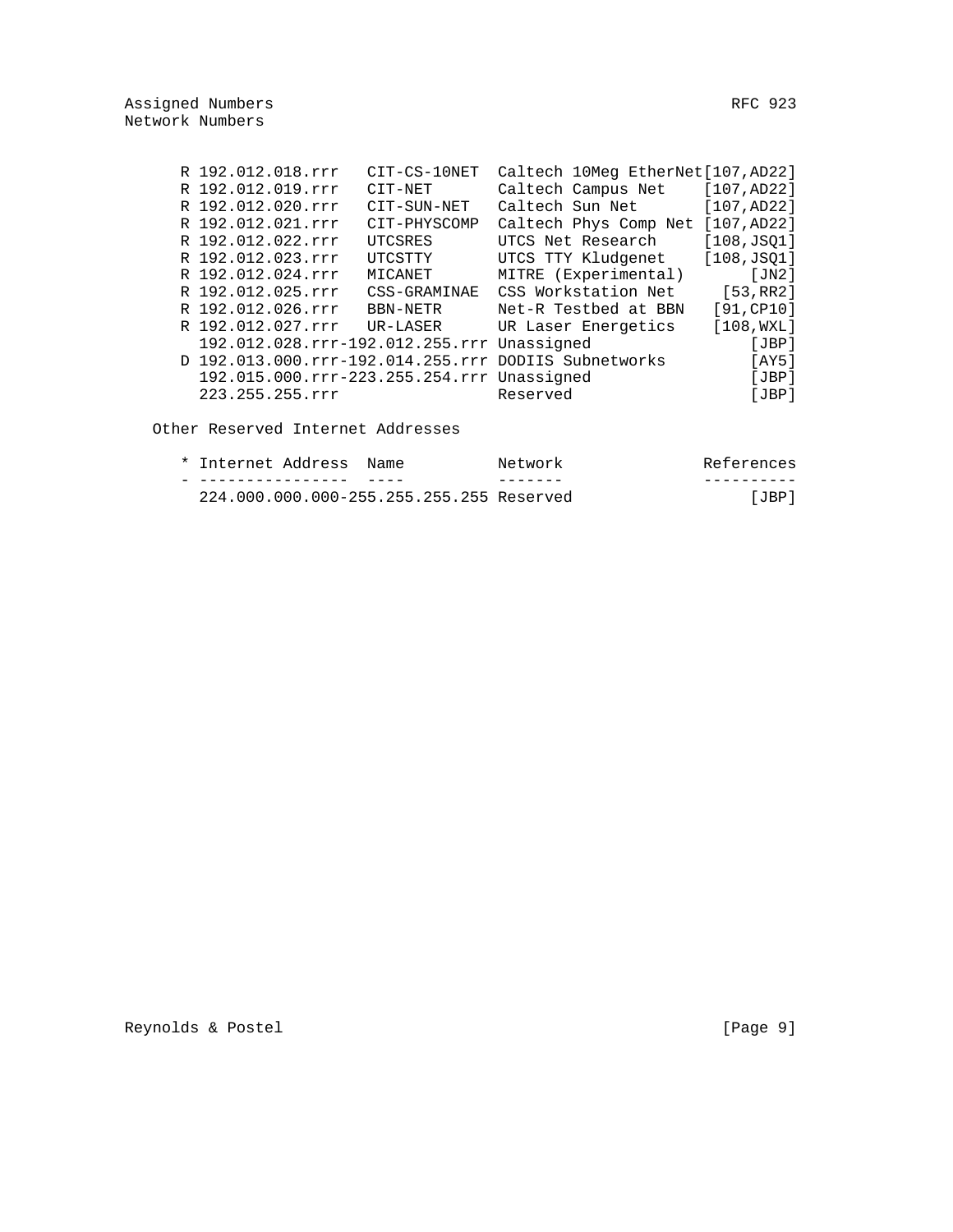Network Totals

| Assigned for the ARPA-Internet and the DDN-Internet |                |                |                |         |
|-----------------------------------------------------|----------------|----------------|----------------|---------|
| Class                                               | Α              | В              | C              | Total   |
| Research                                            | 6              | 53             | 854            | 913     |
| Defense                                             | 5              | 12             | 523            | 540     |
| Government                                          | 0              | 2              | $\overline{2}$ | 4       |
| Commercial                                          | $\overline{2}$ | $\mathbf{1}$   | 3              | 6       |
| Total                                               | 13             | 68             | 1382           | 1463    |
| Allocated for Internet and Independent Uses         |                |                |                |         |
| Class                                               | Α              | В              | C              | Total   |
| Research                                            | 6              | 53             | 1139           | 1198    |
| Defense                                             | 5              | 12             | 523            | 540     |
| Government                                          | 0              | $\overline{a}$ | $\overline{2}$ | 4       |
| Commercial                                          | $\overline{2}$ | $\overline{a}$ | 1545           | 1549    |
| Total                                               | 13             | 69             | 3209           | 3291    |
| Maximum Allowed                                     |                |                |                |         |
| Class                                               | A              | В              | C              | Total   |
| Research                                            | 8              | 1024           | 65536          | 66568   |
| Defense                                             | 24             | 3072           | 458752         | 461848  |
| Government                                          | 24             | 3072           | 458752         | 461848  |
| Commercial                                          | 74             | 9214           | 1114137        | 1123394 |
| Total                                               | 126            | 16382          | 2097150        | 2113658 |

Reynolds & Postel [Page 10]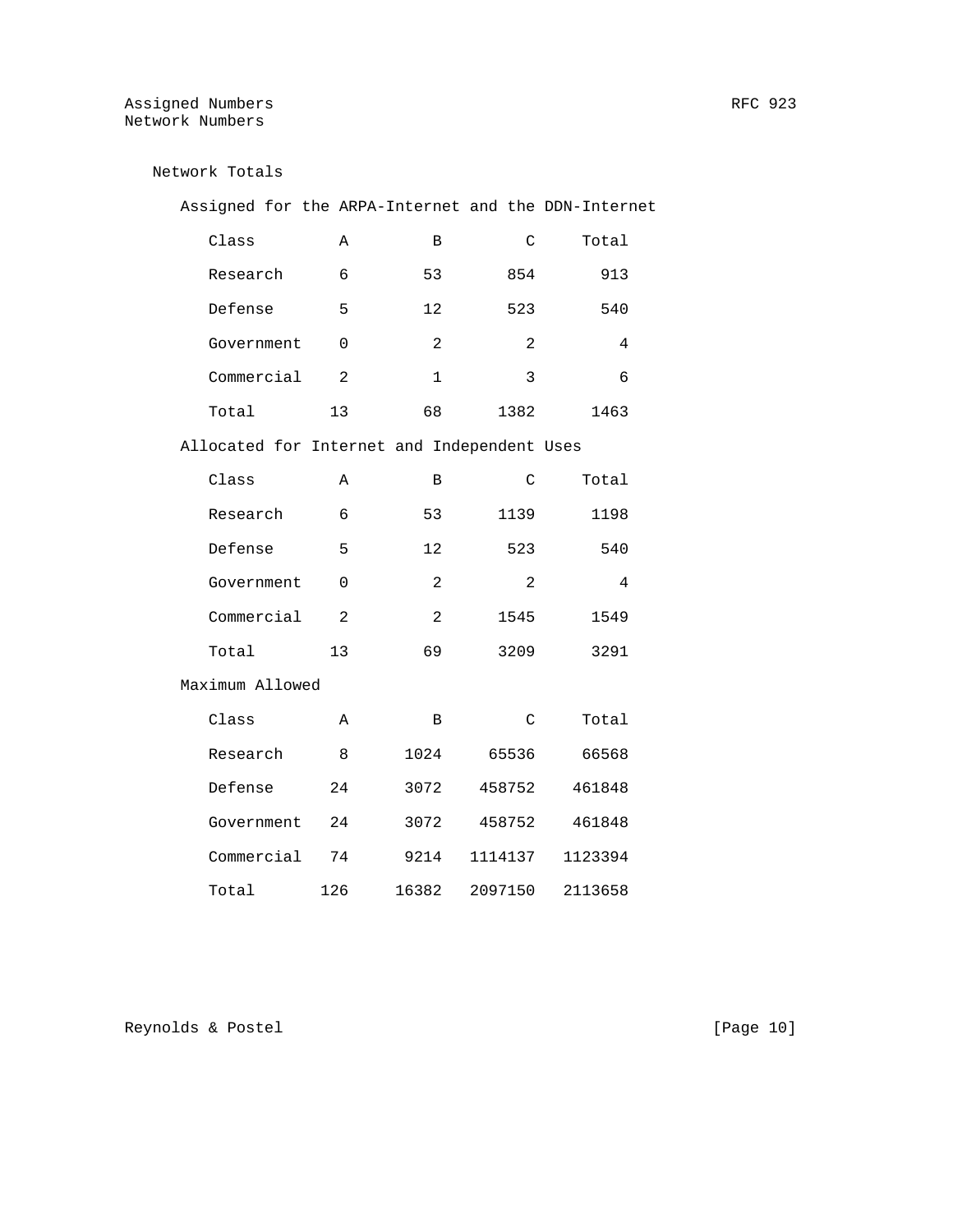### ASSIGNED VERSION NUMBERS

 In the Internet Protocol (IP) [33,77] there is a field to identify the version of the internetwork general protocol. This field is 4 bits in size.

# Assigned Internet Version Numbers

| Decimal  | Keyword | Version           | References    |
|----------|---------|-------------------|---------------|
|          |         |                   |               |
|          |         | Reserved          | [JBP]         |
| $1 - 3$  |         | Unassigned        | JBP           |
| 4        | ΙP      | Internet Protocol | [31, 71, JBP] |
| 5        | ST      | ST Datagram Mode  | [34, JWF]     |
| $6 - 14$ |         | Unassigned        | JBP           |
| 15       |         | Reserved          | [JBP]         |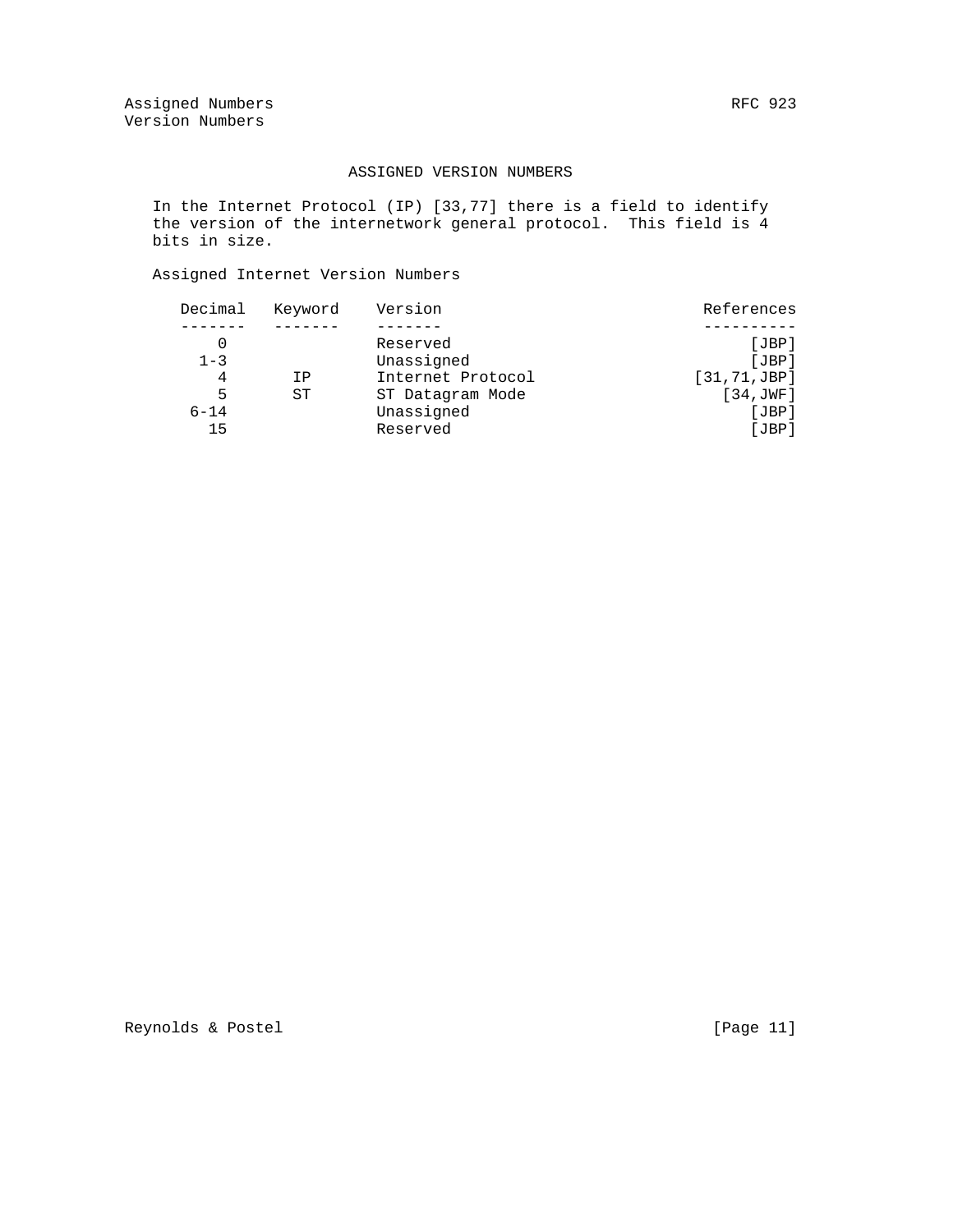### ASSIGNED PROTOCOL NUMBERS

 In the Internet Protocol (IP) [33,77] there is a field, called Protocol, to identify the the next level protocol. This is an 8 bit field.

# Assigned Internet Protocol Numbers

| Decimal   | Keyword                                                                                                                            | Protocol                                                                | References                                                                                                                                                                                                                                                                                                                                                                                               |
|-----------|------------------------------------------------------------------------------------------------------------------------------------|-------------------------------------------------------------------------|----------------------------------------------------------------------------------------------------------------------------------------------------------------------------------------------------------------------------------------------------------------------------------------------------------------------------------------------------------------------------------------------------------|
|           |                                                                                                                                    |                                                                         | [JBP]                                                                                                                                                                                                                                                                                                                                                                                                    |
|           |                                                                                                                                    |                                                                         | [69,JBP]                                                                                                                                                                                                                                                                                                                                                                                                 |
|           |                                                                                                                                    |                                                                         | [JBP]                                                                                                                                                                                                                                                                                                                                                                                                    |
|           |                                                                                                                                    |                                                                         | [45, MB]                                                                                                                                                                                                                                                                                                                                                                                                 |
|           |                                                                                                                                    |                                                                         | [JBP]                                                                                                                                                                                                                                                                                                                                                                                                    |
|           |                                                                                                                                    |                                                                         | [37,JWF]                                                                                                                                                                                                                                                                                                                                                                                                 |
|           |                                                                                                                                    |                                                                         | [33, 78, JBP]                                                                                                                                                                                                                                                                                                                                                                                            |
|           |                                                                                                                                    |                                                                         | [PK]                                                                                                                                                                                                                                                                                                                                                                                                     |
|           |                                                                                                                                    |                                                                         | [93, DLM1]                                                                                                                                                                                                                                                                                                                                                                                               |
| 9         | IGP                                                                                                                                |                                                                         | [JBP]                                                                                                                                                                                                                                                                                                                                                                                                    |
|           |                                                                                                                                    |                                                                         | [SC]                                                                                                                                                                                                                                                                                                                                                                                                     |
|           |                                                                                                                                    |                                                                         | [16, SC3]                                                                                                                                                                                                                                                                                                                                                                                                |
|           |                                                                                                                                    |                                                                         | [11, HGM]                                                                                                                                                                                                                                                                                                                                                                                                |
|           |                                                                                                                                    |                                                                         | [RWS4]                                                                                                                                                                                                                                                                                                                                                                                                   |
| 14        | EMCON                                                                                                                              | EMCON                                                                   | [BN7]                                                                                                                                                                                                                                                                                                                                                                                                    |
| 15        | XNET                                                                                                                               |                                                                         | [43,JFH2]                                                                                                                                                                                                                                                                                                                                                                                                |
| 16        | CHAOS                                                                                                                              | Chaos                                                                   | [NC3]                                                                                                                                                                                                                                                                                                                                                                                                    |
| 17        | UDP                                                                                                                                |                                                                         | [33, 76, JBP]                                                                                                                                                                                                                                                                                                                                                                                            |
| 18        | MUX                                                                                                                                |                                                                         | $[17, \text{JBP}]$                                                                                                                                                                                                                                                                                                                                                                                       |
| 19        | DCN-MEAS                                                                                                                           |                                                                         | [DIM1]                                                                                                                                                                                                                                                                                                                                                                                                   |
| 20        | HMP                                                                                                                                | Host Monitoring                                                         | [4, RH6]                                                                                                                                                                                                                                                                                                                                                                                                 |
| 21        | PRM                                                                                                                                | Packet Radio Measurement                                                | [ZSU]                                                                                                                                                                                                                                                                                                                                                                                                    |
| 22        | XNS-IDP                                                                                                                            | XEROX NS IDP                                                            | [109,LLG]                                                                                                                                                                                                                                                                                                                                                                                                |
| 23        | TRUNK-1                                                                                                                            | Trunk-1                                                                 | $[$ BML $]$                                                                                                                                                                                                                                                                                                                                                                                              |
| 24        | TRUNK-2                                                                                                                            | Trunk-2                                                                 | $[$ BML $]$                                                                                                                                                                                                                                                                                                                                                                                              |
| 25        | $LEAF-1$                                                                                                                           | $Leaf-1$                                                                | $[$ BML $]$                                                                                                                                                                                                                                                                                                                                                                                              |
| 26        | $LEAF-2$                                                                                                                           | $Leaf-2$                                                                | [BML]                                                                                                                                                                                                                                                                                                                                                                                                    |
| 27        | <b>RDP</b>                                                                                                                         | Reliable Data Protocol                                                  | [106, R <sub>H6</sub> ]                                                                                                                                                                                                                                                                                                                                                                                  |
| $28 - 60$ |                                                                                                                                    | Unassigned                                                              | [JBP]                                                                                                                                                                                                                                                                                                                                                                                                    |
| 61        |                                                                                                                                    | any host internal protocol                                              | [JBP]                                                                                                                                                                                                                                                                                                                                                                                                    |
| 62        | <b>CFTP</b>                                                                                                                        | <b>CFTP</b>                                                             | [38, HCF2]                                                                                                                                                                                                                                                                                                                                                                                               |
| 63        |                                                                                                                                    | any local network                                                       | [JBP]                                                                                                                                                                                                                                                                                                                                                                                                    |
| 64        | SAT-EXPAK                                                                                                                          | SATNET and Backroom EXPAK                                               | [DM11]                                                                                                                                                                                                                                                                                                                                                                                                   |
| 65        | MIT-SUBNET                                                                                                                         | MIT Subnet Support                                                      | [NC3]                                                                                                                                                                                                                                                                                                                                                                                                    |
| 66        | <b>RVD</b>                                                                                                                         |                                                                         | [MBG]                                                                                                                                                                                                                                                                                                                                                                                                    |
| 67        | IPPC                                                                                                                               | Internet Pluribus Packet Core                                           | [DM11]                                                                                                                                                                                                                                                                                                                                                                                                   |
| 68        |                                                                                                                                    | any distributed file system                                             | [JBP]                                                                                                                                                                                                                                                                                                                                                                                                    |
|           | SAT-MON                                                                                                                            | SATNET Monitoring                                                       | [DM11]                                                                                                                                                                                                                                                                                                                                                                                                   |
|           | $\mathbf 0$<br>$\mathbf 1$<br>$\overline{a}$<br>3<br>$\overline{4}$<br>5<br>$\overline{6}$<br>7<br>8<br>10<br>11<br>12<br>13<br>69 | ICMP<br>GGP<br>ST<br>TCP<br>UCL<br>EGP<br>NVP-II<br>PUP<br><b>ARGUS</b> | Reserved<br>Internet Control Message<br>Unassigned<br>Gateway-to-Gateway<br>Unassigned<br>Stream<br>Transmission Control<br>UCL<br>Exterior Gateway Protocol<br>any private interior gateway<br>BBN-RCC-MON BBN RCC Monitoring<br>Network Voice Protocol<br>PUP<br><b>ARGUS</b><br>Cross Net Debugger<br>User Datagram<br>Multiplexing<br>DCN Measurement Subsystems<br>MIT Remote Virtual Disk Protocol |

Reynolds & Postel [Page 12]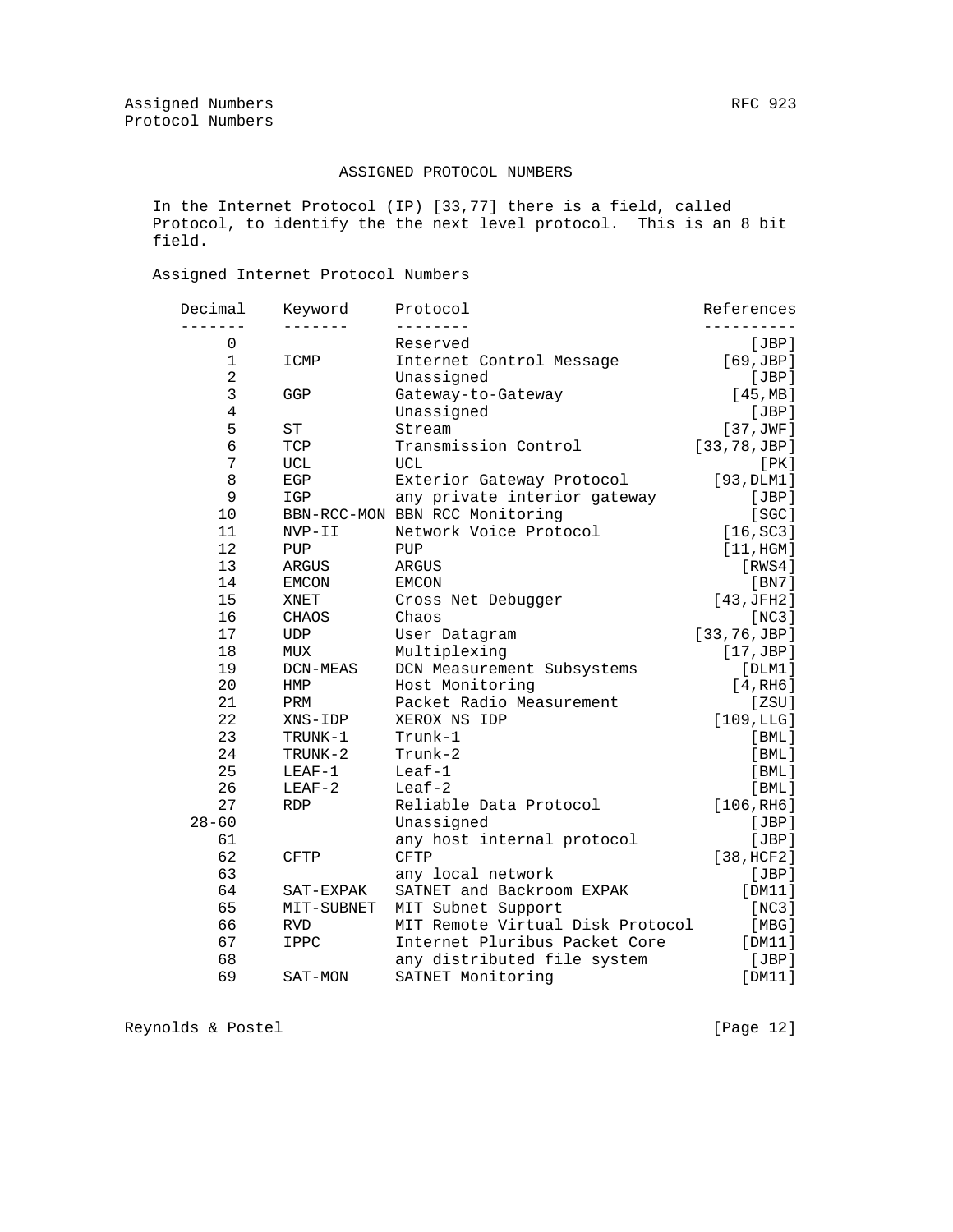| 70         |            | Unassigned                   | [JBP]  |
|------------|------------|------------------------------|--------|
| 71         | IPCV       | Internet Packet Core Utility | [DM11] |
| $72 - 75$  |            | Unassigned                   | [JBP]  |
| 76         | BR-SAT-MON | Backroom SATNET Monitoring   | [DM11] |
| 77         |            | Unassigned                   | [JBP]  |
| 78         | WB-MON     | WIDEBAND Monitoring          | [DM11] |
| 79         | WB-EXPAK   | WIDEBAND EXPAK               | [DM11] |
| $80 - 254$ |            | Unassigned                   | [JBP]  |
| 255        |            | Reserved                     | [JBP]  |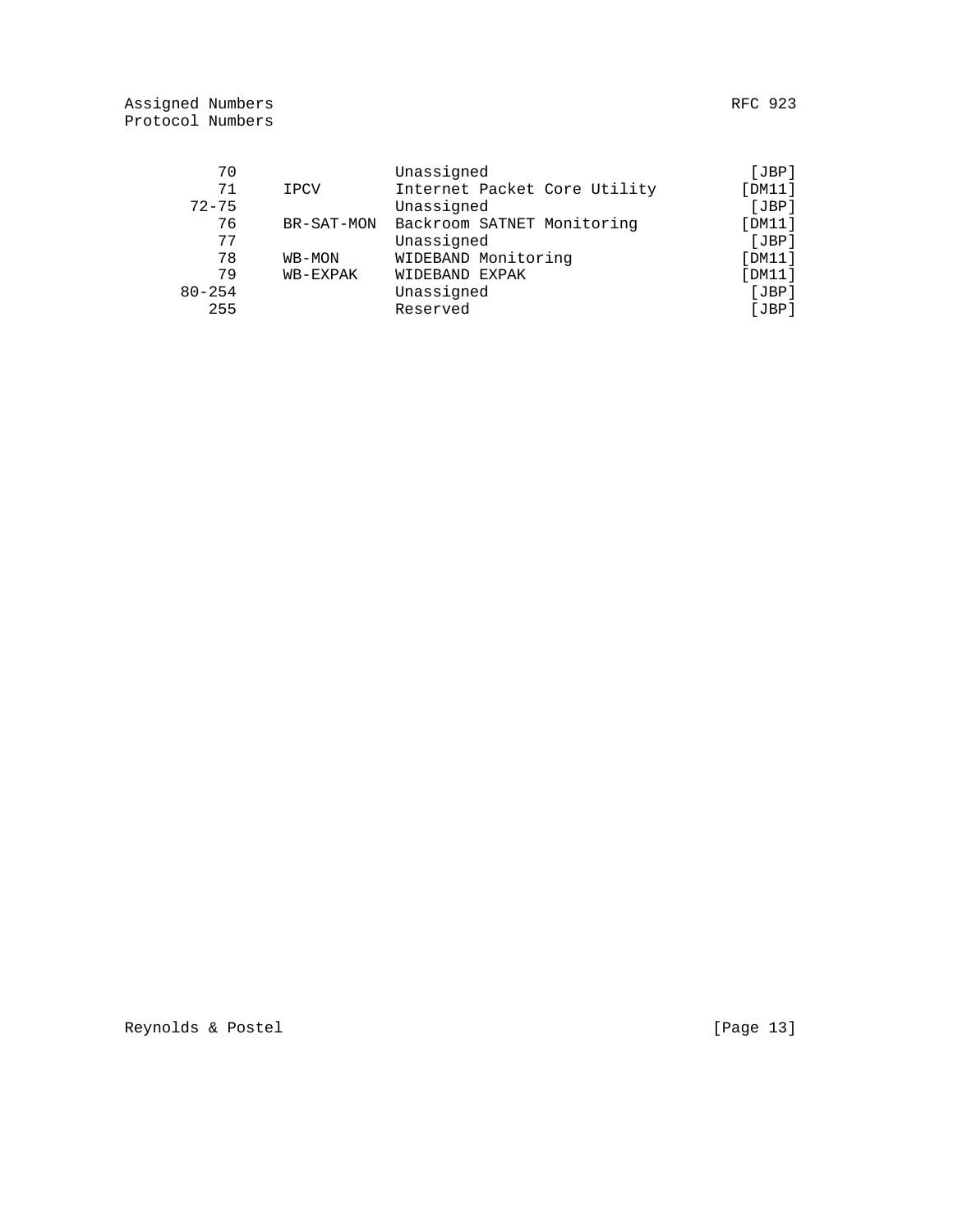#### ASSIGNED PORT NUMBERS

 Ports are used in the TCP [33,78] to name the ends of logical connections which carry long term conversations. For the purpose of providing services to unknown callers, a service contact port is defined. This list specifies the port used by the server process as its contact port. The contact port is sometimes called the "well-known port".

 To the extent possible, these same port assignments are used with the UDP [33,76].

 The assigned ports use a small portion of the possible port numbers. The assigned ports have all except the low order eight bits cleared to zero. The low order eight bits are specified here.

Port Assignments:

| Decimal | Keyword        | Description                      | References         |
|---------|----------------|----------------------------------|--------------------|
| 0       |                | Reserved                         | [JBP]              |
| $1 - 4$ |                | Unassigned                       | [JBP]              |
| 5       | RJE            | Remote Job Entry                 | [13, 34, JBP]      |
| 7       | ECHO           | Echo                             | $[67, \text{JBP}]$ |
| 9       | <b>DISCARD</b> | Discard                          | $[66, \text{JBP}]$ |
| 11      | USERS          | Active Users                     | [62,JBP]           |
| 13      | DAYTIME        | Daytime                          | [65, JBP]          |
| 15      | NETSTAT        | Who is up or NETSTAT             | [JBP]              |
| 17      | OUOTE          | Ouote of the Day                 | [72,JBP]           |
| 19      | <b>CHARGEN</b> | Character Generator              | [64,JBP]           |
| 20      | FTP            | File Transfer [Default Data]     | [33, 68, JBP]      |
| 21      | FTP            | File Transfer [Control]          | [33, 68, JBP]      |
| 23      | TELNET         | Telnet                           | [84, JBP]          |
| 25      | SMTP           | Simple Mail Transfer             | [33, 74, JBP]      |
| 27      | NSW-FE         | NSW User System FE               | [18, RHT]          |
| 29      | MSG-ICP        | MSG ICP                          | [60, RHT]          |
| 31      | MSG-AUTH       | MSG Authentication               | [60, RHT]          |
| 33      |                | Unassigned                       | [JBP]              |
| 35      |                | any printer server               | [JBP]              |
| 37      | TIME           | Time                             | [80,JBP]           |
| 39      | <b>RLP</b>     | Resource Location Protocol       | [1, MA]            |
| 41      | GRAPHICS       | Graphics                         | [34, 98, JBP]      |
| 42      |                | NAMESERVER Host Name Server      | [33, 71, JBP]      |
| 43      | NICNAME        | Who Is                           | [33, 42, JAKE]     |
| 44      | MPM-FLAGS      | MPM FLAGS Protocol               | [JBP]              |
| 45      | MPM            | Message Processing Module [recv] | $[70, \text{JBP}]$ |
| 46      | MPM            | MPM [default send]               | $[76, \text{JBP}]$ |
| 47      | $NI-FTP$       | NI FTP                           | [104, SK]          |

Reynolds & Postel [Page 14]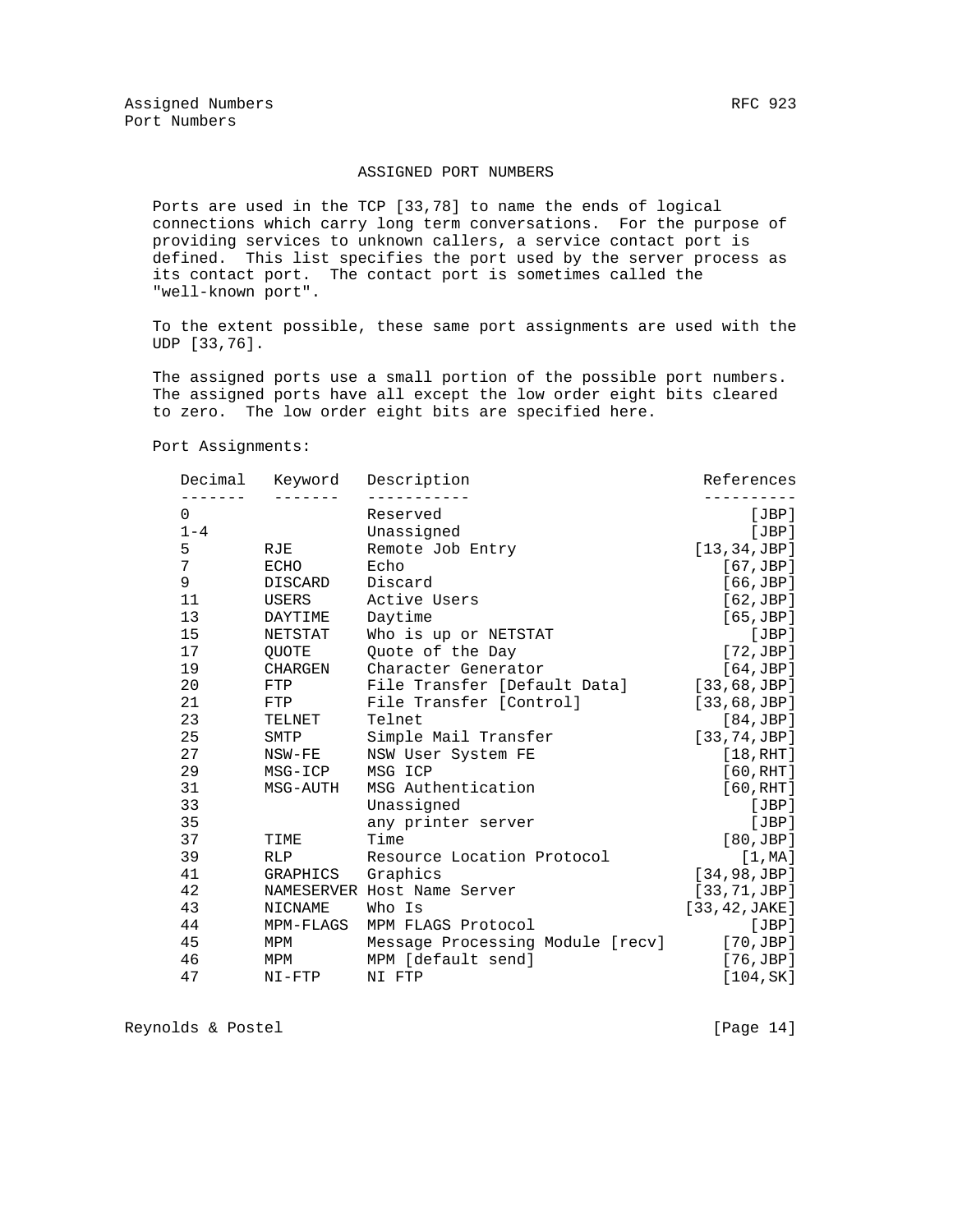| 49          | LOGIN      | Login Host Protocol                  | [PHD1]               |
|-------------|------------|--------------------------------------|----------------------|
| 51          | LA-MAINT   | IMP Logical Address Maintenance      | [57, AGM]            |
| 53          | DOMAIN     | Domain Name Server                   | [PM1]                |
| 55          | ISI-GL     | ISI Graphics Language                | [10, RB6]            |
| 57          |            | any private terminal access          | [JBP]                |
| 59          |            | any private file service             | [JBP]                |
| 61          | NI-MAIL    | NI MAIL                              | [8, SK]              |
| 63          | VIA-FTP    | VIA Systems - FTP                    | [DXD]                |
| 65          |            | Unassigned                           | [JBP]                |
| 67          |            | Unassigned                           | [JBP]                |
| 69          | TFTP       | Trivial File Transfer                | [33, 87, KRS]        |
| 71          | NETRJS     | Remote Job Service                   | [12, 34, RTB]        |
| 72          | NETRJS     | Remote Job Service                   | [12, 34, RTB]        |
| 73          | NETRJS     | Remote Job Service                   | [12, 34, RTB]        |
| 74          | NETRJS     | Remote Job Service                   | [12, 34, RTB]        |
| 75          |            | any private dial out service         | [JBP]                |
| 77          |            | any private RJE service              | [JBP]                |
| 79          | FINGER     | Finger                               | [34, 40, KLH]        |
| 81          |            | HOSTS2 Name Server                   | [EAK1]               |
| 83          | HOSTS2-NS  | MIT ML Device                        | $[$ DPR $]$          |
| 85          |            | MIT-ML-DEV MIT ML Device             | $[$ DPR $]$          |
| 87          |            | MIT-ML-DEV Any Private Terminal Link | [JBP]                |
| 89          | SU-MIT-TG  | SU/MIT Telnet Gateway                | [MRC]                |
| 91          | MIT-DOV    | MIT Dover Spooler                    | [EBM]                |
| 93          | <b>DCP</b> | Device Control Protocol              | [DT15]               |
| 95          | SUPDUP     | SUPDUP                               | [21, MRC]            |
| 97          | SWIFT-RVF  | Swift Remote Vitural File Protocol   | $[$ MXR $]$          |
| 99          | METAGRAM   | Metagram Relay                       | [GEOF]               |
| 101         | HOSTNAME   | NIC Host Name Server                 | [33, 41, JAKE]       |
| 103         |            | Unassigned                           | [JBP]                |
| 105         | CSNET-NS   | Mailbox Name Nameserver              | [96, MHS1]           |
| 107         | RTELNET    | Remote Telnet Service                | [73,JBP]             |
| 109         | POP        | Post Office Protocol                 | $[110, \text{JKR1}]$ |
| 111         | SUNRPC     | SUN Remote Procedure Call            | [DXG]                |
| 113         | AUTH       | Authentication Service               | [99, MCSJ]           |
| 115         | SFTP       | Simple File Transfer Protocol        | [54, MXL]            |
| 116         |            | Unassigned                           | [JBP]                |
| 117         | UUCP-PATH  | UUCP Path Service                    | $[32, \text{MAE}]$   |
| 118-129     |            | Unassigned                           | [JBP]                |
| 131         |            | Unassigned                           | [JBP]                |
| $132 - 223$ |            | Reserved                             | [JBP]                |
| $224 - 241$ |            | Unassigned                           | [JBP]                |
| 243         | SUR-MEAS   | Survey Measurement                   | $[9, \mathrm{AV}]$   |
| 245         | LINK       | LINK                                 | [14, RDB2]           |
| $247 - 255$ |            | Unassigned                           | [JBP]                |

Reynolds & Postel **Example 20** (Page 15)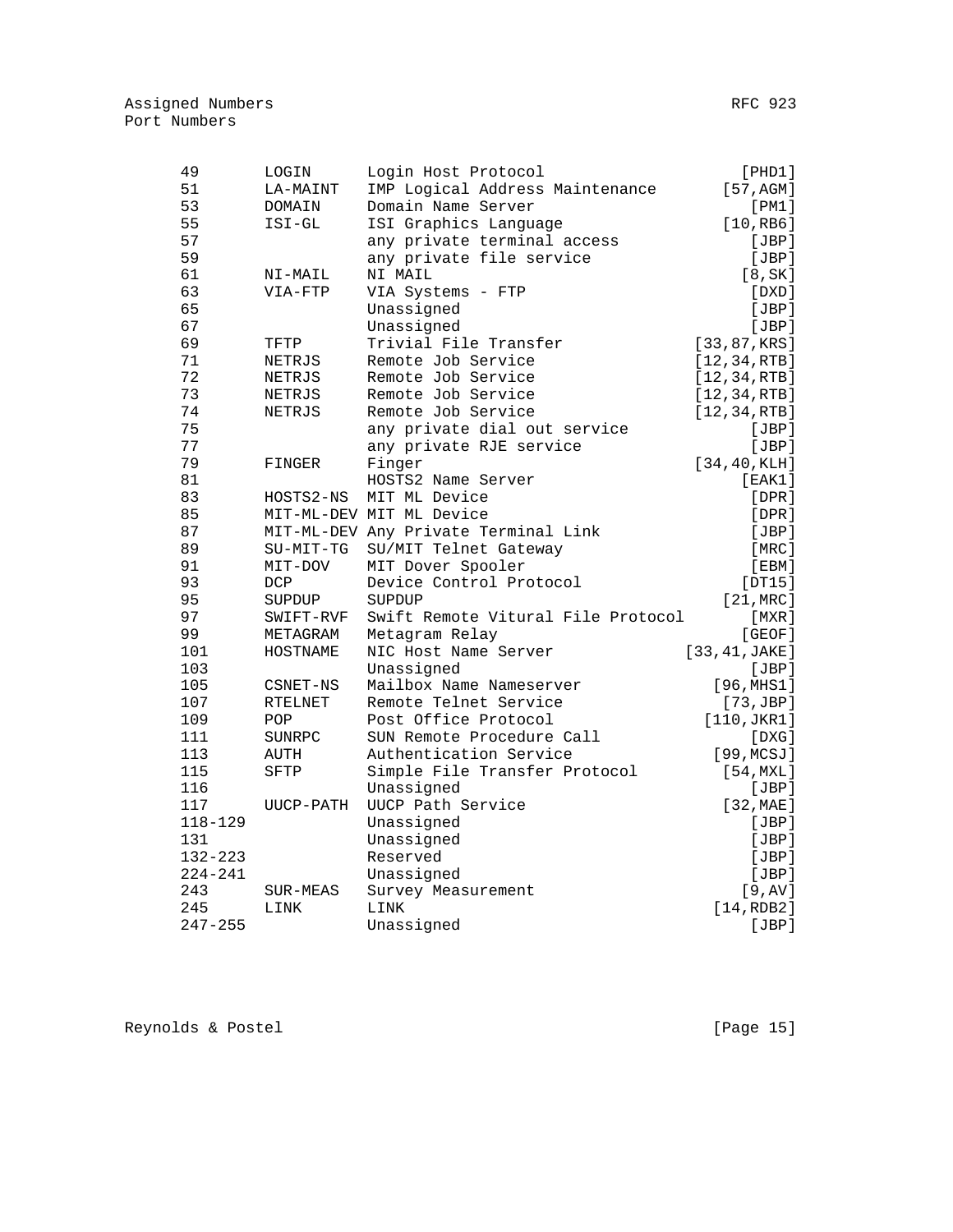### ASSIGNED AUTONOMOUS SYSTEM NUMBERS

 The Exterior Gateway Protocol (EGP) [93,90] specifies that groups of gateways may form autonomous systems. The EGP provides a 16-bit field for identifying such systems. The values of this field are registered here.

Autonomous System Numbers:

| Decimal        | Name             | References |
|----------------|------------------|------------|
| ------         | $- - - -$        |            |
| 0              | Reserved         | [JBP]      |
| $\mathbf{1}$   | The BBN Gateways | [MB]       |
| $\overline{a}$ | DCN-AS           | [DIM1]     |
| 3              | The MIT Gateways | [LM8]      |
| 4              | ISI-AS           | [JKR1]     |
| 5              | Symbolics        | [CH2]      |
| 6              | HIS-Multics      | [BIM, RK1] |
| 7              | UK-MOD           | [RNM1]     |
| 8              | RICE-AS          | [PGM]      |
| 9              | CMU-ROUTER       | [MA]       |
| 10             | CSNET-PDN-AS     | [RDR4]     |
| 11             | <b>HARVARD</b>   | [SXB1]     |
| 12             | NYU-DOMAIN       | [EF5]      |
| 13             | BRL-AS           | [RBM1]     |
| 14             | COLUMBIA-GW      | [BC14]     |
| 15             | NET DYNAMICS EXP | [ZSU]      |
| 16             | LBL              | [WG]       |
| 17             | PURDUE-CS        | [KCS1]     |
| 18             | UTEXAS           | [JSQ1]     |
| 19             | CSS-DOMAIN       | [RR2]      |
| 20             | UR               | [LBI6]     |
| 21             | <b>RAND</b>      | [JDG]      |
| 22             | <b>NOSC</b>      | [RLB3]     |
| 23             | RIACS-AS         | [DG28]     |
| 24             | AMES-NAS-GW      | [MF31]     |
| 25             | <b>UCB</b>       | [MK17]     |
| 26             | CORNELL          | [BN9]      |
| 27             | <b>UMDNET</b>    | [JWO1]     |
| 28             | DFVLR-SYS        | [HDC1]     |
| 29             | YALE-AS          | [JG46]     |
| 30             | SRI-AICnet       | [PM4]      |
| 31             | CIT-CS           | [AD22]     |
| 32             | STANFORD         | [PA5]      |
| 33             | DEC-WRL-AS       | [RKJ2]     |
| 34             | UDEL-EECIS       | [ NMM ]    |
| 35             | MICATON          | [JN2]      |
| 36-65534       | Unassigned       | [JBP]      |

Reynolds & Postel [Page 16]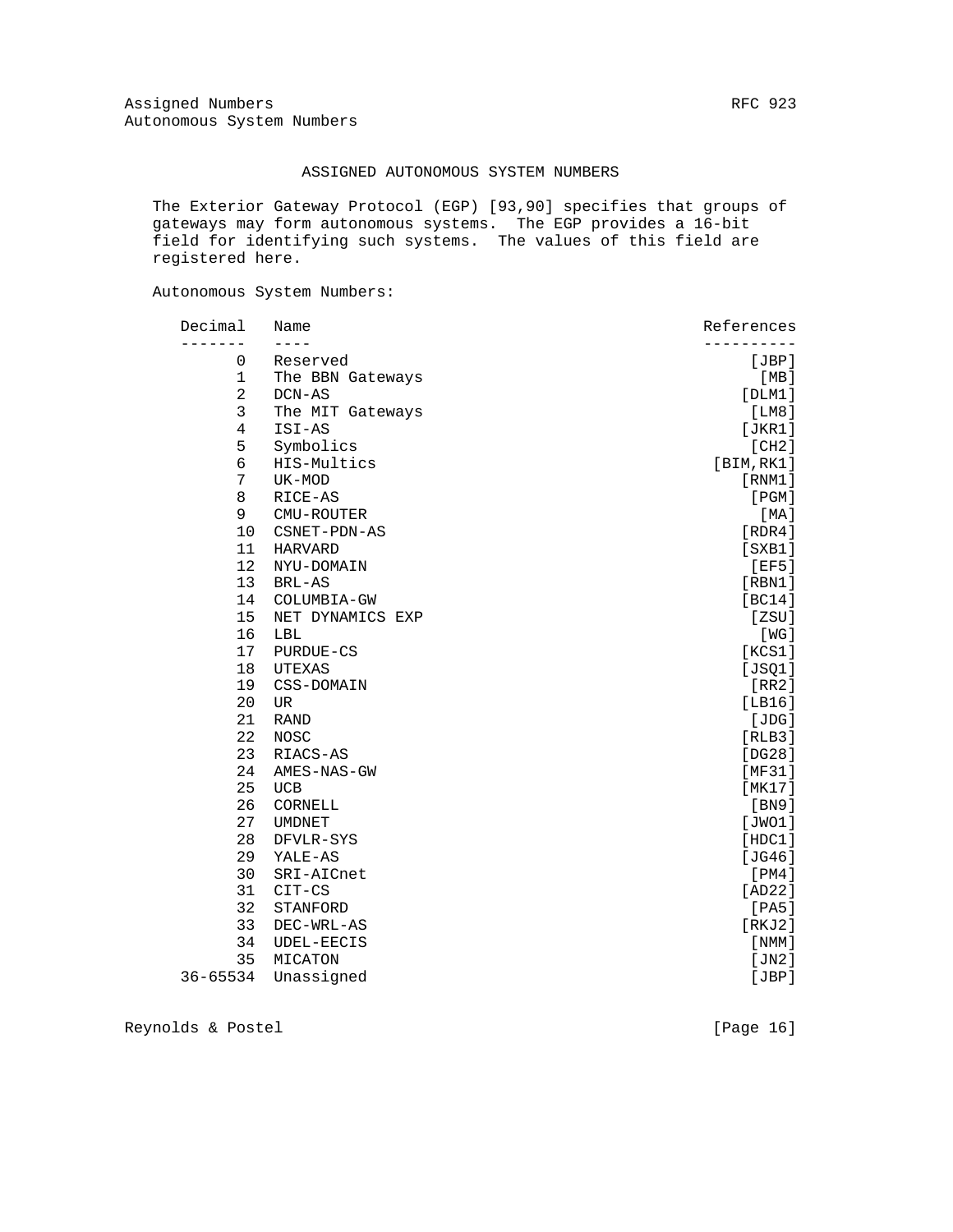65535 Reserved [JBP]

Reynolds & Postel [Page 17]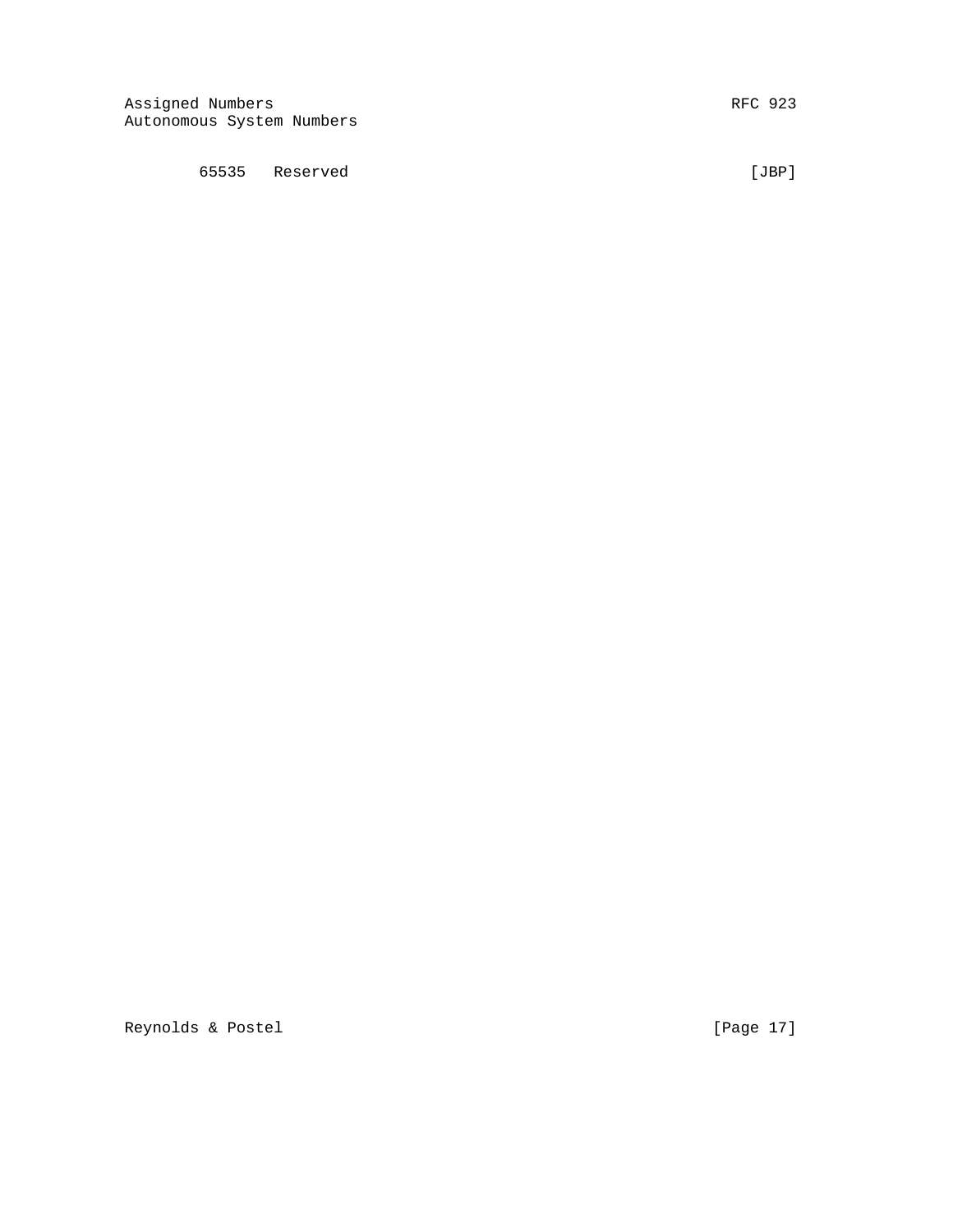Assigned Numbers RFC 923 ARPANET Logical Addresses

#### ASSIGNED ARPANET LOGICAL ADDRESSES

 The ARPANET facility for "logical addressing" is described in RFC 878 [56]. A portion of the possible logical addresses are reserved for standard uses.

 There are 49,152 possible logical host addresses. Of these, 256 are reserved for assignment to well-known functions. Assignments for well-known functions are made by Joyce Reynolds. Assignments for other logical host addresses are made by the NIC.

Logical Address Assignments:

| Decimal   | Description      | References |
|-----------|------------------|------------|
|           |                  |            |
|           | Reserved         | [JBP]      |
|           | The BBN Gateways | [MB]       |
| $2 - 255$ | Unassigned       | [JBP]      |
| 256       | Reserved         | [JBP]      |
|           |                  |            |

Reynolds & Postel [Page 18]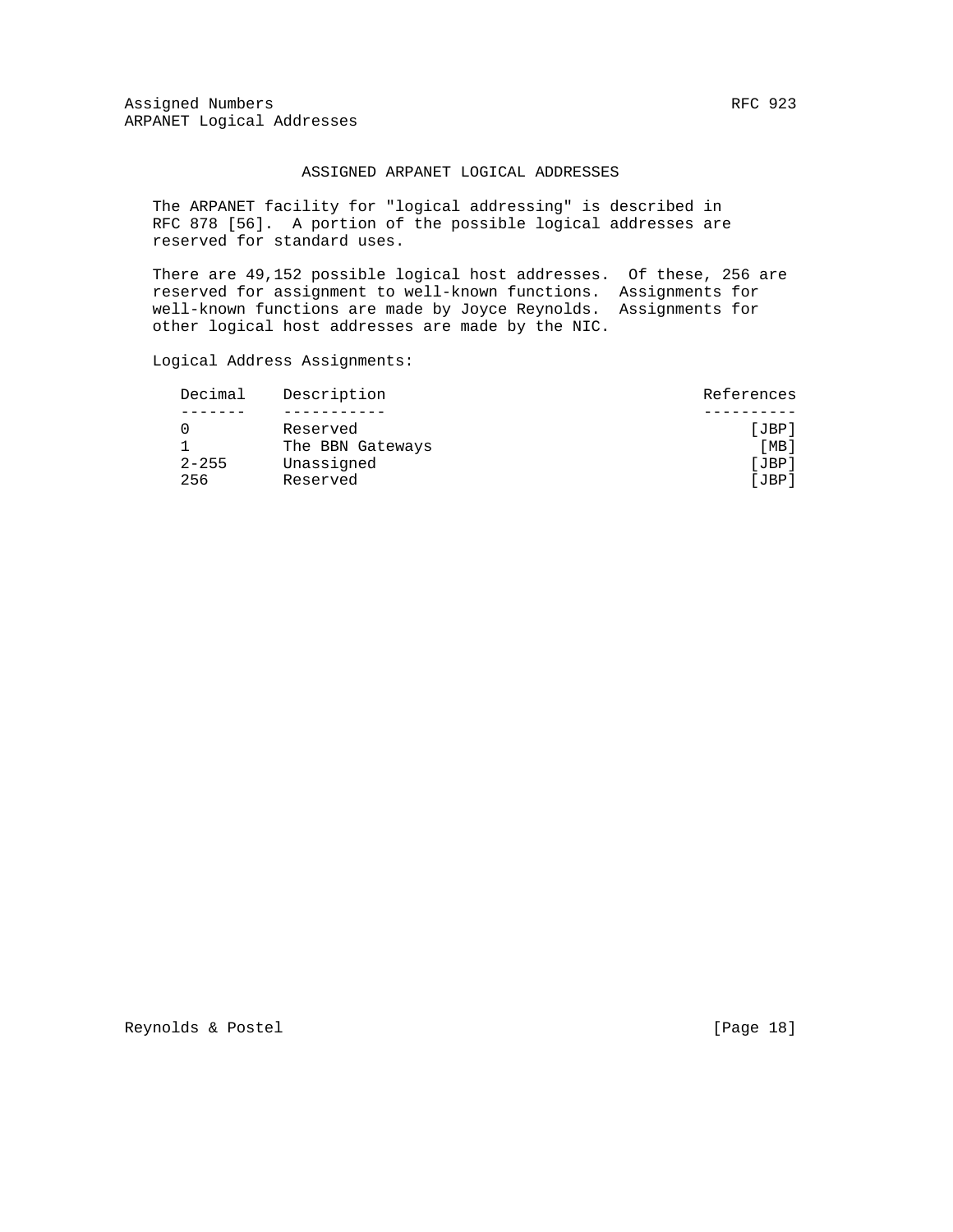#### ASSIGNED ARPANET LINK NUMBERS

 The word "link" here refers to a field in the original ARPANET Host/IMP interface leader. The link was originally defined as an 8-bit field. Later specifications defined this field as the "message-id" with a length of 12 bits. The name link now refers to the high order 8 bits of this 12-bit message-id field. The Host/IMP interface is defined in BBN Report 1822 [7].

 The low-order 4 bits of the message-id field are called the sub-link. Unless explicitly specified otherwise for a particular protocol, there is no sender to receiver significance to the sub-link. The sender may use the sub-link in any way he chooses (it is returned in the RFNM by the destination IMP), the receiver should ignore the sub-link.

Link Assignments:

| Description                      | References    |
|----------------------------------|---------------|
|                                  |               |
| Reserved                         | [JBP]         |
| Unassigned                       | [JBP]         |
| Xerox NS IDP                     | [109,LLG]     |
| Unassigned                       | JBP           |
| PARC Universal Protocol          | [11, HGM]     |
| TIP Status Reporting             | [JGH]         |
| TIP Accounting                   | [JGH]         |
| Internet Protocol [reqular]      | [33, 77, JBP] |
| Internet Protocol [experimental] | [33, 77, JBP] |
| Figleaf Link                     | [JBW1]        |
| Unassigned                       | [JBP]         |
| Experimental Protocols           | [JBP]         |
| Network Maintenance              | [JGH]         |
|                                  |               |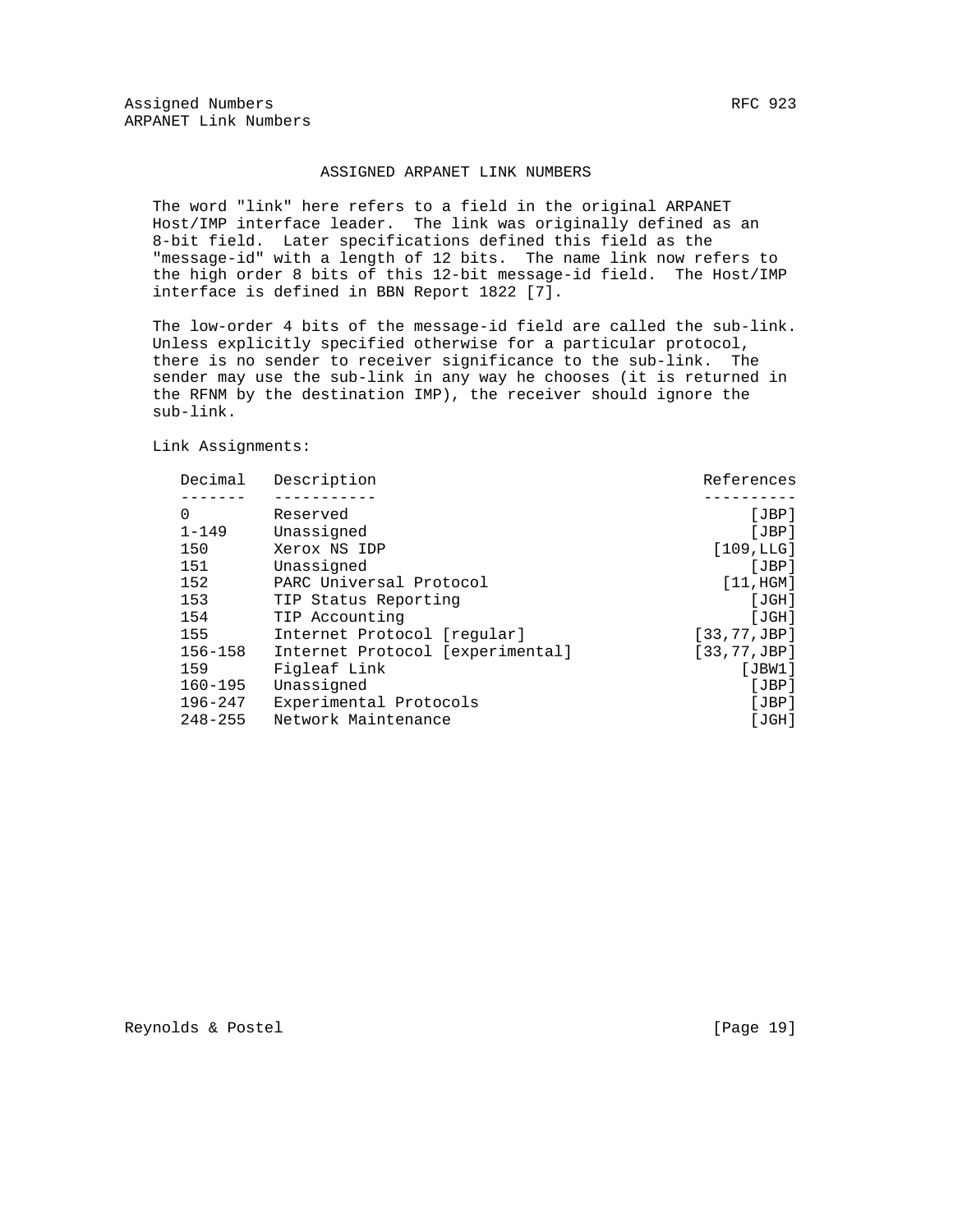Assigned Numbers RFC 923 IEEE 802 SAP Numbers

### IEEE 802 SAP NUMBERS OF INTEREST

 Many of the networks of all classes are IEEE 802 Networks. These systems use a Service Access Point field in much the same way the ARPANET uses the "link" field. For further information and SAP number assignments, please contact: Mr. Maris Graube, Chairman, IEEE 802, c/o Tektronix, P.O. Box 500, D/S 50-473, Beaverton, Oregon, 97077.

Assignments:

| Service Access Point          | Description | References             |
|-------------------------------|-------------|------------------------|
|                               |             |                        |
| decimal binary<br>96 01100000 | OOD TP      | $[33, 76, \text{JBP}]$ |

Reynolds & Postel [Page 20]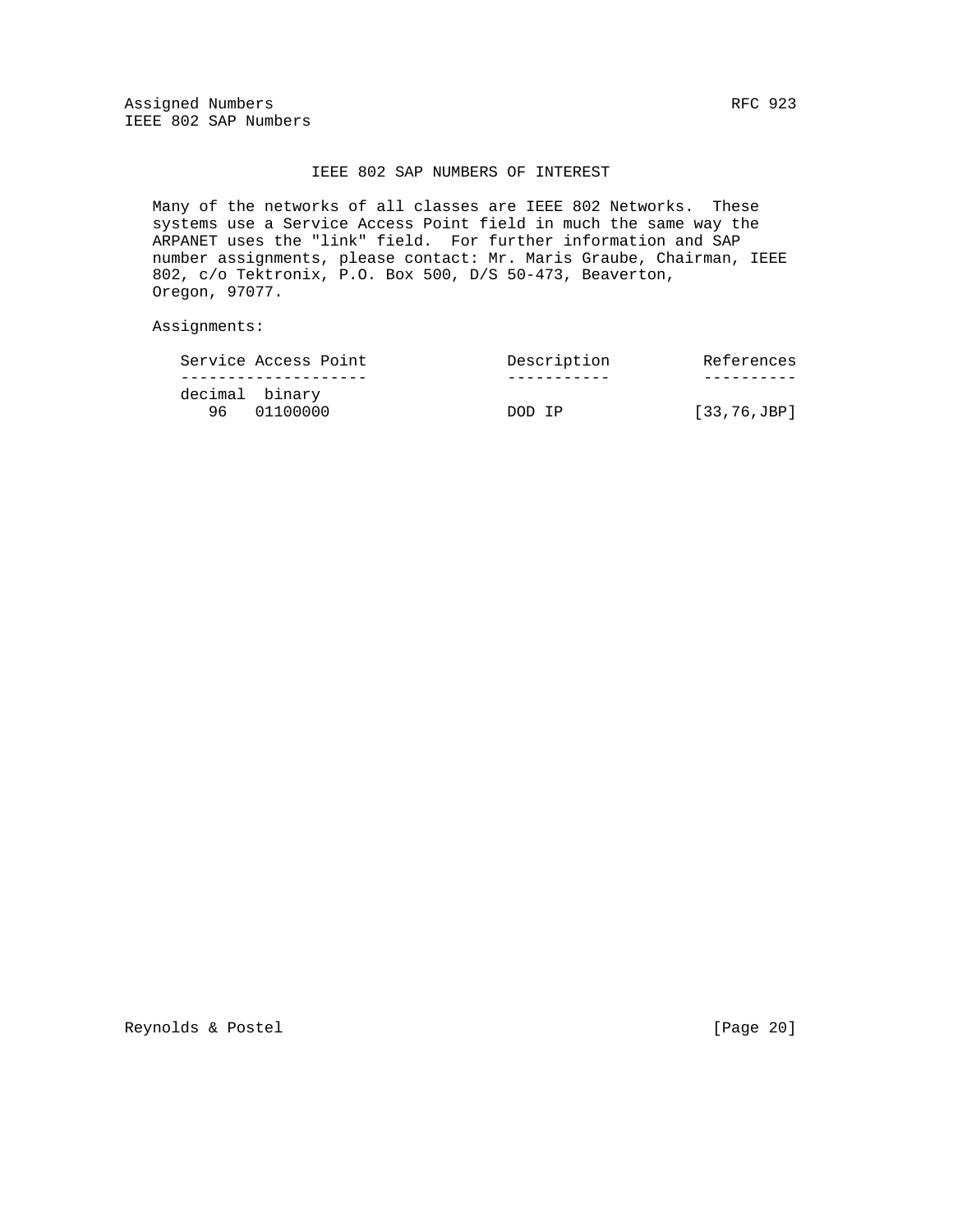### ETHERNET NUMBERS OF INTEREST

 Many of the networks of all classes are Ethernets (10Mb) or Experimental Ethernets (3Mb). These systems use a message "type" field in much the same way the ARPANET uses the "link" field.

 If you need an Ethernet number, contact the XEROX Corporation, Office Products Division, Network Systems Administration Office, 333 Coyote Hill Road, Palo Alto, California, 94304.

Assignments:

| Ethernet |      | Exp. Ethernet |       | Description       | References         |
|----------|------|---------------|-------|-------------------|--------------------|
| decimal  | Hex  | decimal       | octal |                   |                    |
| 512      | 0200 | 512           | 1000  | XEROX PUP         | [1, HGM]           |
| 1536     | 0600 | 1536          | 3000  | XEROX NS IDP      | [109,LLG]          |
| 2048     | 0800 | 513           | 1001  | DOD IP            | [33, 77, JBP]      |
| 2049     | 0801 |               |       | X.75 Internet     | [LLG]              |
| 2050     | 0802 |               |       | NBS Internet      | [LLG]              |
| 2051     | 0803 |               |       | ECMA Internet     | [LLG]              |
| 2052     | 0804 |               |       | Chaosnet          | [LLG]              |
| 2053     | 0805 |               |       | X.25 Level 3      | [LLG]              |
| 2054     | 0806 |               |       | ARP               | [61, DCP1]         |
| 2076     | 081C |               |       | Symbolics Private | [DCP1]             |
| 32771    | 8003 |               |       | Cronus VLN        | [100,DT15]         |
| 32772    | 8004 |               |       | Cronus Direct     | [100,DT15]         |
| 32774    | 8006 |               |       | Nestar            | [LLG]              |
| 32784    | 8010 |               |       | Excelan           | $1 - - - 1$        |
| 32821    | 8035 |               |       | Reverse ARP       | $[36, \text{JCM}]$ |
| 36864    | 9000 |               |       | Loopback          | [LLG]              |

 The standard for transmission of IP datagrams over Ethernets and Experimental Ethernets is specified in RFC 894 [48] and RFC 895 [63] respectively.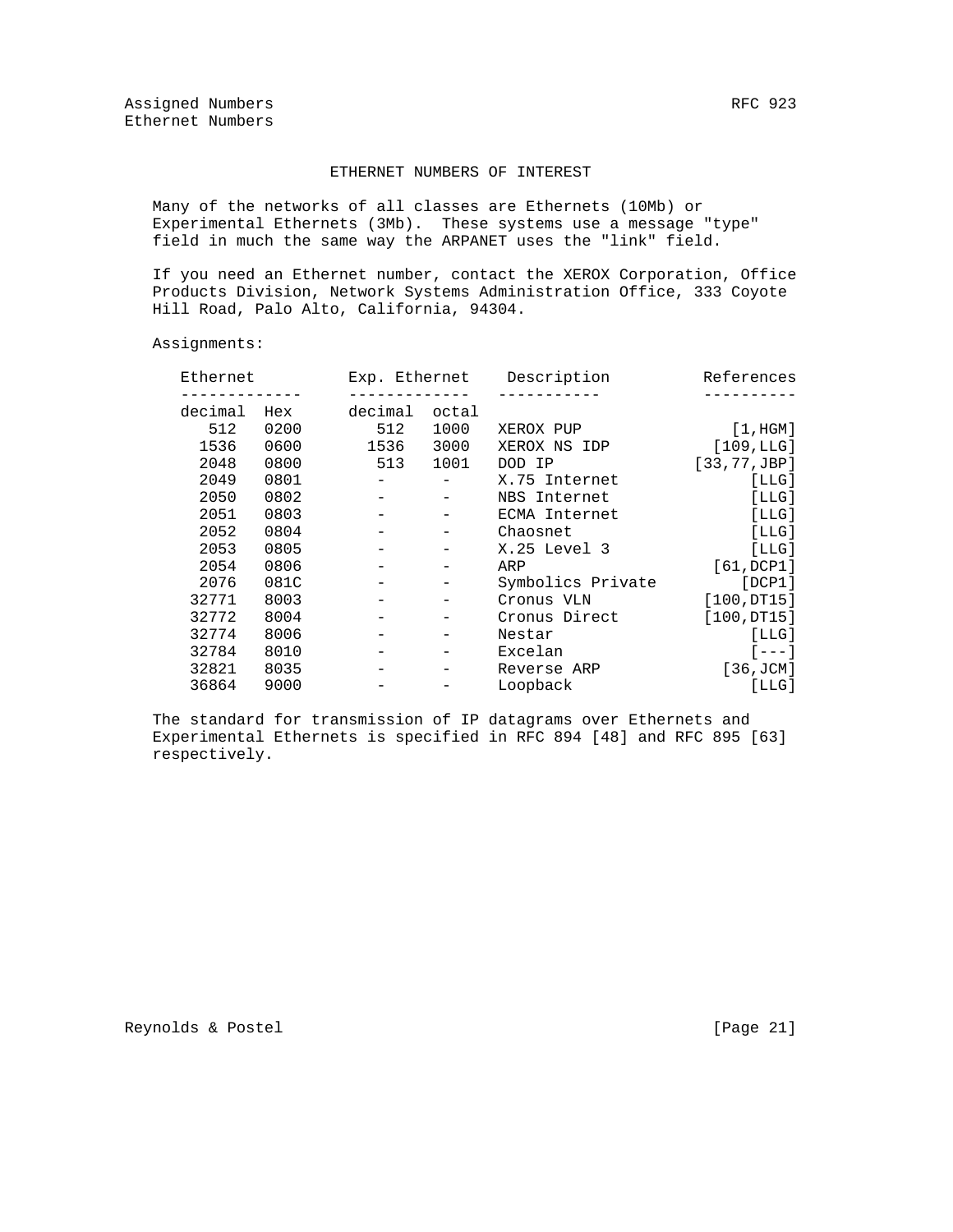### ASSIGNED ADDRESS RESOLUTION PROTOCOL PARAMETERS

 The Address Resolution Protocol (ARP) specified in RFC 826 [61] has several parameters. The assigned values for these parameters are listed here.

Assignments:

Operation Code (op)

 1 REQUEST 2 REPLY

Hardware Type (hrd)

| Type Description |                             | References |
|------------------|-----------------------------|------------|
|                  |                             |            |
|                  | Ethernet (10Mb)             | [JBP]      |
|                  | Experimental Ethernet (3Mb) | [JBP]      |
|                  | Amateur Radio AX.25         | [PXK]      |
|                  |                             |            |

Protocol Type (pro)

 Use the same codes as listed in the section called "Ethernet Numbers of Interest".

Reynolds & Postel [Page 22]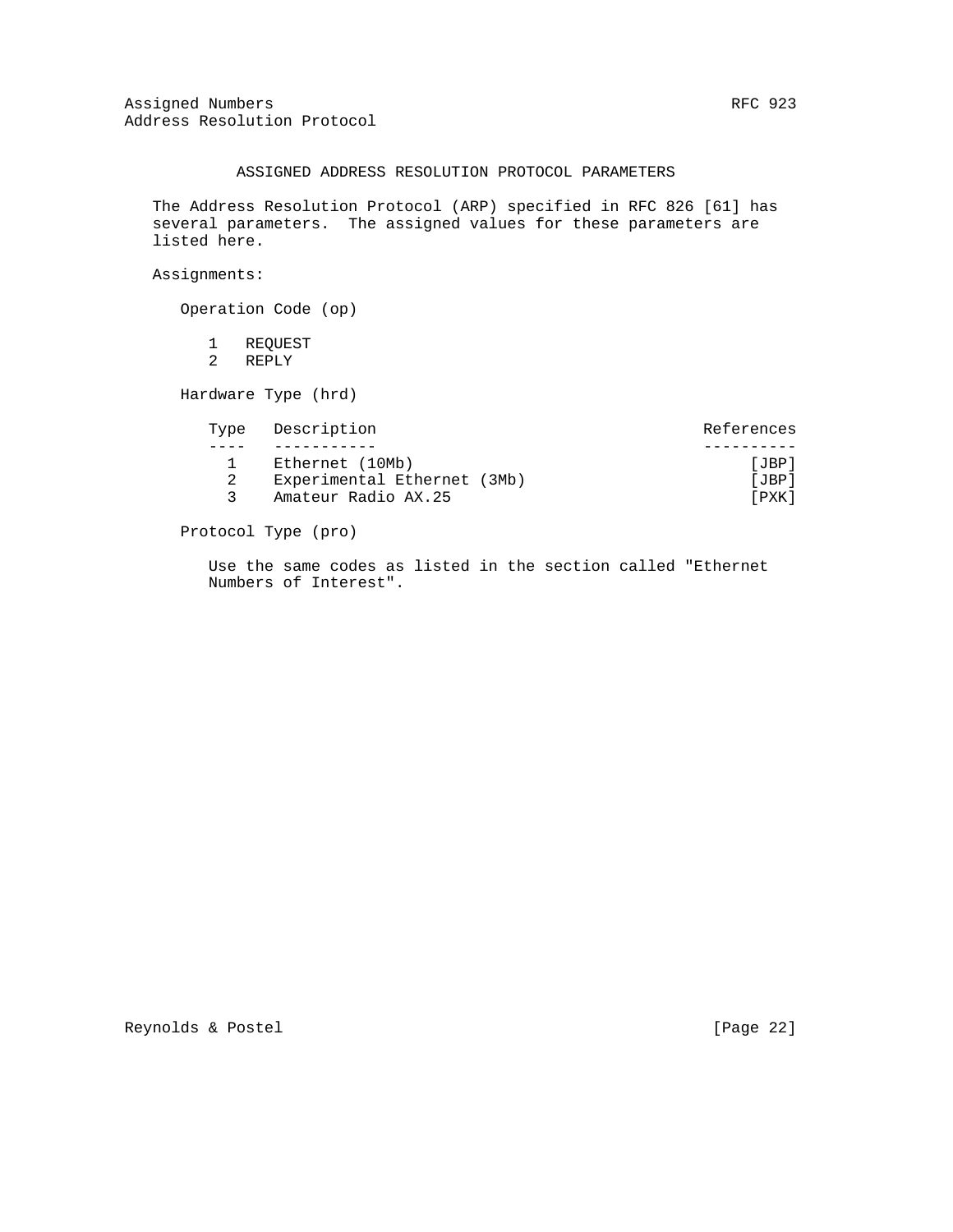### ASSIGNED PUBLIC DATA NETWORK NUMBERS

 One of the Internet Class A Networks is the international system of Public Data Networks. This section lists the mapping between the Internet Addresses and the Public Data Network Addresses (X.121).

Assignments:

| Internet                          | Public Data Net   |                | Description     | References      |
|-----------------------------------|-------------------|----------------|-----------------|-----------------|
| 014.000.000.000                   |                   |                | Reserved        | [JBP]           |
| 014.000.000.001                   | 3110-317-00035 00 |                | PURDUE-TN       | [ CAK ]         |
| 014.000.000.002                   | 3110-608-00027 00 |                | UWISC-TN        | [ CAK ]         |
| 014.000.000.003                   | 3110-302-00024    | - 00           | UDEL-TN         | [ CAK ]         |
| 014.000.000.004                   | 2342-192-00149    | 23             | UCL-VTEST       | [ PK ]          |
| 014.000.000.005                   | 2342-192-00300    | 23             | $UCL-TG$        | [ PK ]          |
| 014.000.000.006                   | 2342-192-00300 25 |                | UK-SATNET       | [ PK ]          |
| 014.000.000.007                   | 3110-608-00024    | 0 <sub>0</sub> | UWISC-IBM       | [MHz1]          |
| 014.000.000.008                   | 3110-213-00045 00 |                | RAND-TN         | [MO2]           |
| 014.000.000.009                   | 2342-192-00300    | -23            | $UCL-CS$        | [PK]            |
| 014.000.000.010                   | 3110-617-00025    | 00             | BBN-VAN-GW      | [JD21]          |
| 014.000.000.011                   | 2405-015-50300    | 00             | <b>CHALMERS</b> | [UXB]           |
| 014.000.000.012                   | 3110-713-00165    | 00             | RICE            | $[$ PAM $6$ $]$ |
| 014.000.000.013                   | 3110-415-00261 00 |                | DECWRL          | $[$ PAM $6$ ]   |
| 014.000.000.014                   | 3110-408-00051    | 00             | IBM-SJ          | [SA1]           |
| 014.000.000.015                   | 2041-117-01000    | -00            | SHAPE           | [PG3]           |
| 014.000.000.016                   | 2628-153-90075 00 |                | <b>DFVLR</b>    | [HDC1]          |
| 014.000.000.017 3110-213-00032 00 |                   |                | ISI-VAN-GW      | [JD21]          |
| 014.000.000.018-014.255.255.254   |                   |                | Unassigned      | [JBP]           |
| 014.255.255.255                   |                   |                | Reserved        | [JBP]           |

 The standard for transmission of IP datagrams over the Public Data Network is specified in RFC 877 [52].

Reynolds & Postel [Page 23]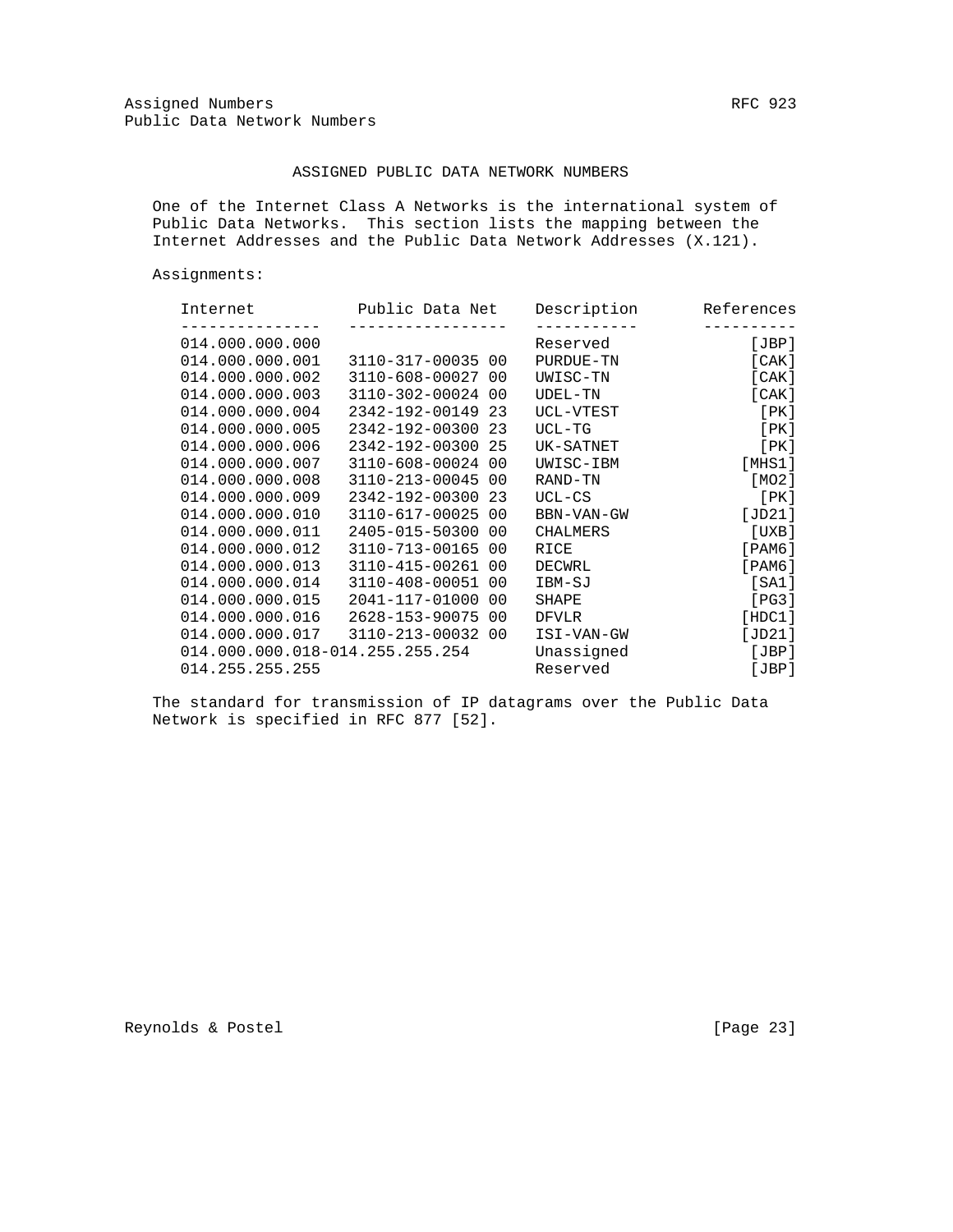### ASSIGNED TELNET OPTIONS

 The Telnet Protocol has a number of options that may be negotiated. These options are listed here. "Official ARPA-Internet Protocols" [89] provides more detailed information.

| Options           | Name                               | References         |
|-------------------|------------------------------------|--------------------|
| 0                 | Binary Transmission                | [82,JBP]           |
| $\mathbf 1$       | Echo                               | [83,JBP]           |
| $\overline{a}$    | Reconnection                       | [5,JBP]            |
| 3                 | Suppress Go Ahead                  | [86, JBP]          |
| $\overline{4}$    | Approx Message Size Negotiation    | [34,JBP]           |
| 5                 | Status                             | [85, JBP]          |
| 6                 | Timing Mark                        | [87,JBP]           |
| 7                 | Remote Controlled Trans and Echo   | [79,JBP]           |
| 8                 | Output Line Width                  | [3,JBP]            |
| 9                 | Output Page Size                   | [4,JBP]            |
| 10                | Output Carriage-Return Disposition | [22,JBP]           |
| 11                | Output Horizontal Tab Stops        | [26,JBP]           |
| $12 \overline{ }$ | Output Horizontal Tab Disposition  | [25,JBP]           |
| 13                | Output Formfeed Disposition        | [23,JBP]           |
| 14                | Output Vertical Tabstops           | [28,JBP]           |
| 15                | Output Vertical Tab Disposition    | [27,JBP]           |
| 16                | Output Linefeed Disposition        | [24,JBP]           |
| 17                | Extended ASCII                     | [105, JBP]         |
| 18                | Logout                             | [19, MRC]          |
| 19                | Byte Macro                         | [29,JBP]           |
| 20                | Data Entry Terminal                | [31,JBP]           |
| 22                | SUPDUP                             | [21, 20, MRC]      |
| 22                | SUPDUP Output                      | $[39, \text{MRC}]$ |
| 23                | Send Location                      | [51, EAK1]         |
| 24                | Terminal Type                      | [97, MHz1]         |
| 25                | End of Record                      | $[75, \text{JBP}]$ |
| 255               | Extended-Options-List              | [81,JBP]           |
|                   |                                    |                    |

Reynolds & Postel [Page 24]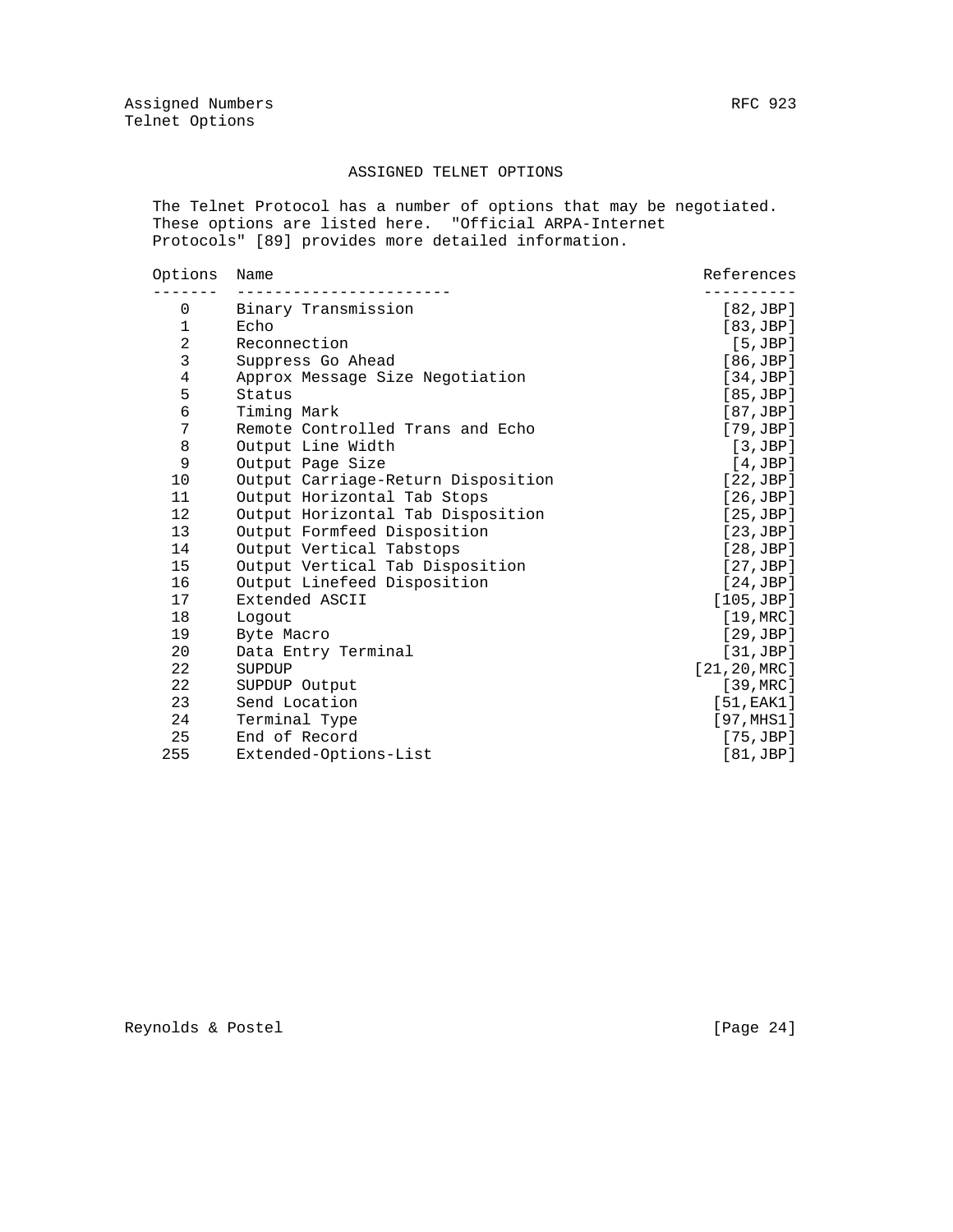#### OFFICIAL MACHINE NAMES

 These are the Official Machine Names as they appear in the NIC Host Table. Their use is described in RFC 810 [35].

 ALTO AMDAHL-V7 BURROUGHS-B/29 C/30 C/70 CADLINC CADR CDC-173 DEC-10 DEC-1050 DEC-1080 DEC-1090 DEC-1090B DEC-1090T DEC-2020T DEC-2040 DEC-2040T DEC-2050T DEC-2060 DEC-2060T DEC-FALCON DPS8/70M FOONLY-F2 FOONLY-F3 FOONLY-F4 H-316 H-60/68 H-68 H-68/80 H-89 HONEYWELL-DPS-8/70M IBM-158 IBM-360/67 IBM-370/3033 IBM-4341 IBM-PC IMSAI K102 LSI-11 LSI-11/23 M6800 MAXC MLC

Reynolds & Postel [Page 25]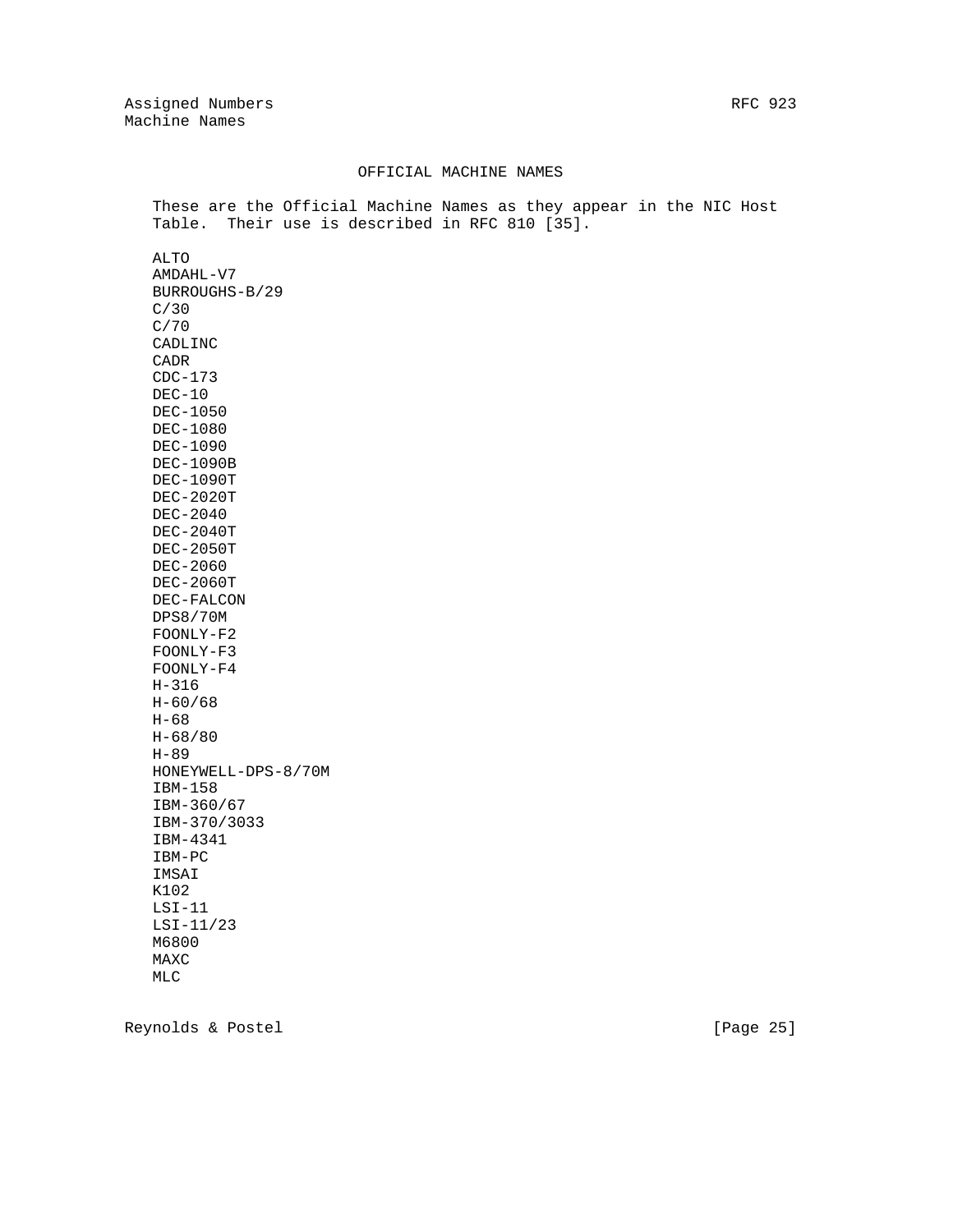Assigned Numbers RFC 923 Machine Names

 NAS-AS/5 ONYX-09001 ONYX-28000 PDP-11 PDP-11/34 PDP-11/40 PDP-11/44 PDP-11/45 PDP-11/50 PDP-11/70 PERQ PLURIBUS ROLM-1666 SMI SUN-150 SYMBOLICS-3600 UNIVAC-1100 VAX-11/730 VAX-11/750 VAX-11/780 VAX-11/785 XEROX-8010

Reynolds & Postel [Page 26]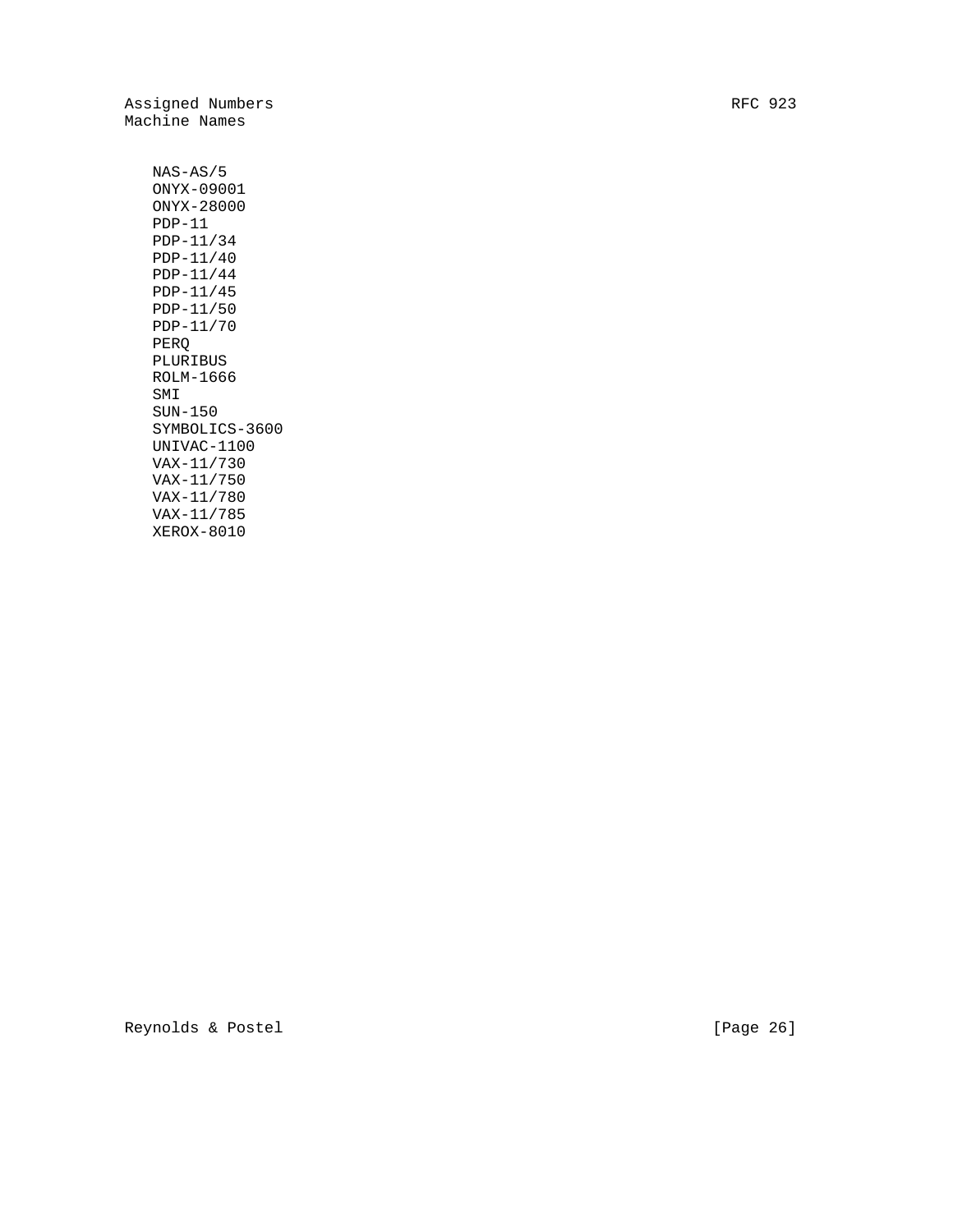### OFFICIAL SYSTEM NAMES

 These are the Official System Names as they appear in the NIC Host Table. Their use is described in RFC 810 [35].

 ASP AUGUST BKY **CCP**  DOS/360 ELF EPOS EXEC-8 GCOS GPOS ITS INTERCOM INTERLISP KRONOS MCP MOS MPX-RT MULTICS MVT NOS NOS/BE OS/MVS OS/MVT RIG RSX-11M RT11 SCOPE SIGNAL SINTRAN TENEX TOPS-10 TOPS-20 TSS UNIX VM/370 VM/CMS VMS WAITS XDE

Reynolds & Postel [Page 27]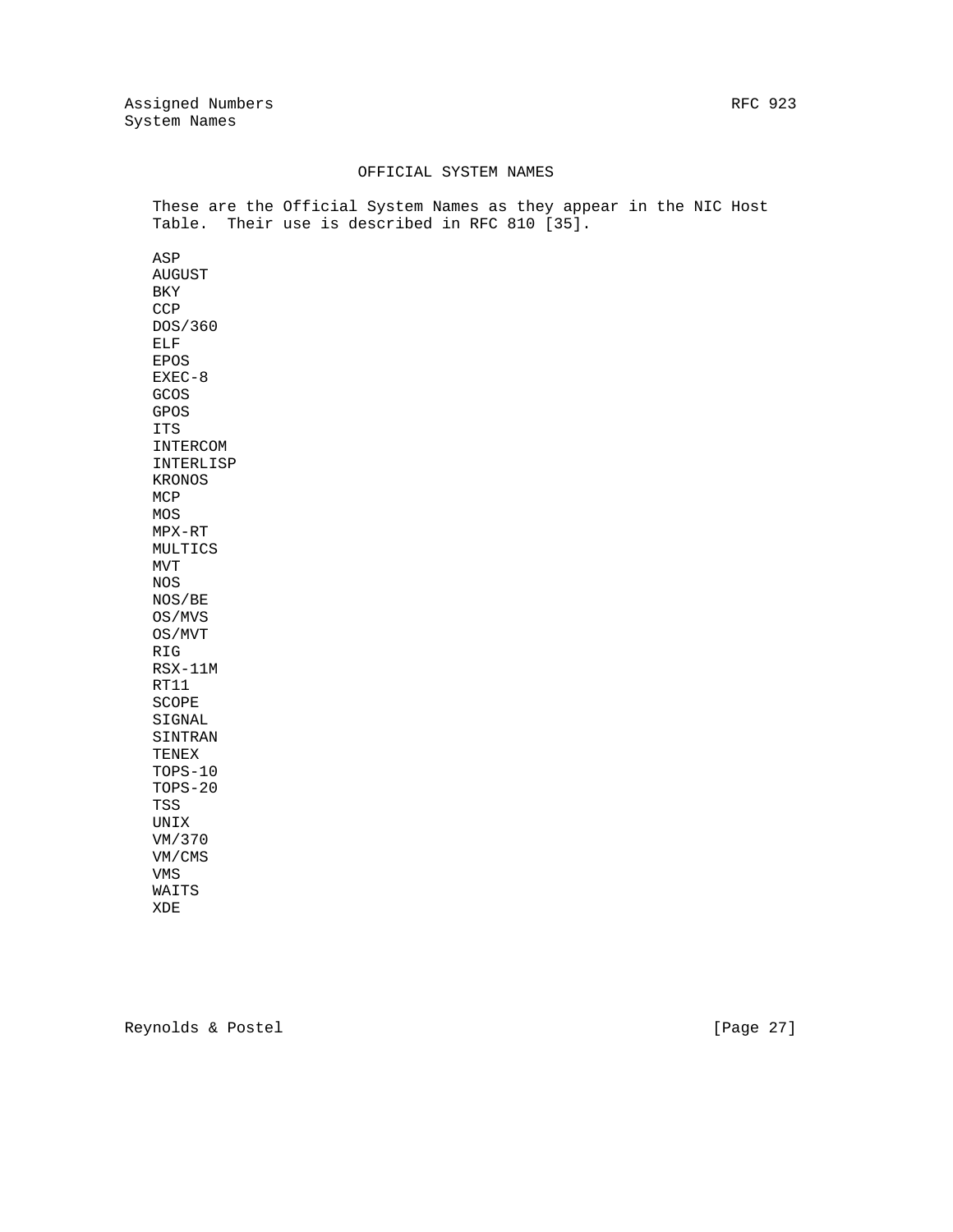### OFFICIAL PROTOCOL AND SERVICE NAMES

 These are the Official Protocol Names. Their use is described in greater detail in RFC 810 [35].

| ARGUS        | - ARGUS Protocol                      |
|--------------|---------------------------------------|
| AUTH         | - Authentication Service              |
| BBN-RCC-MON  | - BBN RCC Monitoring                  |
| BR-SAT-MON   | - Backroom SATNET Monitoring          |
| <b>CFTP</b>  | $-$ CFTP                              |
| CHAOS        | - CHAOS Protocol                      |
| CHARGEN      | - Character Generator Protocol        |
| <b>CLOCK</b> | - DCNET Time Server Protocol          |
| CSNET-NS     | - CSNET Mailbox Nameserver Protocol   |
| DAYTIME      | - Daytime Protocol                    |
| DCN-MEAS     | - DCN Measurement Subsystems Protocol |
| DCP          | - Device Control Protocol             |
| DISCARD      | - Discard Protocol                    |
| DOMAIN       | - Domain Name Server                  |
| ECHO         | - Echo Protocol                       |
| EGP          | - Exterior Gateway Protocol           |
| EMCON        | - Emission Control Protocol           |
| FINGER       | - Finger Protocol                     |
| FTP          | - File Transfer Protocol              |
| <b>GGP</b>   | - Gateway Gateway Protocol            |
| GRAPHICS     | - Graphics Protocol                   |
| HMP          | - Host Monitoring Protocol            |
| HOST2-NS     | - Host2 Name Server                   |
| HOSTNAME     | - Hostname Protocol                   |
| ICMP         | - Internet Control Message Protocol   |
| IGP          | - Interior Gateway Protocol           |
| IP           | - Internet Protocol                   |
| IPCU         | - Internet Packet Core Utility        |
| IPPC         | - Internet Pluribus Packet Core       |
| ISI-GL       | - ISI Graphics Language Protocol      |
| LA-MAINT     | - IMP Logical Address Maintenance     |
| $LEAF-1$     | - Leaf-1 Protocol                     |
| $LEAF-2$     | - Leaf-2 Protocol                     |
| LINK         | - Link Protocol                       |
| LOGIN        | - Login Host Protocol                 |
| METAGRAM     | - Metagram Relay                      |
| MIT-ML-DEV   | - MIT ML Device                       |
| MIT-SUBNET   | - MIT Subnet Support                  |
| MIT-DOV      | - MIT Dover Spooler                   |
| MPM          | - Internet Message Protocol           |
| MPM-FLAGS    | - MP Flags Protocol                   |
| MSG-AUTH     | - MSG Authentication Protocol         |
| MSG-ICP      | - MSG ICP Protocol                    |

Reynolds & Postel [Page 28]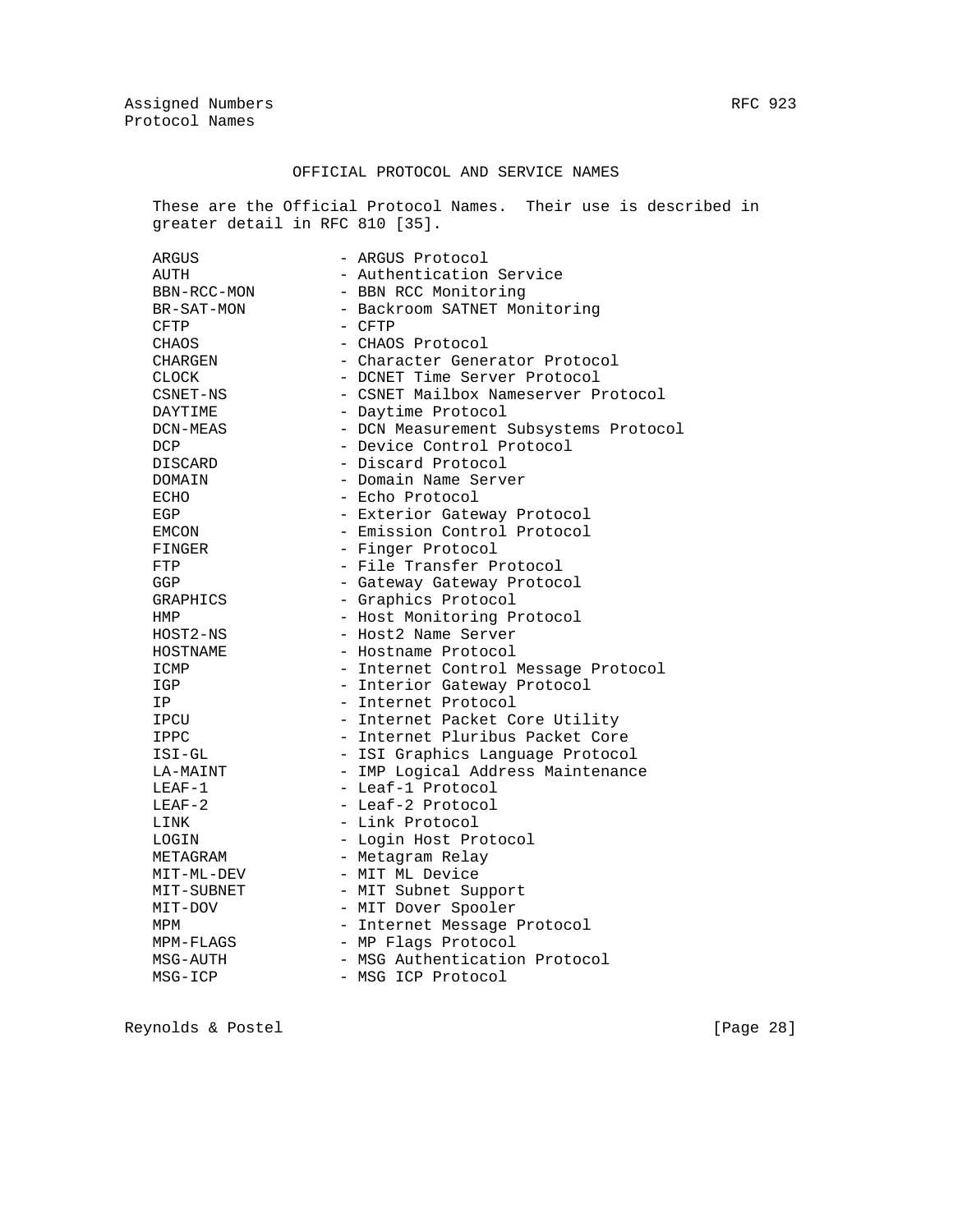| MUX        | - Multiplexing Protocol              |
|------------|--------------------------------------|
| NAMESERVER | - Host Name Server                   |
| NETED      | - Network Standard Text Editor       |
| NETRJS     | - Remote Job Service                 |
| NI-FTP     | - NI File Transfer Protocol          |
| NI-MAIL    | - NI Mail Protocol                   |
| NICNAME    | - Who Is Protocol                    |
| NSW-FE     | - NSW User System Front End          |
| NVP-II     | - Network Voice Protocol             |
| POP        | - Post Office Protocol               |
| PRM        | - Packet Radio Measurement           |
| PUP        | - PUP Protocol                       |
| OUOTE      | - Quote of the Day Protocol          |
| <b>RDP</b> | - Reliable Data Protocol             |
| <b>RJE</b> | - Remote Job Entry                   |
| <b>RLP</b> | - Resource Location Protocol         |
| RTELNET    | - Remote Telnet Service              |
| <b>RVD</b> | - Remote Virtual Disk Protocol       |
| SAT-EXPAK  | - Satnet and Backroom EXPAK          |
| SAT-MON    | - SATNET Monitoring                  |
| SFTP       | - Simple File Transfer Protocol      |
| SMTP       | - Simple Mail Transfer Protocol      |
| ST         | - Stream Protocol                    |
| SU-MIT-TG  | - SU/MIT Telnet Gateway Protocol     |
| SUNRPC     | - SUN Remote Procedure Call          |
| SUPDUP     | - SUPDUP Protocol                    |
| SUR-MEAS   | - Survey Measurement                 |
| SWIFT-RVF  | - Remote Virtual File Protocol       |
| TCP        | - Transmission Control Protocol      |
| TELNET     | - Telnet Protocol                    |
| TFTP       | - Trivial File Transfer Protocol     |
| TIME       | - Time Server Protocol               |
| TRUNK-1    | - Trunk-1 Protocol                   |
| TRUNK-2    | - Trunk-2 Protocol                   |
| UCL        | - University College London Protocol |
| UDP        | - User Datagram Protocol             |
| USERS      | - Active Users Protocol              |
| UUCP-PATH  | - UUCP Path Service                  |
| VIA-FTP    | - VIA Systems-File Transfer Protocol |
| WB-EXPAK   | - Wideband EXPAK                     |
| WB-MON     | - Wideband Monitoring                |
| XNET       | - Cross Net Debugger                 |
| XNS-IDP    | - Xerox NS IDP                       |

Reynolds & Postel [Page 29]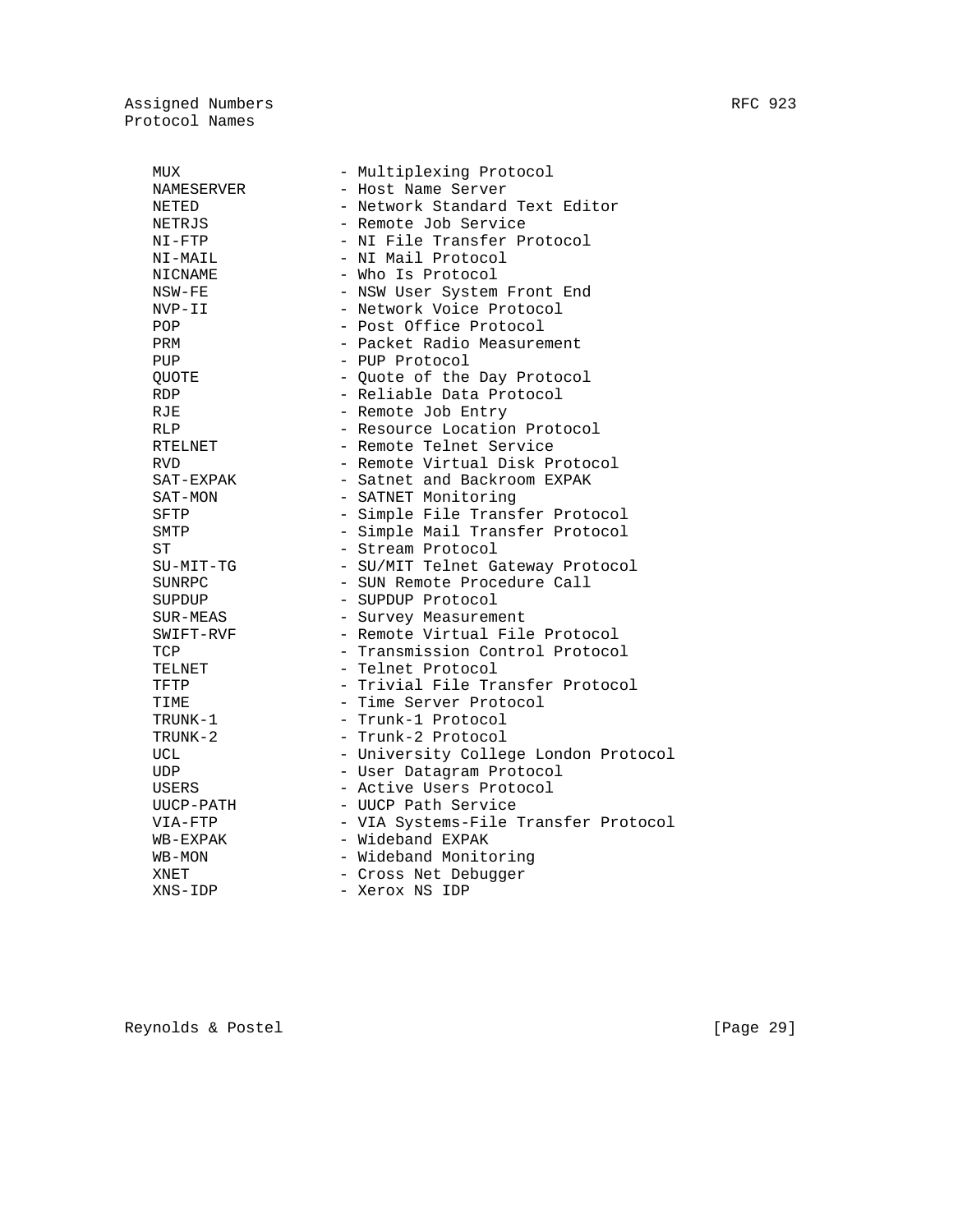Assigned Numbers RFC 923 Terminal Type Names

### OFFICIAL TERMINAL TYPE NAMES

 These are the Official Terminal Type Names. Their use is described in RFC 884 [97].

 ADDS-CONSUL-980 ADDS-REGENT-100 ADDS-REGENT-20 ADDS-REGENT-200 ADDS-REGENT-25 ADDS-REGENT-40 ADDS-REGENT-60 AMPEX-DIALOGUE-80 ANDERSON-JACOBSON-630 ANDERSON-JACOBSON-832 ANDERSON-JACOBSON-841 ANN-ARBOR-AMBASSADOR ARDS BITGRAPH BUSSIPLEXER CALCOMP-565 CDC-456 CDI-1030 CDI-1203 COMPUCOLOR-II CONCEPT-100 DATA-100 DATA-GENERAL-6053 DATAGRAPHIX-132A DATAMEDIA-1520 DATAMEDIA-1521 DATAMEDIA-2500 DATAMEDIA-3025 DATAMEDIA-3025A DATAMEDIA-3045 DATAMEDIA-3045A DATAMEDIA-DT80/1 DATAPOINT-2200 DATAPOINT-3000 DATAPOINT-3300 DATAPOINT-3360 DEC-DECWRITER-I DEC-DECWRITER-II DEC-GT40 DEC-GT40A DEC-GT42 DEC-LA120 DEC-LA30

Reynolds & Postel [Page 30]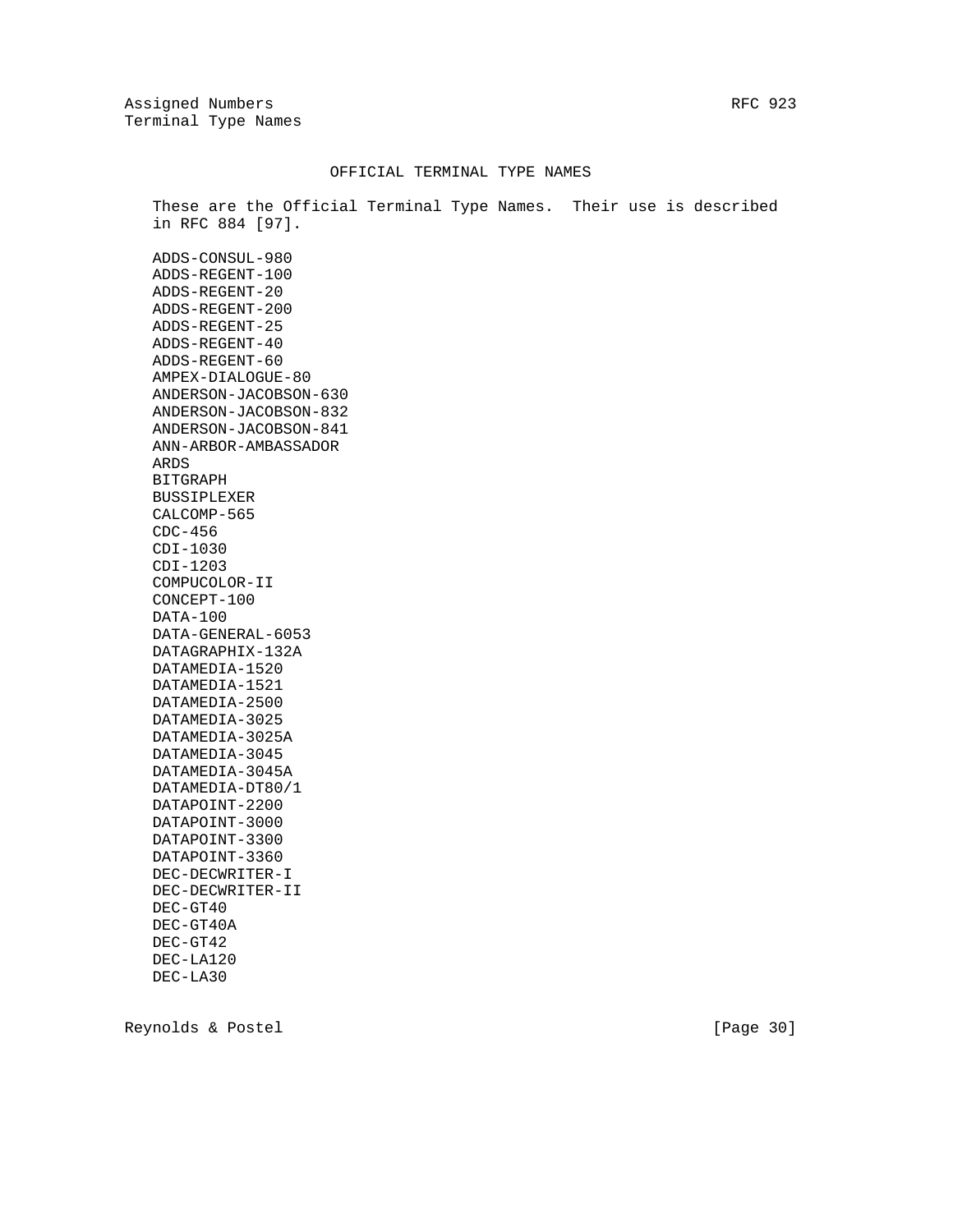DEC-LA36 DEC-LA38 DEC-VT05 DEC-VT100 DEC-VT132 DEC-VT50 DEC-VT50H DEC-VT52 DELTA-DATA-5000 DELTA-TELTERM-2 DIABLO-1620 DIABLO-1640 DIGILOG-333 DTC-300S EDT-1200 EXECUPORT-4000 EXECUPORT-4080 GENERAL-TERMINAL-100A GSI HAZELTINE-1500 HAZELTINE-1510 HAZELTINE-1520 HAZELTINE-2000 HP-2621 HP-2621A HP-2621P HP-2626 HP-2626A HP-2626P HP-2640 HP-2640A HP-2640B HP-2645 HP-2645A HP-2648 HP-2648A HP-2649 HP-2649A IBM-3101 IBM-3101-10 IBM-3275-2 IBM-3276-2 IBM-3276-3 IBM-3276-4 IBM-3277-2 IBM-3278-2 IBM-3278-3 IBM-3278-4

Reynolds & Postel [Page 31]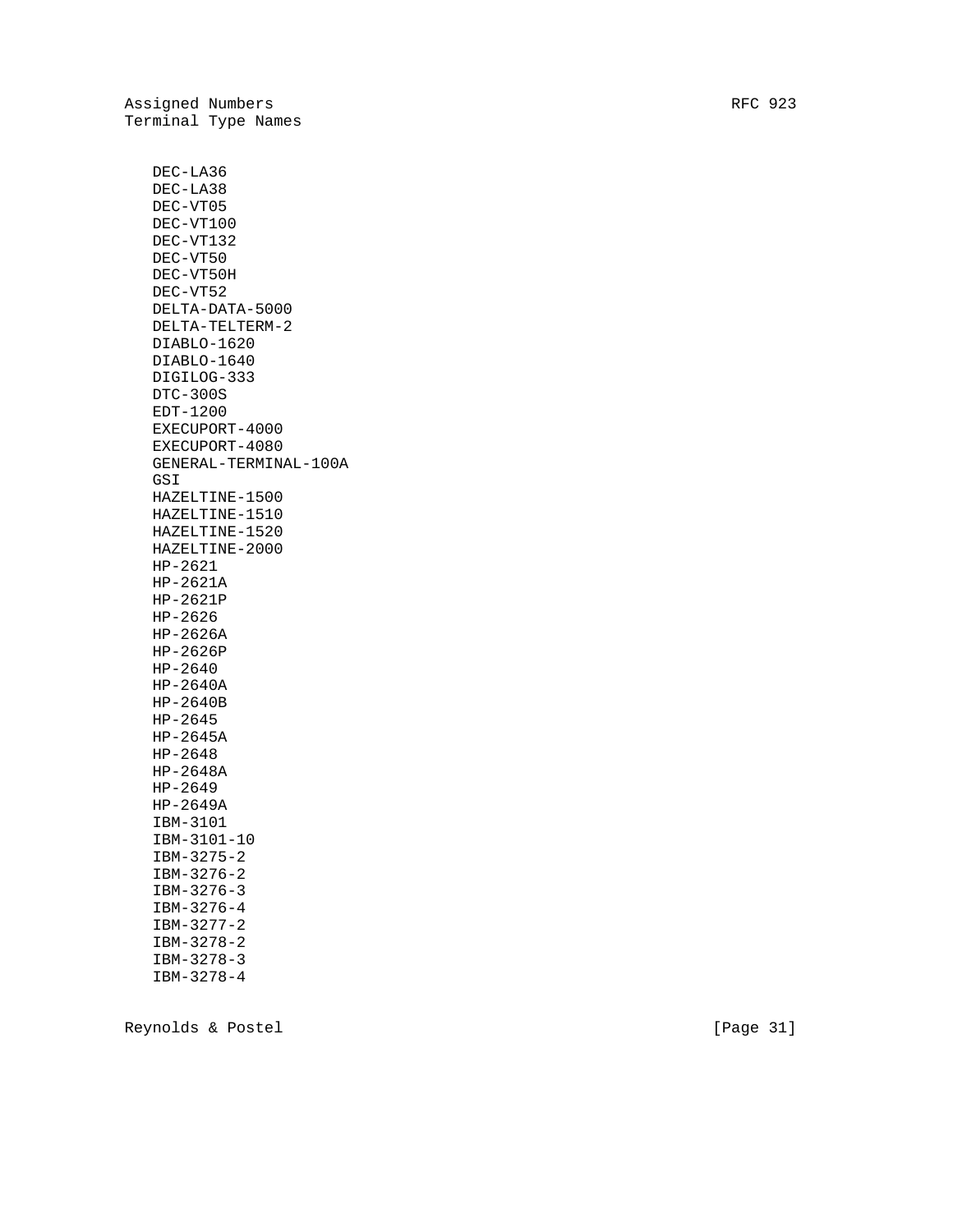Terminal Type Names IBM-3278-5 IBM-3279-2 IBM-3279-3 IMLAC INFOTON-100 INFOTONKAS ISC-8001 LSI-ADM-3 LSI-ADM-31 LSI-ADM-3A LSI-ADM-42 MEMOREX-1240 MICROBEE MICROTERM-ACT-IV MICROTERM-ACT-V MICROTERM-MIME-1 MICROTERM-MIME-2 NETRONICS NETWORK-VIRTUAL-TERMINAL OMRON-8025AG PERKIN-ELMER-1100 PERKIN-ELMER-1200 PLASMA-PANEL QUME-SPRINT-5 SOROC SOROC-120 SOUTHWEST-TECHNICAL-PRODUCTS-CT82 SUPERBEE SUPERBEE-III-M TEC TEKTRONIX-4010 TEKTRONIX-4012 TEKTRONIX-4013 TEKTRONIX-4014 TEKTRONIX-4023 TEKTRONIX-4024 TEKTRONIX-4025 TEKTRONIX-4027 TELERAY-1061 TELERAY-3700 TELERAY-3800 TELETEC-DATASCREEN TELETERM-1030 TELETYPE-33 TELETYPE-35 TELETYPE-37 TELETYPE-38 TELETYPE-43

Reynolds & Postel [Page 32]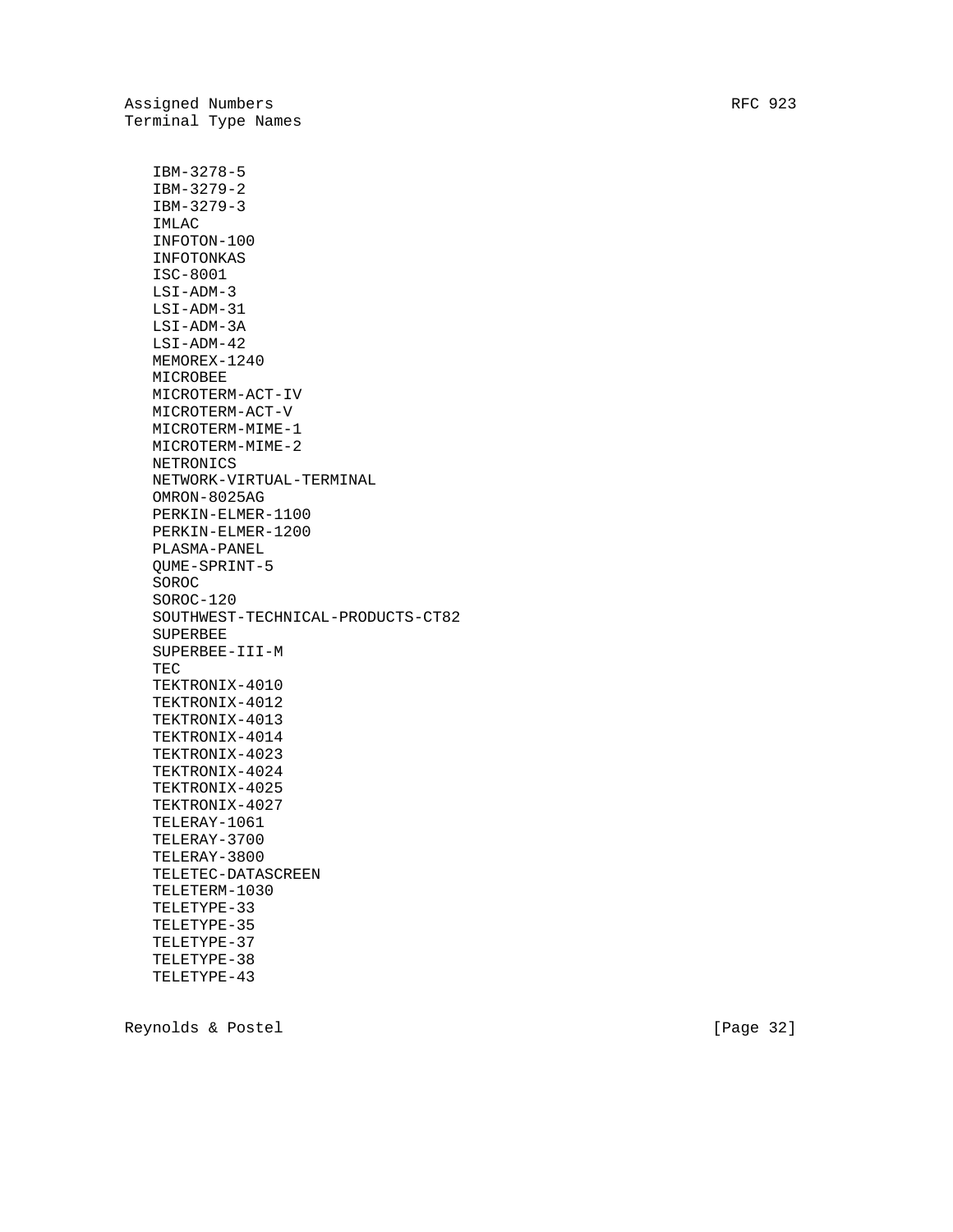Assigned Numbers RFC 923 Terminal Type Names

 TELEVIDEO-912 TELEVIDEO-920 TELEVIDEO-920B TELEVIDEO-920C TELEVIDEO-950 TERMINET-1200 TERMINET-300 TI-700 TI-733 TI-735 TI-743 TI-745 TYCOM UNIVAC-DCT-500 VIDEO-SYSTEMS-1200 VIDEO-SYSTEMS-5000 VISUAL-200 XEROX-1720 ZENITH-H19 ZENTEC-30

Reynolds & Postel [Page 33]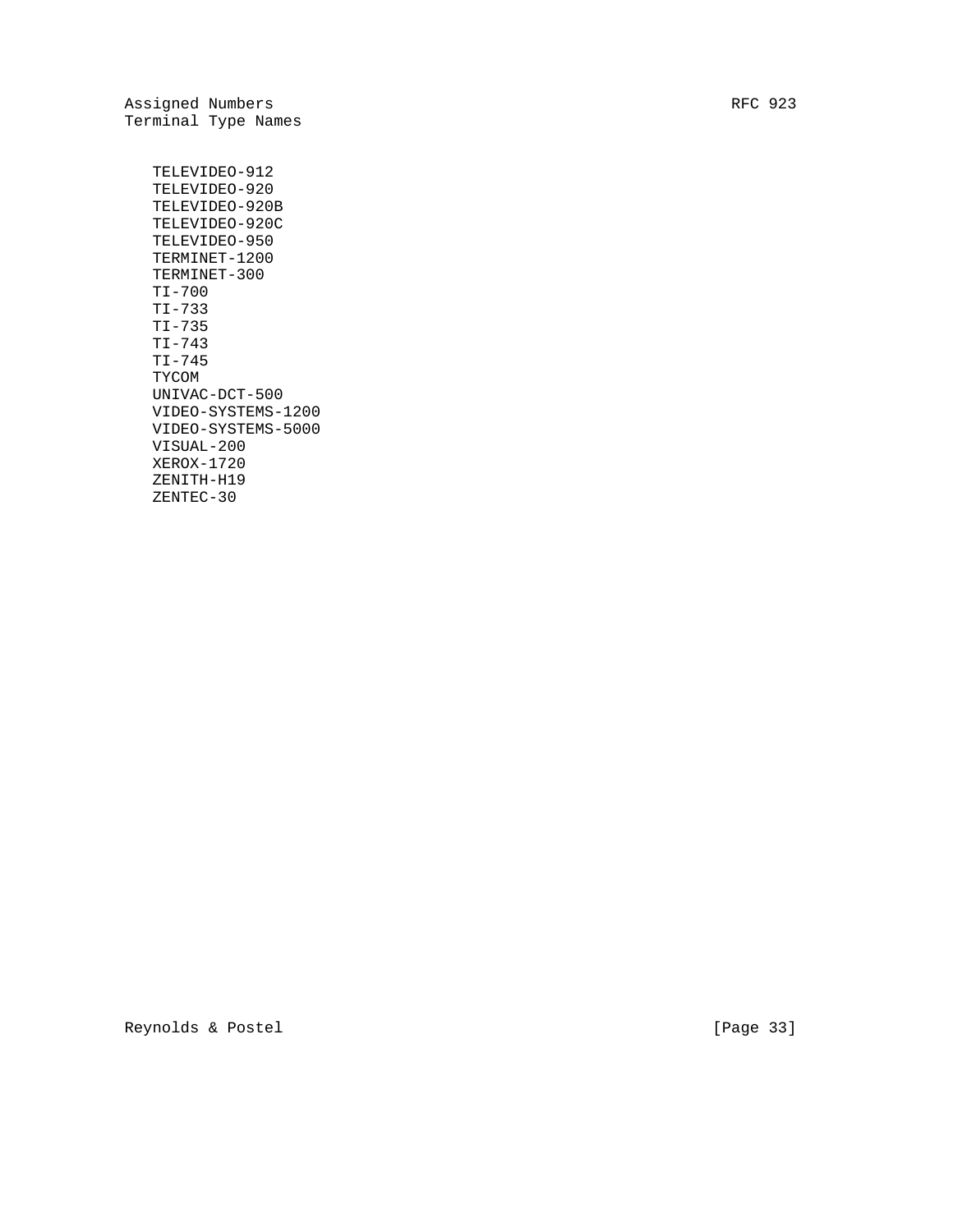#### DOCUMENTS

- [1] Accetta, Mike, "Resource Location Protocol", RFC 887, Carnegie-Mellon University, December 1983.
- [2] Aerospace, Internal Report, ATM-83(3920-01)-3, 1982.
- [3] ARPANET Protocol Handbook, "Telnet Output Line Width Option", NIC 20196, November 1973.
- [4] ARPANET Protocol Handbook, "Telnet Output Page Size Option", NIC 20197, November 1973.
- [5] ARPANET Protocol Handbook, "Telnet Reconnection Option", NIC 15391, August 1973.
- [6] BBN Proposal No. P83-COM-40, "Packet Switched Overlay to Tactical Multichannel/Satellite Systems".
- [7] BBN, "Specifications for the Interconnection of a Host and an IMP", Report 1822, Bolt Beranek and Newman, Cambridge, Massachusetts, revised, December 1981.
- [8] Bennett, C., "A Simple NIFTP-Based Mail System", IEN 169, University College, London, January 1981.
- [9] Bhushan, A., "A Report on the Survey Project", RFC 530, NIC 17375, June 1973.
- [10] Bisbey, R., D. Hollingworth, and B. Britt, "Graphics Language (version 2.1)", ISI/TM-80-18, USC/Information Sciences Institute, July 1980.
- [11] Boggs, D., J. Shoch, E. Taft, and R. Metcalfe, "PUP: An Internetwork Architecture", XEROX Palo Alto Research Center, CSL-79-10, July 1979; also in IEEE Transactions on Communication, Volume COM-28, Number 4, April 1980.
- [12] Braden, R., "NETRJS Protocol", RFC 740, NIC 42423, November 1977.
- [13] Bressler, B., "Remote Job Entry Protocol", RFC 407, NIC 12112, October 72.
- [14] Bressler, R., "Inter-Entity Communication -- An Experiment", RFC 441, NIC 13773, January 1973.

Reynolds & Postel [Page 34]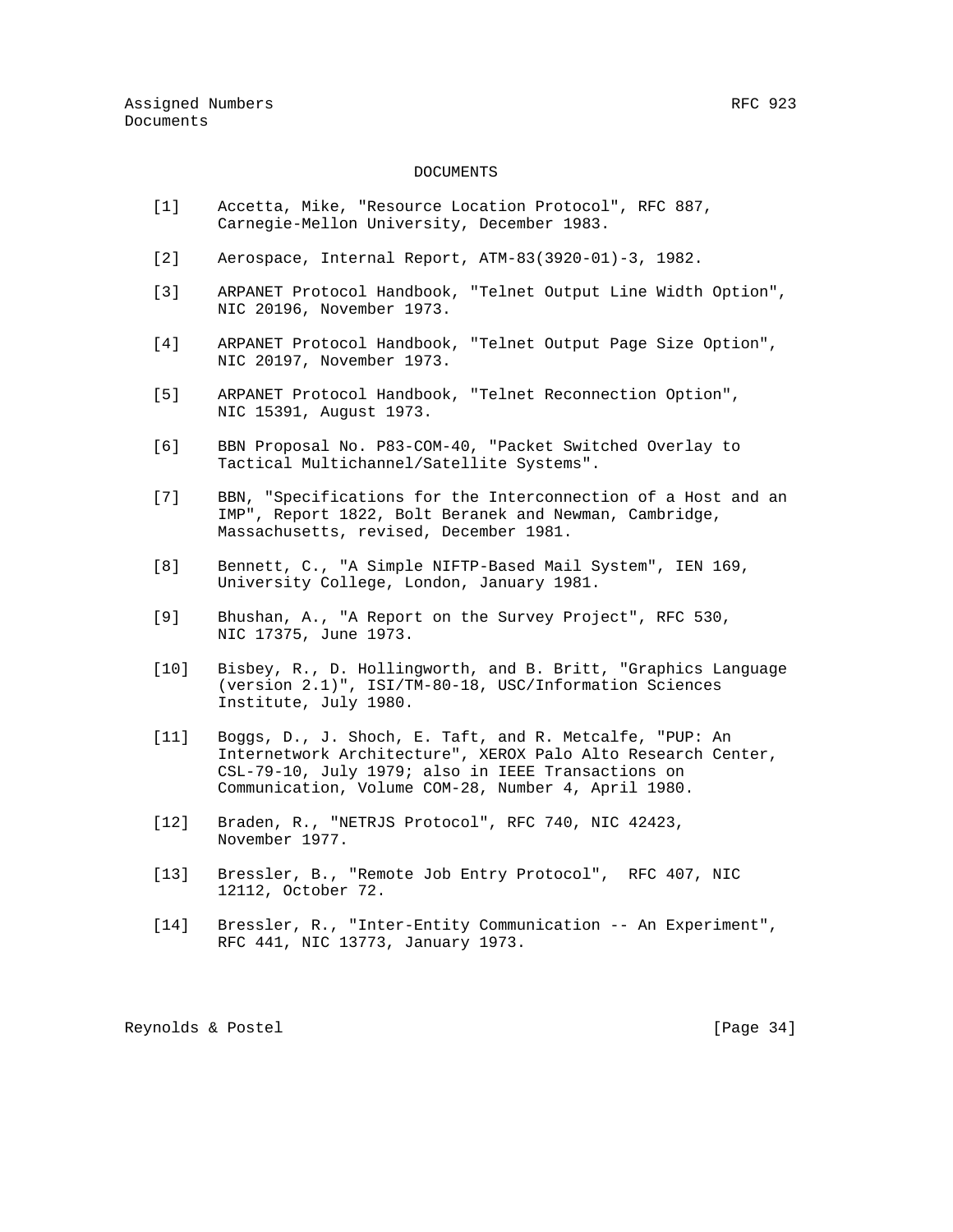- [15] Clark, D., "Revision of DSP Specification", Local Network
- [16] Cohen, D., "Specifications for the Network Voice Protocol",

Note 9, Laboratory for Computer Science, MIT, June 1977.

- RFC 741, ISI/RR 7539, USC/Information Sciences Institute, March 1976.
- [17] Cohen, D. and J. Postel, "Multiplexing Protocol", IEN 90, USC/Information Sciences Institute, May 1979.
- [18] COMPASS, "Semi-Annual Technical Report", CADD-7603-0411, Massachusetts Computer Associates, 4 March 1976. Also as, "National Software Works, Status Report No. 1," RADC-TR-76-276, Volume 1, September 1976. And COMPASS. "Second Semi-Annual Report," CADD-7608-1611, Massachusetts Computer Associates, August 1976.
- [19] Crispin, Mark, "Telnet Logout Option", Stanford University-AI, RFC 727, April 1977.
- [20] Crispin, Mark, "Telnet SUPDUP Option", Stanford University-AI, RFC 736, October 1977.
- [21] Crispin, M., "SUPDUP Protocol", RFC 734, NIC 41953, October 1977.
- [22] Crocker, D., "Telnet Output Carriage-Return Disposition Option", RFC 652, October 1974.
- [23] Crocker, D., "Telnet Output Formfeed Disposition Option", RFC 655, October 1974.
- [24] Crocker, D., "Telnet Output Linefeed Disposition", RFC 658, October 1974.
- [25] Crocker, D., "Telnet Output Horizontal Tab Disposition Option", RFC 654,
- [26] Crocker, D., "Telnet Output Horizontal Tabstops Option", RFC 653, October 1974.
- [27] Crocker, D., "Telnet Output Vertical Tab Disposition Option", RFC 657, October 1974.
- [28] Crocker, D., "Telnet Output Vertical Tabstops Option", RFC 656, October 1974.

Reynolds & Postel [Page 35]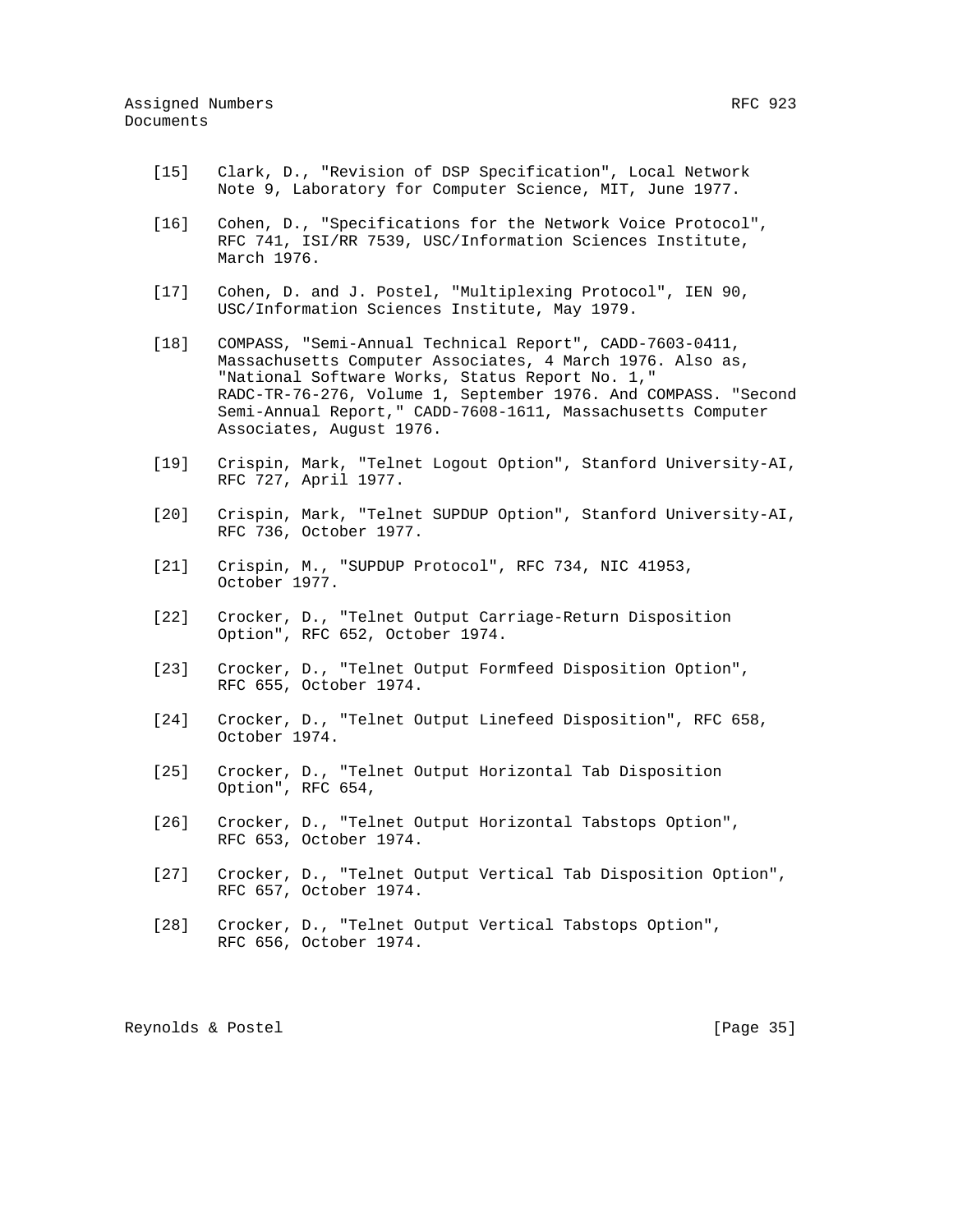- [29] Crocker, D.H. and R.H. Gumpertz, "Revised Telnet Byte Marco Option", RFC 735, November 1977.
- [30] Croft, W. J., "Unix Networking at Purdue", USENIX Conference, 1980.
- [31] Day, John, "Telnet Data Entry Terminal Option", RFC 732, September 1977.
- [32] Elvy, Marc A., "UUCP Path Service", RFC 915, Harvard University, October 1984.
- [33] Feinler, E., "Internet Protocol Transition Workbook", Network Information Center, SRI International, March 1982.
- [34] Feinler, E. and J. Postel, eds., "ARPANET Protocol Handbook", NIC 7104, for the Defense Communications Agency by SRI International, Menlo Park, California, Revised January 1978.
- [35] Feinler, E., K. Harrenstien, and Z. Su, "DoD Internet Host Table Specification", RFC 810, SRI International, March 1982.
- [36] Finlayson, R., T. Mann, J. Mogul, and M. Theimer, "A Reverse Address Resolution Protocol", RFC 903, Stanford University, June 1984.
- [37] Forgie, J., "ST A Proposed Internet Stream Protocol", IEN 119, M.I.T. Lincoln Laboratory, September 1979.
- [38] Forsdick, H., "CFTP", Network Message, Bolt Beranek and Newman, January 1982.
- [39] Greenberg, B., "Telnet SUPDUP-OUTPUT Option", RFC 749, MIT-Multics, September 1978.
- [40] Harrenstien, K., "Name/Finger", RFC 742, NIC 42758, December 1977.
- [41] Harrenstien, K., V. White, and E. Feinler, "Hostnames Server", RFC 811, SRI International, March 1982.
- [42] Harrenstien, K., and V. White, "Nicname/Whois", RFC 812, SRI International, March 1982.
- [43] Haverty, J., "XNET Formats for Internet Protocol Version 4", IEN 158, October 1980.

Reynolds & Postel [Page 36]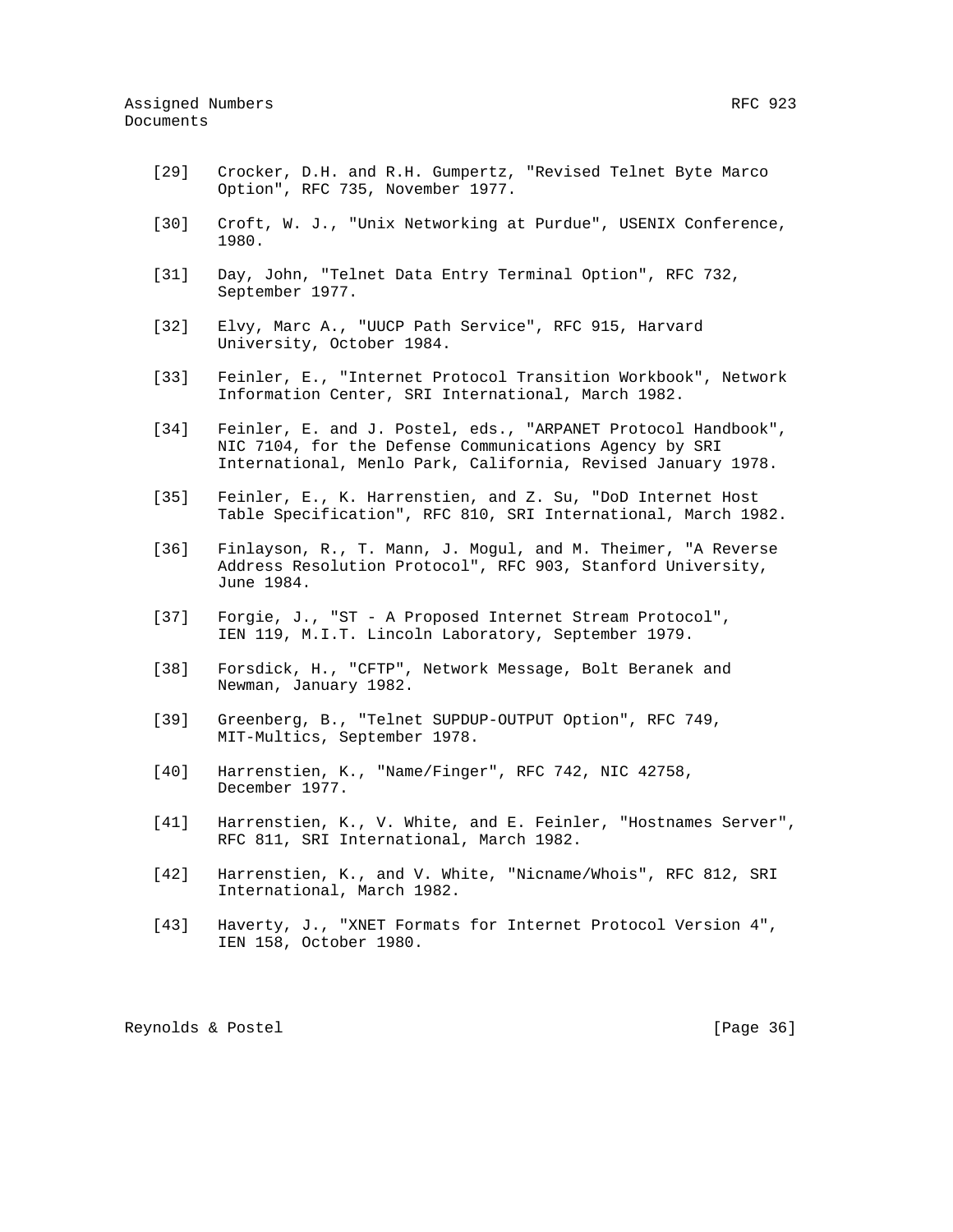- [44] Hinden, Robert M., "A Host Monitoring Protocol", RFC 869, Bolt Beranek and Newman, December 1983.
- [45] Hinden, R., and A. Sheltzer, "The DARPA Internet Gateway", RFC 823, September 1982.
- [46] Honeywell CISL, Internal Document, "AFSDSC Hyperchannel RPQ Project Plan".
- [47] Honeywell CISL, Internal Document, "Multics MR11 PFS".
- [48] Hornig, C., "A Standard for the Transmission of IP Datagrams over Ethernet Networks, RFC 894, Symbolics, April 1984.
- [49] Hwang, Kai, W. J. Croft and G. H. Goble, "A Unix-Based Local Computer Network with Load Balancing", IEEE Computer, April 1982.
- [50] IBM Corporation, "Technical Reference Manual for the IBM PC Network", 6322505, IBM, Boca Raton, Florida, 1984.
- [51] Killian, E., "Telnet Send-Location Option", RFC 779, April 1981.
- [52] Korb, John T., "A Standard for the Transmission of IP Datagrams Over Public Data Networks", RFC 877, Purdue University, September 1983.
- [53] Leffler, Samuel J., et al., "4.2bsd Network Implementation Notes", University of California, Berkeley, July 1983.
- [54] Lottor, Mark K., "Simple File Transfer Protocol", RFC 913, M.I.T., September 1984.
- [55] Macgregor, W., and D. Tappan, "The CRONUS Virtual Local Network", RFC 824, Bolt Beranek and Newman, August 1982.
- [56] Malis, Andrew G. "The ARPANET 1822L Host Access Protocol", RFC 878, BBN-CC, Cambridge, December 1983.
- [57] Malis, A., "Logical Addressing Implementation Specification", BBN Report 5256, pp 31-36, May 1983.
- [58] Metcalfe, R.M. and D.R. Boggs, "Ethernet: Distributed Packet Switching for Local Computer Networks", Communications of the ACM, 19 (7), pp 395-402, July 1976.

Reynolds & Postel [Page 37]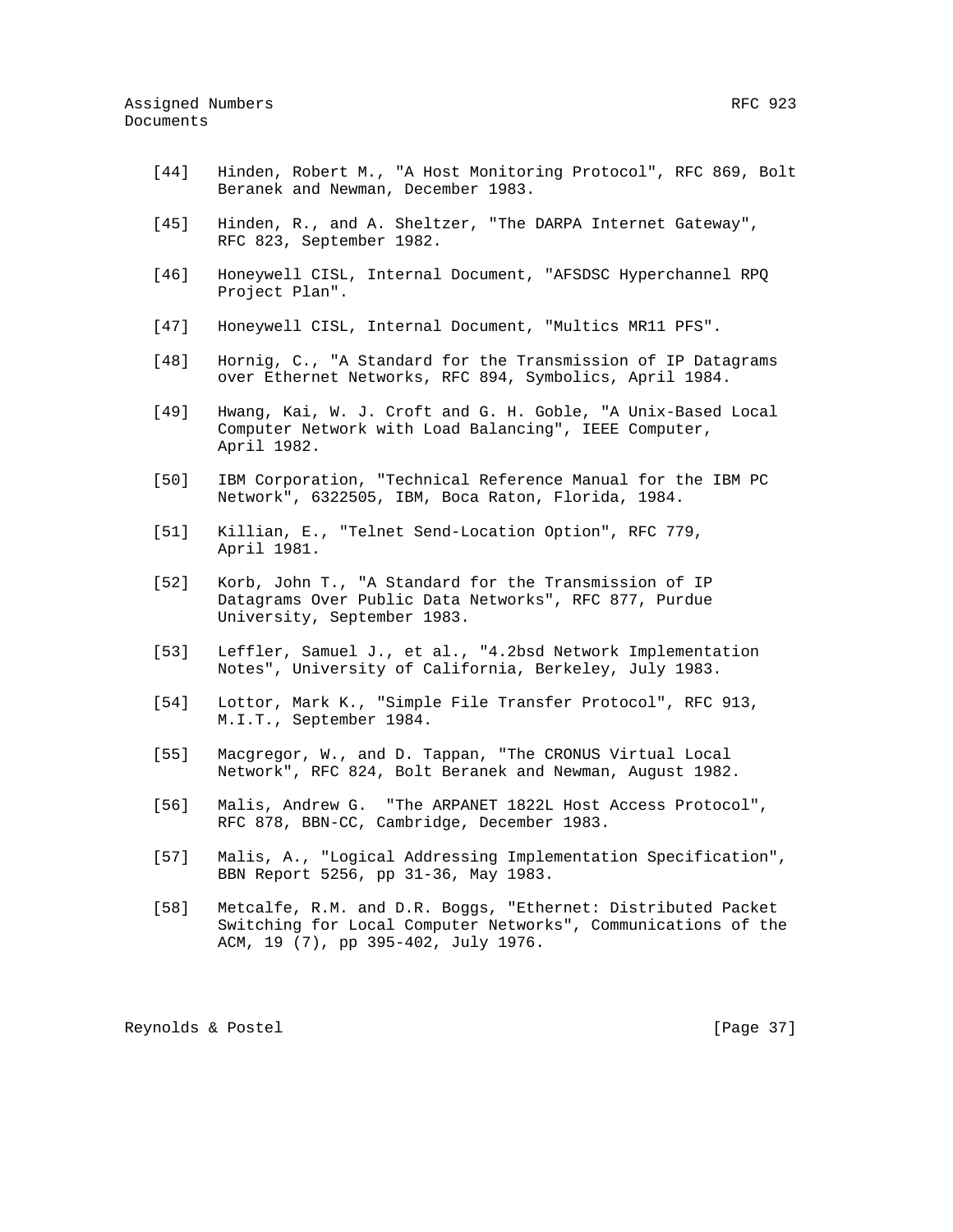- [59] Mills, D., "DCN Local Network Protocols", RFC 891, Linkabit, December 1983.
- [60] NSW Protocol Committee, "MSG: The Interprocess Communication Facility for the National Software Works", CADD-7612-2411, Massachusetts Computer Associates, BBN 3237, Bolt Beranek and Newman, Revised December 1976.
- [61] Plummer, D., "An Ethernet Address Resolution Protocol or Converting Network Protocol Addresses to 48-bit Ethernet Addresses for Transmission on Ethernet Hardware", RFC 826, MIT-LCS, November 1982.
- [62] Postel, J., "Active Users", RFC 866, USC/Information Sciences Institute, May 1983.
- [63] Postel, J., "A Standard for the Transmission of IP Datagrams over Experimental Ethernet Networks, RFC 895, USC/Information Sciences Institute, April 1984.
- [64] Postel, J., "Character Generator Protocol", RFC 864, USC/Information Sciences Institute, May 1983.
- [65] Postel, J., "Daytime Protocol", RFC 867, USC/Information Sciences Institute, May 1983.
- [66] Postel, J., "Discard Protocol", RFC 863, USC/Information Sciences Institute, May 1983.
- [67] Postel, J., "Echo Protocol", RFC 862, USC/Information Sciences Institute, May 1983.
- [68] Postel, J., "File Transfer Protocol", RFC 765, IEN 149, USC/Information Sciences Institute, June 1980.
- [69] Postel, J., "Internet Control Message Protocol DARPA Internet Program Protocol Specification", RFC 792, USC/Information Sciences Institute, September 1981.
- [70] Postel, J., "Internet Message Protocol", RFC 759, IEN 113, USC/Information Sciences Institute, August 1980.
- [71] Postel, J., "Name Server", IEN 116, USC/Information Sciences Institute, August 1979.
- [72] Postel, J., "Quote of the Day Protocol", RFC 865, USC/Information Sciences Institute, May 1983.

Reynolds & Postel [Page 38]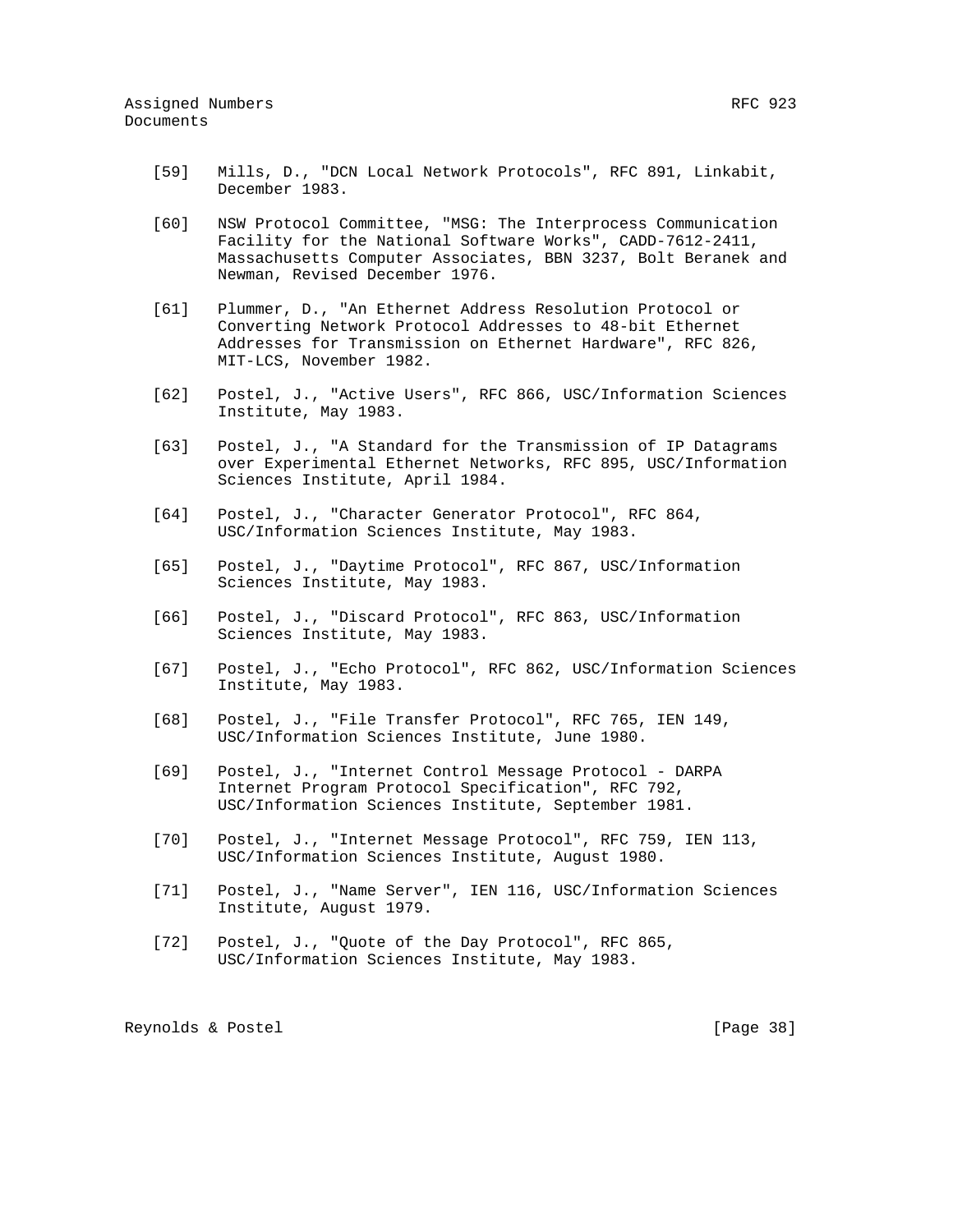- [73] Postel, J., "Remote Telnet Service", RFC 818, USC/Information Sciences Institute, November 1982.
- [74] Postel, J., "Simple Mail Transfer Protocol", RFC 821, USC/Information Sciences Institute, August 1982.
- [75] Postel, J., "Telnet End of Record Option", RFC 885, USC/Information Sciences Institute, December 1983.
- [76] Postel, J., "User Datagram Protocol", RFC 768 USC/Information Sciences Institute, August 1980.
- [77] Postel, J., ed., "Internet Protocol DARPA Internet Program Protocol Specification", RFC 791, USC/Information Sciences Institute, September 1981.
- [78] Postel, J., ed., "Transmission Control Protocol DARPA Internet Program Protocol Specification", RFC 793, USC/Information Sciences Institute, September 1981.
- [79] Postel, J. and D. Crocker, "Remote Controlled Transmission and Echoing Telnet Option", RFC 726, March 1977.
- [80] Postel, J., and K. Harrenstien, "Time Protocol", RFC 868, USC/Information Sciences Institute, May 1983.
- [81] Postel, J. and J. Reynolds, "Telnet Extended Options List Option", RFC 861, USC/Information Sciences Institute, May 1983.
- [82] Postel, J. and J. Reynolds, "Telnet Binary Transmission", RFC 856, USC/Information Sciences Institute, May 1983.
- [83] Postel, J. and J. Reynolds, "Telnet Echo Option", RFC 857, USC/Information Sciences Institute, May 1983.
- [84] Postel, J., and J. Reynolds, "Telnet Protocol Specification", RFC 854, USC/Information Sciences Institute, May 1983.
- [85] Postel, J. and J. Reynolds, "Telnet Status Option", RFC 859, USC/Information Sciences Institute, May 1983.
- [86] Postel, J. and J. Reynolds, "Telnet Suppress Go Ahead Option", RFC 858, USC/Information Sciences Institute, May 1983.
- [87] Postel, J. and J. Reynolds, "Telnet Timing Mark Option", RFC 860, USC/Information Sciences Institute, May 1983.

Reynolds & Postel [Page 39]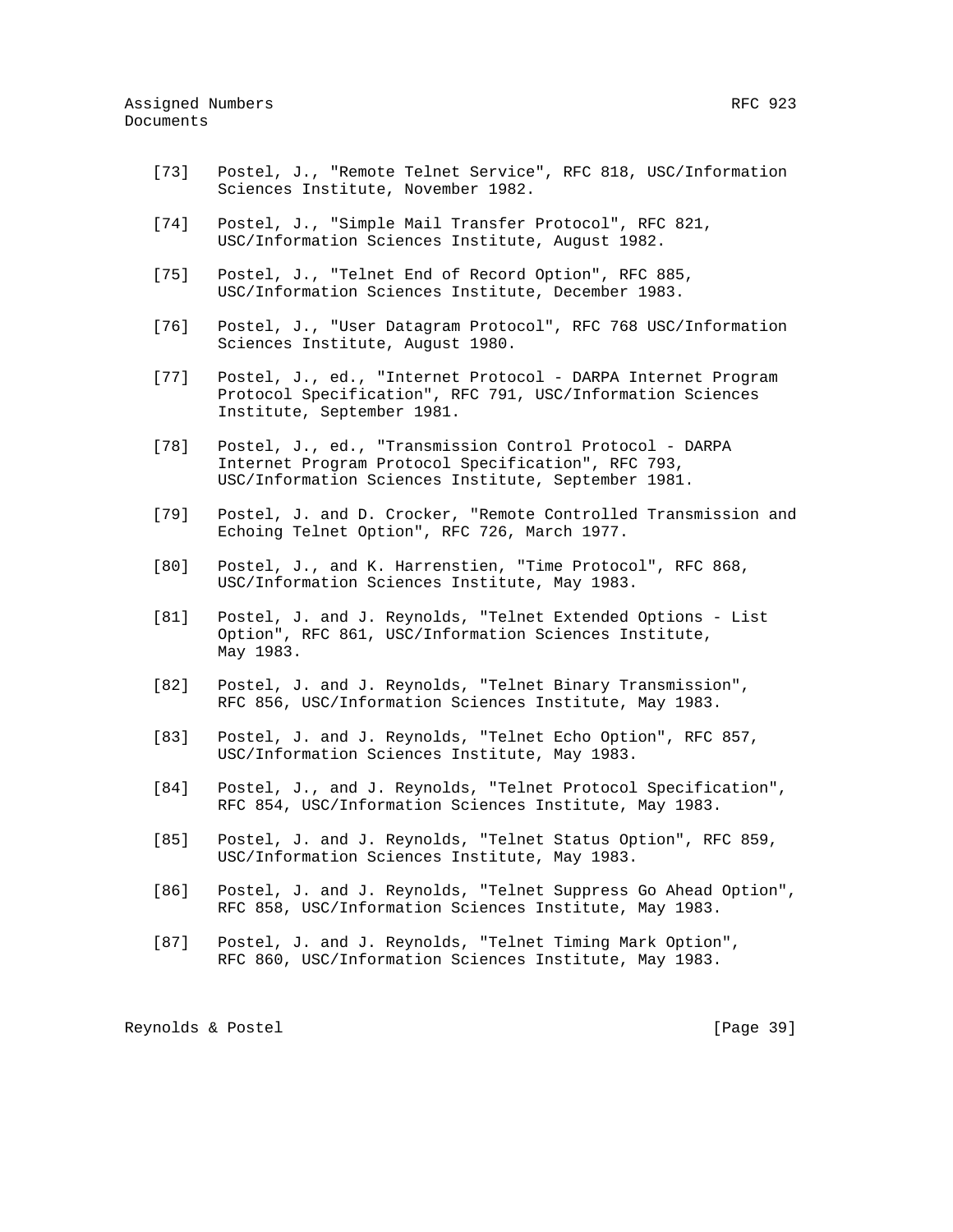- [88] Reed, D., "Protocols for the LCS Network", Local Network Note 3, Laboratory for Computer Science, MIT, November 1976.
- [89] Reynolds, J. and J. Postel, "Official ARPA-Internet Protocols", RFC 924, USC/Information Sciences Institute, October 1984.
- [90] Rosen, E., "Exterior Gateway Protocol" RFC 827, Bolt Beranek and Newman, October 1982.
- [91] Saltzer, J.H., "Design of a Ten-megabit/sec Token Ring Network", MIT Laboratory for Computer Science Technical Report.
- [92] Scott, Walter S., "2.9bsd/TIS Network Implementation", Lawrence Livermore National Laboratory, September 1984.
- [93] Seamonson, L.J., and E.C. Rosen, "STUB" Exterior Gateway Protocol", RFC 888, BBN Communications Corporation, January 1984.
- [94] Skelton, A., S. Holmgren, and D. Wood, "The MITRE Cablenet Project", IEN 96, April 1979.
- [95] Sollins, K., "The TFTP Protocol (Revision 2)", RFC 783, MIT/LCS, June 1981.
- [96] Solomon, M., L. Landweber, and D. Neuhengen, "The CSNET Name Server", Computer Networks, v.6, n.3, pp. 161-172, July 1982.
- [97] Solomon, M., and E. Wimmers, "Telnet Terminal Type Option", RFC 884, University of Wisconsin, Madison, December 1983.
- [98] Sproull, R., and E. Thomas, "A Networks Graphics Protocol", NIC 24308, August 1974.
- [99] StJohns, Mike, "Authentication Service", RFC 912, TPSC, September 1984.
- [100] Tappan, D.C., "The CRONUS Virtual Local Network", RFC 824, Bolt Beranek and Newman, Inc., August 1982.
- [101] "The Ethernet, a Local Area Network: Data Link Layer and Physical Layer Specification", AA-K759B-TK, Digital Equipment Corporation, Maynard, MA.

Reynolds & Postel [Page 40]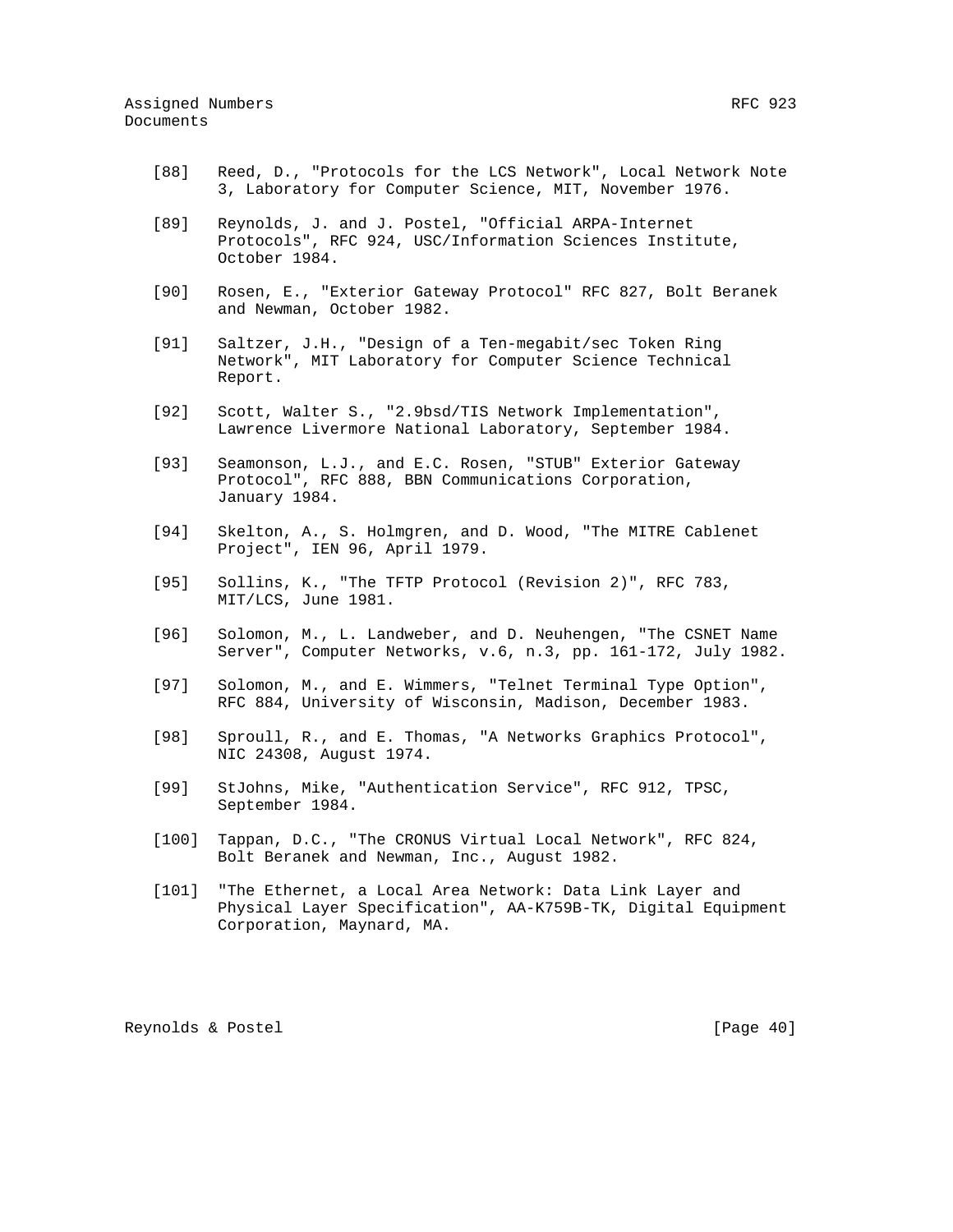- [103] "The Ethernet, A Local Area Network: Data Link Layer and Physical Layer Specifications", Digital, Intel and Xerox, November 1982.
- [104] The High Level Protocol Group, "A Network Independent File Transfer Protocol", INWG Protocol Note 86, December 1977.
- [105] Tovar, "Telnet Extended ASCII Option", RFC 698, Stanford University-AI, July 1975.
- [106] Velten, David, Robert Hinden, and Jack Sax, "Reliable Data Protocol", RFC 908, BBN Communications Corporation, July 1984.
- [107] Whelan, D., "The Caltech Computer Science Department Network", 5052:DF:82, Caltech Computer Science Department, 1982.
- [108] XEROX, "The Ethernet, A Local Area Network: Data Link Layer and Physical Layer Specification", X3T51/80-50, Xerox Corporation, Stamford, CT., October 1980.
- [109] XEROX, "Internet Transport Protocols", XSIS 028112, Xerox Corporation, Stamford, Connecticut, December 1981.
- [110] Reynolds, J., "Post Office Protocol", RFC 918, USC/Information Sciences Institute, October 1984.

Reynolds & Postel [Page 41]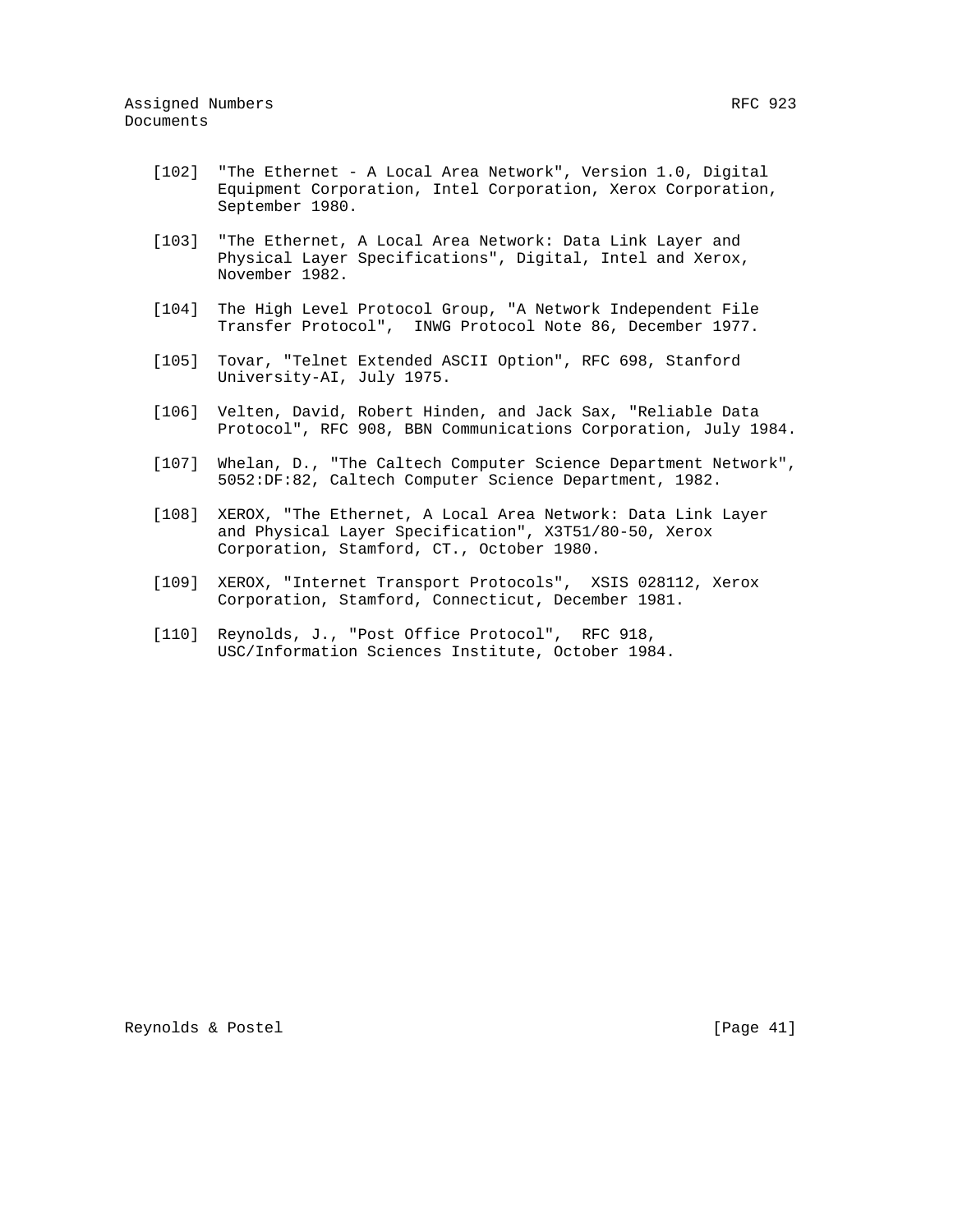# PEOPLE

| [AB13]      | Alison Brown       | CORNELL        | alison@CORNELL.ARPA                               |
|-------------|--------------------|----------------|---------------------------------------------------|
| [AD22]      | Arlene DesJardins  | CIT            | arlene@CIT-20.ARPA                                |
| [AG22]      | Alfred Ganz        | YALE           | GANZ@YALE.ARPA                                    |
| [AGM]       | Andy Malis         | BBN            | Malis@BBN-UNIX.ARPA                               |
| [AL6]       | Alexis Layton      | <b>CCA</b>     | alex@CCA-UNIX.ARPA                                |
| [APS]       | Anita Skelton      | MITRE          | skelton@MITRE.ARPA                                |
| [AP]        | Alan Parker        | NRL            | parker@NRL-CSS.ARPA                               |
| [AV]        | Al Vezza           | MIT            | AV@MIT-XX.ARPA                                    |
| [AW9]       | Albert Wong        | NPS            | AWong@USC-ISI.ARPA                                |
| [AXC]       | Albert Cheng       | UIUC           | acheng.uiuc@CSNET-RELAY.ARPA                      |
| [AXG]       | Atul Garg          | ΗP             | $---none---$                                      |
| [AY5]       | Akiharu Yasuda     | DODIIS         | dia@PAXRV-NES.ARPA                                |
| [BC14]      | Robert Cattani     | Columbia       | Cattani@COLUMBIA-20.ARPA                          |
| [BG5]       | Bob Gilligan       | SRI            | Gilligan@SRI-KL.ARPA                              |
| [BIM]       |                    |                | Benson I. Margulies Honeywell Margulies@CISL.ARPA |
| [BJN1]      | Bruce Nemnich      | TMC            | BJN@MIT-MC.ARPA                                   |
| [BML]       | Barry Leiner       | ARPA           | Leiner@USC-ISIA.ARPA                              |
| [BN7]       | Bich T. Nguyen     | SRI            | btn@SRI-TSC.ARPA                                  |
| [BN9]       | Bill Nesheim       | CORNELL        | bill@CORNELL.ARPA                                 |
| $[BP17]3$   | Bobbi Phillips     | SRI            | bobbi@SRI-TSC.ARPA                                |
| [BXA]       | Bobby W. Allen     | YPG            | WYMER@OFFICE.ARPA                                 |
| [CAK]       | Chris Kent         | <b>PURDUE</b>  | Kent@PURDUE.ARPA                                  |
| [CBP]       | Brian Pinkerton    |                | Wisconson Brian@WISC-RSCH.ARPA                    |
| [CC2]       | Chase Cotton       | UDEL           | Cotton@UDEL-EE.ARPA                               |
| [CH2]       | Charles Hornig     |                | Symbolics Hornig@MIT-MC.ARPA                      |
| [CIW2]      | Cliff Weinstein    | LL             | cjw@LL-11.ARPA                                    |
| [CLH3]      | Charles Hedrick    | <b>RUTGERS</b> | Hedrick@RUTGERS.ARPA                              |
| [CMR]       | Craig Rogers       | ISI            | Rogers@USC-ISIB.ARPA                              |
| [CP10]      | Craig Partridge    | BBN            | craig@BBN-UNIX.ARPA                               |
| [CXL]       | Clifford A. Lynch  | UCB            | UCDLA@BBNCCY.ARPA                                 |
| [DAM1]      | David A. Mosher    | <b>UCB</b>     | Mosher@BERKELEY.ARPA                              |
| [DCP1]      | David Plummer      | MIT            | DCP@MIT-MC.ARPA                                   |
| [DT15]      | Dan Tappan         | BBN            | Tappan@BBNG.ARPA                                  |
| [DDC2]      | Dave Clark         | MIT-LCS        | Clark@MIT-MULTICS.ARPA                            |
| [DG28]      | David L. Gehrt     | RIACS          | Dave@RIACS.ARPA                                   |
| [DH17]      | Douglas Hirsch     | BBN            | hirsch@BBN-UNIX.ARPA                              |
| $[$ DHH $]$ | Doug Hunt          | <b>BBN</b>     | DHunt@BBN-UNIX.ARPA                               |
| $[$ $DJF]$  | David J. Farber    |                | U of Del. Farber@UDEL-EE.ARPA                     |
| [DJV1]      | Darrel J. Van Buer | <b>SDC</b>     | vanbuer@ISI-VAXA.ARPA                             |
| [DK2]       | Dean B. Krafft     | CORNELL        | Dean@CORNELL.ARPA                                 |
| [DIM1]      | David Mills        | LINKABIT       | Mills@USC-ISID.ARPA                               |
| [DM11]      | Dale McNeill       | BBN            | mcneill@BBN-UNIX.ARPA                             |
| [DPR]       | David Reed         | MIT-LCS        | DPR@MIT-XX.ARPA                                   |
| [DSW]       | Dan Whelan         | Caltech        | Dan@CIT-20.ARPA                                   |
| [DXD]       | Dennis J.W. Dube   |                | VIA Systems ---none---                            |
| [DXG]       | David Goldberg     | SMI            | sun!dg@BERKELEY.ARPA                              |
|             |                    |                |                                                   |

Reynolds & Postel [Page 42]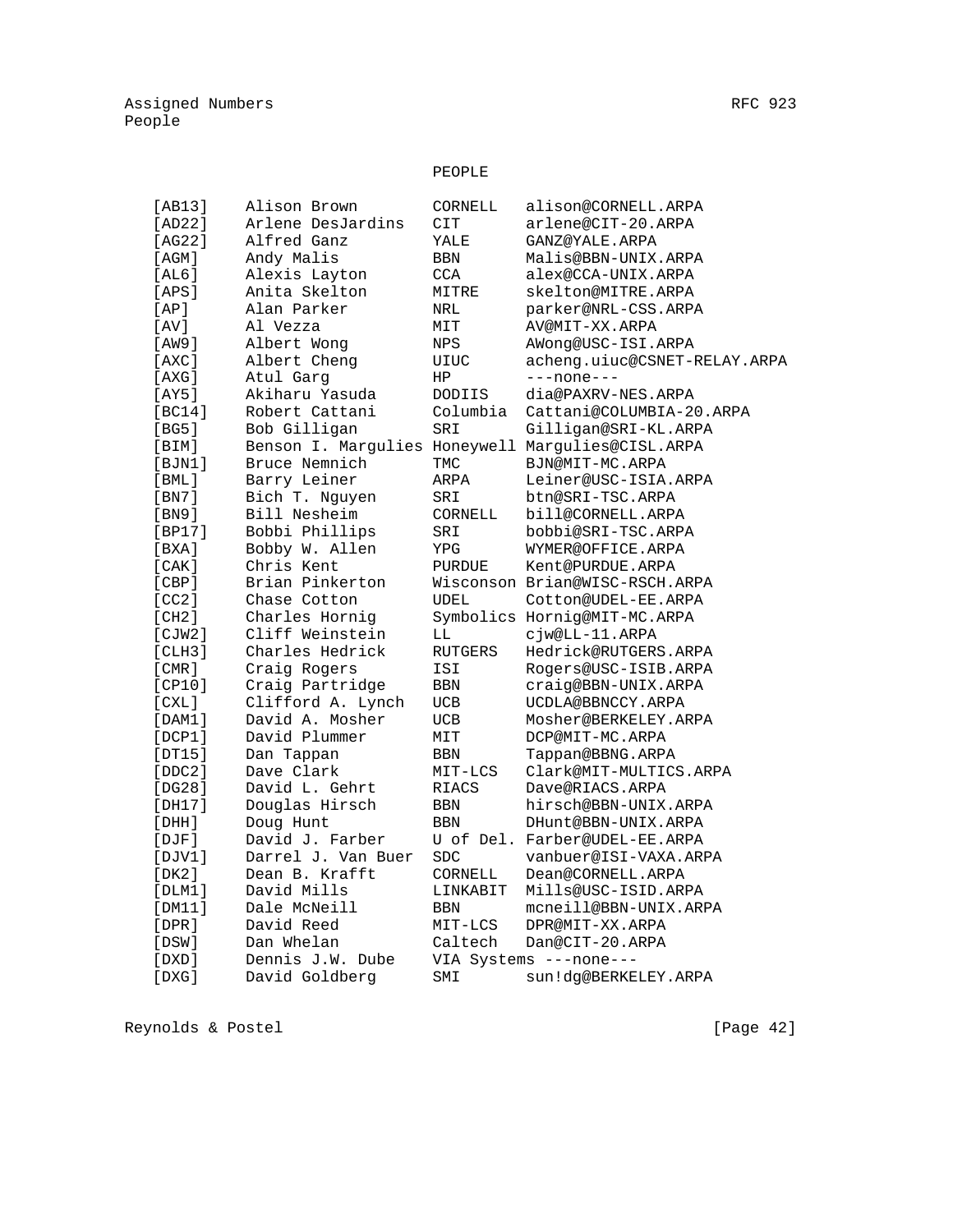| [EAK1]                 | Earl Killian            | LLL         | EAK@MIT-MC.ARPA                |
|------------------------|-------------------------|-------------|--------------------------------|
| [EBM]                  | Eliot Moss              | MIT         | EBM@MIT-XX.ARPA                |
| [EC5]                  | Ed Cain                 | DCEC        | cain@EDN-UNIX.ARPA             |
| [EF5]                  | Ed Franceschini         | NYU         | Franceschini@NYU.ARPA          |
| $[$ EHP $]$            | Ed Perry                | SRI         | Perry@SRI-KL.ARPA              |
| [FAS]                  | Fred Segovich           | Compion     | fred@COMPION-VMS.ARPA          |
| $[$ FLM $2$ ]          | F. Lee Maybaum          | MILNET      | Maybaum@DDN1                   |
| [GEOF]                 | Geoff Goodfellow        | SRI         | Geoff@DARCOM-KA.ARPA           |
| [GC]                   | Graham Campbell         | BNL         | qc@BNL.ARPA                    |
| [GG11]                 | George Goble            | Purdue      | ghg@PURDUE.ARPA                |
| [GH29]                 | Gregory Hidley          | <b>UCSD</b> | hidley@NOSC.ARPA               |
| [GH]                   | Glenn I. Hastie II      | SRI         | Hastie@SRI-SPAM.ARPA           |
| [GP10]                 | George Pavel            | LLNL        | liaison@LLL-TIS.ARPA           |
| [GXL]                  | Guillermo A. Loyola IBM |             | Loyola%ibm-sj@CSNET-RELAY.ARPA |
| [HA]                   | Howard Alt              | AIDS        | alt@AIDS-UNIX.ARPA             |
| [HCF2]                 | Harry Forsdick          | BBN         | Forsdick@BBNG.ARPA             |
| [HDC1]                 | Horst Clausen           | DFVLR       | Clausen@USC-ISID.ARPA          |
| [HDW2]                 | Howard Wactlar          | <b>CMU</b>  | Wactlar@CMU-CS-A.ARPA          |
| [HGM]                  | Hallam Murray           | PARC        | Murray.PA@PARC-MAXC.ARPA       |
| [ HM ]                 | Hank Magnuski           | $---$       | JOSE@PARC-MAXC.ARPA            |
| [JA1]                  | Jules P. Aronson        | NLM         | Aronson@NLM-MCS.ARPA           |
| [JAKE]                 | Jake Feinler            | SRI         | Feinler@SRI-KL.ARPA            |
| [JAR4]                 | Jim Rees                |             | WASHINGTON JIM@WASHINGTON.ARPA |
| [JAW3]                 | Jil Westcott            | BBN         | Westcott@BBNF.ARPA             |
| [JBP]                  | Jon Postel              | ISI         | Postel@USC-ISIF.ARPA           |
| [JBW1]                 | Joseph Walters, Jr. BBN |             | JWalters@BBN-UNIX.ARPA         |
| [JC11]                 | Jim Clifford            | LANL        | jrc@LANL.ARPA                  |
| [JCM]                  | Jeff Mogul              | STANFORD    | Mogul@SU-SCORE.ARPA            |
| [JD21]                 | Jonathan Dreyer         | BBN         | JDreyer@BBN-UNIX.ARPA          |
| [JDG]                  | Jim Guyton              | RAND        | quyton@RAND-UNIX.ARPA          |
| [JEM]                  | Jim Mathis              | SRI         | Mathis@SRI-KL.ARPA             |
| [JFH2]                 | Jack Haverty            | BBN         | Haverty@BBN-UNIX.ARPA          |
| [JGH]                  | Jim Herman              | BBN         | Herman@BBN-UNIX.ARPA           |
| [JG46]                 | Jonathan Goodman        | YALE        | Goodman@YALE.ARPA              |
| [JKR1]                 | Joyce K. Reynolds       | ISI         | JKREYNOLDS@USC-ISIF.ARPA       |
| [JN2]                  | Jose Nabielsky          | MITRE       | jnd@MITRE.ARPA                 |
| [JO5]                  | John O'Donnell          | YALE        | ODonnell@YALE.ARPA             |
| [JR17]                 | John L. Robinson        | CANADA      | DREO-CRC@USC-ISID.ARPA         |
| [JRM1]                 | John Mullen             | MITRE       | Mullen@MITRE.ARPA              |
| [JRS8]                 | Jeffrey R. Schwab       | PURDUE      | jrs@PURDUE.ARPA                |
| [JS38]                 | Joseph Sventek          | LBL         | j@LBL-CSAM.ARPA                |
| [JSG5]                 | Jon Goodridge           | BBN         | jsg@BBN-UNIX.ARPA              |
| [JSQ1]                 | John S. Quarterman      | UT          | jsq@UT-SALLY.ARPA              |
| $[\, \texttt{JWF} \,]$ | Jim Forgie              | LL          | Forgie@BBNC.ARPA               |
| [JWO1]                 | James W. O'Toole        | UMD         | james@MARYLAND.ARPA            |
| [KCS1]                 | Kevin C. Smallwood      | PURDUE      | kcs@PURDUE.ARPA                |
| [KLH]                  | Ken Harrenstien         | SRI         | KLH@NIC.ARPA                   |
| [KRS]                  | Karen Sollins           | MIT         | Sollins@MIT-XX.ARPA            |
|                        |                         |             |                                |

Reynolds & Postel [Page 43]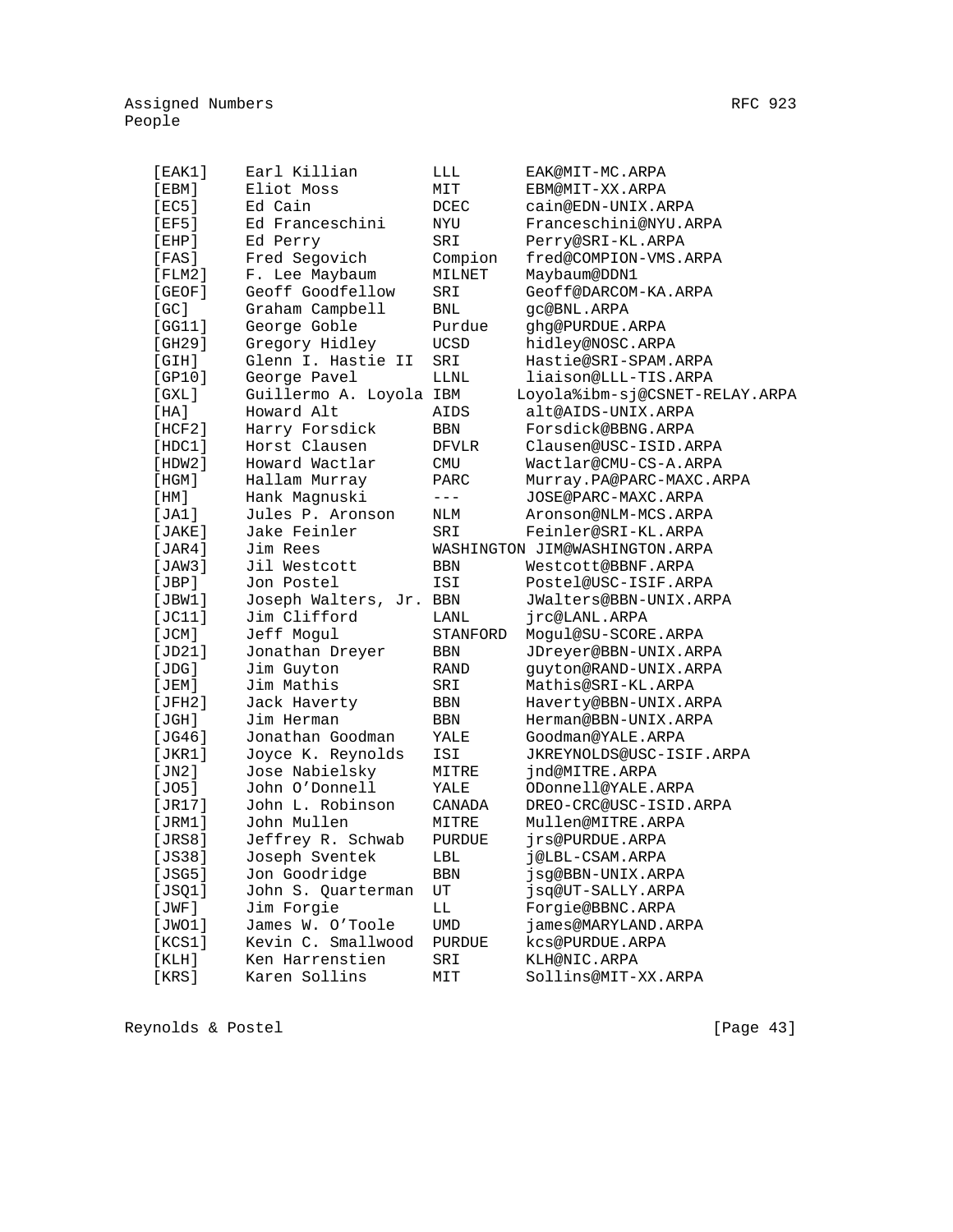| [KTP]   | Kenneth T. Pogran          | BBN           | Pogran@BBN-UNIX.ARPA           |
|---------|----------------------------|---------------|--------------------------------|
| [KWP]   | Kevin W. Paetzold          | <b>DEC</b>    | Paetzold@DEC-MARLBORO.ARPA     |
| [LB1]   | Liudvikas Bukys            |               | ROCHESTER Bukys@ROCHESTER.ARPA |
| [LCN]   | Lou Nelson                 |               | AEROSPACE LOU@AEROSPACE.ARPA   |
| [LCS]   | Lou Schreier               | SRI           | Schreier@USC-ISID.ARPA         |
| [LH2]   | Lincoln Hu                 | COLUMBIA      | Hu@COLUMBIA-20.ARPA            |
| [LLG]   | Larry Garlick              | XEROX         | Garlick@PARC-MAXC.ARPA         |
| [LOU]   | Lou Salkind                | NYU           | Salkind@NYU.ARPA               |
| [LM8]   | Liza Martin                | MIT-LCS       | Martin@MIT-XX.ARPA             |
| [LRB]   | Larry Bierma               | NPRDC         | Bierma@NPRDC.ARPA              |
| [MA]    | Mike Accetta               | <b>CMU</b>    | Accetta@CMU-CS-A.ARPA          |
| [MAB4]  | Mark Brown                 | <b>USC</b>    | Mark@USC-ECLB.ARPA             |
| [MAE]   | Marc A. Elvy               | Harvard       | Elvy@HARVARD.ARPA              |
| [MBG]   | Michael Greenwald          | MIT-LCS       | Greenwald@MIT-MULTICS.ARPA     |
| [MB]    | Michael Brescia            | BBN           | Brescia@BBN-UNIX.ARPA          |
| [MCSJ]  | Mike StJohns               | AFDSC         | StJohns@MIT-MULTICS.ARPA       |
| [MDC]   | Martin D. Connor           | MIT AI        | Marty@MIT-MC.ARPA              |
| [MF31]  | Martin J. Fouts            | NASA-Ames     | nep.fouts@AMES-AMELIA.ARPA     |
| [MH12]  | Mark Horton                | ATT           | mark@BERKELEY.ARPA             |
| [MHz1]  | Marvin Solomon             | WISC          | Solomon@UWISC.ARPA             |
| [MJM2]  | Mike Muuss                 | BRL           | Mike@BRL.ARPA                  |
| [MK17]  | Mike Karels                | UCB           | Karels@UCB-ARPA.ARPA           |
| [MO2]   | Michael O'Brien            | <b>RAND</b>   | OBrien@RAND-UNIX.ARPA          |
| [MO14]  | Michael O'Donnel           | JHU           | Odonnel%jhu@CSNET-RELAY.ARPA   |
| [MRC]   | Mark Crispin               | Stanford      | Admin.MRC@SU-SCORE.ARPA        |
| [MS9]   | Martin Schoffstall         | <b>CADMUS</b> | cadmus!schoff@SEISMO.ARPA      |
| [MTR]   | Marshall Rose              | Irvine        | MRose.UCI@RAND-RELAY.ARPA      |
| [ MXL ] | Mark Lottor                | MIT           | MKL@MIT-XX.ARPA                |
| [ MXM ] | Marc M. Meilleur           | COINS         | COINS@USC-ISI.ARPA             |
| [MXP]   | Michael K. Peterson HUGHES |               | scgvaxd!mkp@CIT-VAX.ARPA       |
| [MXR]   | Mark A. Rosenstein         | MIT           | mar@MIT-BORAX.ARPA             |
| [MXS]   | Marc Shapiro               | INRIA         | Shapiro@CMU-CS-C.ARPA          |
| [NC3]   | J. Noel Chiappa            | MIT           | JNC@MIT-XX.ARPA                |
| [ NMM ] | Mike Minnich               | UDELEE        | MMinnich@UDEL-EE.ARPA          |
| [ NXK ] | Neil Katin                 | HP            | hpda.neil@BERKELEY.ARPA        |
| [PA5]   | Philip Almquist            | Stanford      | Almquist@SU-SCORE.ARPA         |
| [PAM6]  | Paul McNabb                | RICE          | pam@PURDUE.ARPA                |
| [PG3]   | Phill Gross                | LINKABIT      | gross@DCN7.ARPA                |
| [PGM]   | Paul G. Milazzo            | RICE          | Milazzo@RICE.ARPA              |
| [PHD1]  | Pieter Ditmars             | BBN           | pditmars@BBN-UNIX.ARPA         |
| [ PK ]  | Peter Kirstein             | UCL           | Kirstein@USC-ISIA.ARPA         |
| [PM1]   | Paul Mockapetris           | ISI           | Mockapetris@USC-ISIF.ARPA      |
| [PM4]   | Paul Martin                | SRI           | PMartin@SRI-AI.ARPA            |
| [PS3]   | Paal Spilling              | NDRE          | Paal@NTA-VAX.ARPA              |
| [PXA]   | Phillip G. Apley           |               | Bitstream PGA@MIT-OZ.ARPA      |
| [PXB]   | Pat Boyle                  | UBC           | boyle.ubc@CSNET-RELAY.ARPA     |
| [ PXK ] | Philip R. Karn, Jr.        | BCR           | allegra!karn@BERKELEY.ARPA     |
| [ PXM ] | Pat Marques                | NSRDC         | marques@DTRC.ARPA              |

Reynolds & Postel [Page 44]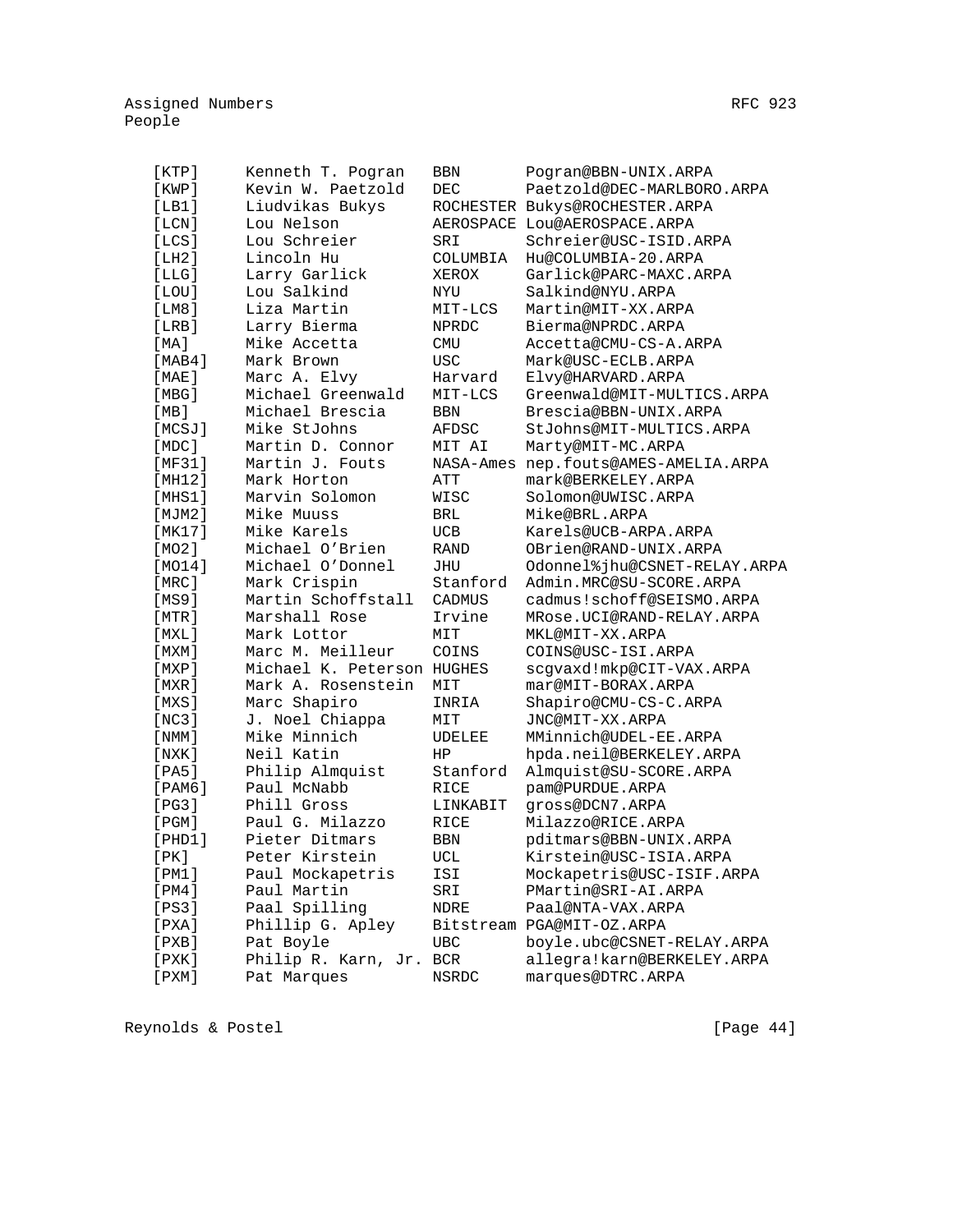| [PXN]        | Peter Nellessen           | SIEMENS         | crtvax!pn@CMU-CS-SPICE.ARPA         |
|--------------|---------------------------|-----------------|-------------------------------------|
| [RA11]       | Rick Adams                | CCI             | rlgvax!ra@SEISMO.ARPA               |
| [RB6]        | Richard Bisbey            | ISI             | Bisbey@USC-ISIB.ARPA                |
| [RBM1]       | Ronald Natalie, Jr.       | <b>BRL</b>      | ron@BRL-TGR.ARPA                    |
| $[$ RBW $]$  | Richard B. Wales          | UCLA            | wales@UCLA-LOCUS.ARPA               |
| [RC7]        | Robert Cole               | UCL             | robert@UCL-CS.ARPA                  |
| [RDB2]       | Robert Bressler           | <b>BBN</b>      | Bressler@BBN-UNIX.ARPA              |
| [RDR4]       | Dennis Rockwell           | <b>BBN</b>      | DRockwell@BBN-UNIX.ARPA             |
| [REK2]       | Robert Kahn               | ARPA            | Kahn@USC-ISIA.ARPA                  |
| [RF1]        | Randy Frank               | <b>UTAH</b>     | Frank@UTAH-20.ARPA                  |
| [RFD1]       | Robert F. Donnelly        | ARDC            | donnelly@ARDC.ARPA                  |
| [RH6]        | Robert Hinden             | <b>BBN</b>      | Hinden@BBN-UNIX.ARPA                |
| [RH60]       | Roger Hale                | MIT             | Network%MIT-BUGS@MIT-MC.ARPA        |
| [RHT]        | Robert Thomas             | <b>BBN</b>      | BThomas@BBNG.ARPA                   |
| [RK1]        | Richard Kovalcik          |                 | Honeywell Kovalcik@MIT-MULTICS.ARPA |
| [RKJ2]       | Richard Johnsson          | <b>DEC</b>      | johnsson@DECWRL.ARPA                |
| [RLB1]       | Bob Brown                 | <b>USRA</b>     | rlb@AMES-VMSB.ARPA                  |
| [RLB3]       | Ronald L. Broersma        | NOSC            | Ron@NOSC.ARPA                       |
| [RLH2]       | Ronald L. Hartung         | NSWC            | ron@NSWC-WO.ARPA                    |
| [RLS6]       | Ronald L. Smith           | COINS           | COINS@USC-ISIA.ARPA                 |
| [RNM1]       | Neil MacKenzie            | <b>RSRE</b>     | T45@USC-ISID.ARPA                   |
| [RR2]        | Raleigh Romine            | Teledyne        | romine@SEISMO.ARPA                  |
| [RR18]       | Ron Reisor                | UDEL            | ron.udel-cc-relay@UDEL.ARPA         |
| [RS23]       | Russel Sandberg           | WISC            | root@UWISC.ARPA                     |
| [RTB]        | Bob Braden                | <b>UCLA</b>     | Braden@USC-ISIA.ARPA                |
| [RWS4]       | Robert W. Scheifler ARGUS |                 | RWS@MIT-XX.ARPA                     |
| [SA1]        | Sten Andler               | ARPA            | andler.ibm-sj@CSNET-RELAY.ARPA      |
| [SC3]        | Steve Casner              | ISI             | Casner@USC-ISIB.ARPA                |
| [SGC]        | Steve Chipman             | <b>BBN</b>      | Chipman@BBNA.ARPA                   |
| [SK]         | Steve Kille               | UCL             | UKSAT@USC-ISID.ARPA                 |
| [SM6]        | Sean McLinden             | DSL             | SMcLinden@CADRE.ARPA                |
| [SMF]        | Steven M. Feldman         | TYMNET          | feldman%ucbarpa@BERKELEY.ARPA       |
| [SXB]        | Steve Byrne               | TARTAN          | Byrne@CMU-CS-C.ARPA                 |
| $[$ SXB $1]$ | Scott Bradner             | HARVARD         | bradner@HARV.10.ARPA                |
| [SXM]        | Scott Marcus              | Spartacus       | $---none---$                        |
| [TBS]        | Claude S. Steffey         | WSMR            | csteffey@WSMR70A.ARPA               |
| [ $TC4$ ]    | Tony Cincotta             | <b>DTNSRDC</b>  | tony@NALCON.ARPA                    |
| [TF6]        | Thomas Ferrin             | <b>UCSF</b>     | ucsfcgl!tef@BERKELEY.ARPA           |
| [TW11]       | Tom Wadlow                | LLL             | TAW@S1-A.ARPA                       |
| [TXN]        | Todd Nugent               |                 | U Chicago Nugent@ANL-MCS.ARPA       |
| [UXB]        | Ulf Bilting               | <b>CHALMERS</b> | bilting@PURDUE.ARPA                 |
| [ WG ]       | Wayne Graves              | LBL             | wayne@LBL-CSAM.ARPA                 |
| [WIM]        | William Macgregor         | BBN             | macq@BBN.ARPA                       |
| $[$ WNJ $]$  | Bill Joy                  | SMI             | sun!wnj@BERKELEY.ARPA               |
| [WXL]        | William Lampeter          | UR              | bill@ROCHESTER.ARPA                 |
| [ZSU]        | Zaw-Sing Su               | SRI             | ZSu@SRI-TSC.ARPA                    |

Reynolds & Postel [Page 45]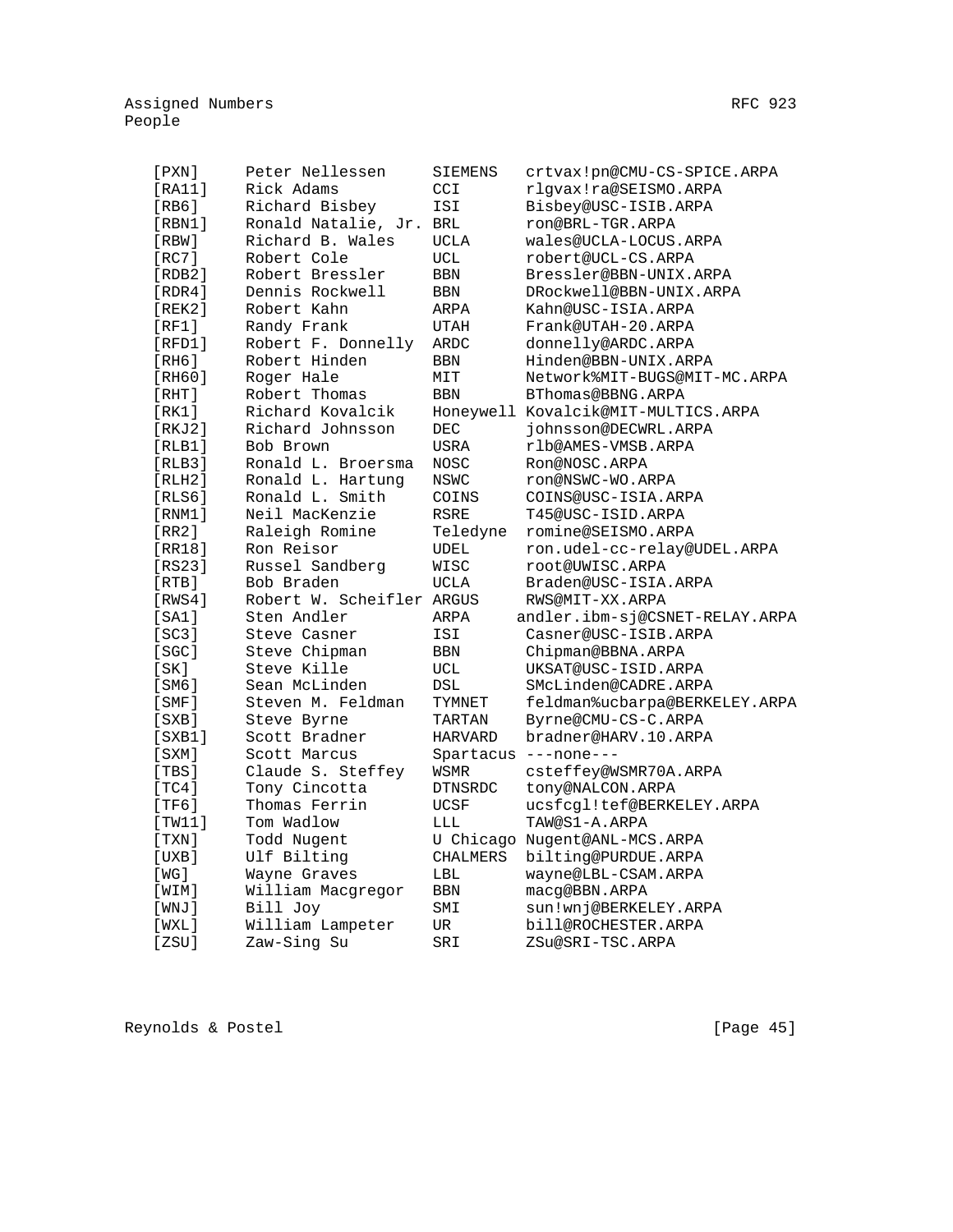#### APPENDIX A

Network Numbers

 The network numbers in class A, B, and C network addresses are allocated among Research, Defense, Government (Non-Defense) and Commercial uses.

Class A (highest-order bit 0)

| Research allocation:         |     |
|------------------------------|-----|
| Defense allocation:          | 2.4 |
| Government allocation:       | 2.4 |
| Commercial allocation:       | 94  |
| Reserved Addresses: (0, 127) |     |
| Total                        | 128 |

Class B (highest-order bits 1-0)

| Research allocation:           | 1024  |
|--------------------------------|-------|
| Defense allocation:            | 3072  |
| Government allocation:         | 3072  |
| Commercial allocation:         | 12286 |
| Reserved Addresses: (0, 16383) |       |
| Total                          | 16384 |

Class C (highest-order bits 1-1-0)

| Research allocation:             | 65536   |
|----------------------------------|---------|
| Defense allocation:              | 458725  |
| Government allocation:           | 458725  |
| Commercial allocation:           | 1572862 |
| Reserved Addresses: (0, 2097151) |         |
| Total                            | 2097152 |

Class D (highest-order bits 1-1-1)

All addresses in this class are reserved for future use.

 Within the Research community, network identifiers will only be granted to applicants who show evidence that they are acquiring standard Bolt Beranek and Newman gateway software or have implemented or are acquiring a gateway meeting the Exterior Gateway Protocol requirements. Acquisition of the Berkeley BSD 4.2 UNIX software might be considered evidence of the latter.

Reynolds & Postel [Page 46]